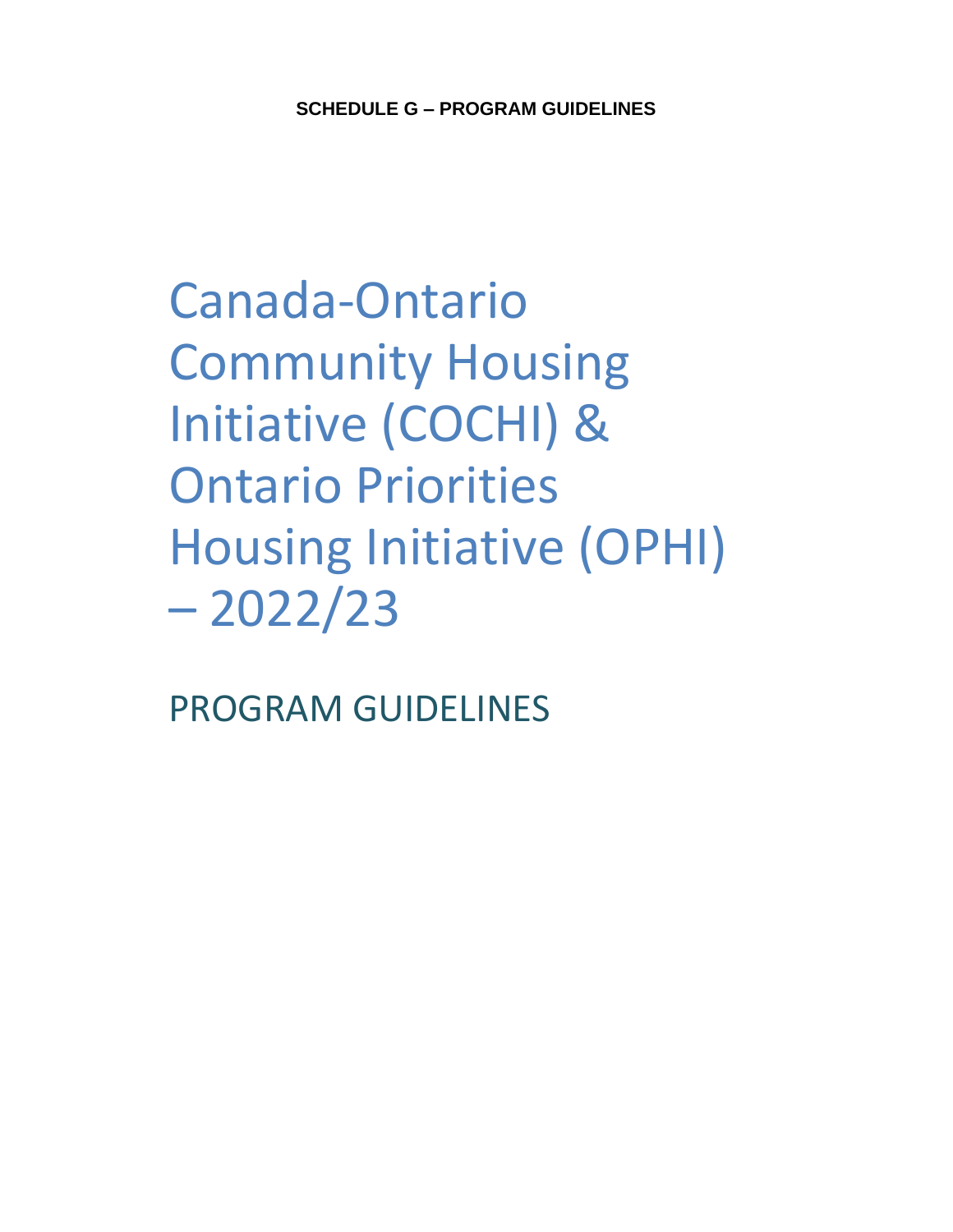# **Program Guidelines Summary**

#### **Introduction**

Ontario's Community Housing Renewal Strategy is a multi-year plan to stabilize and grow Ontario's community housing sector, with the aim of achieving the following outcomes and measures of success:

| <b>Strategic Outcomes</b> |                                                                                                                                     | <b>Desired Intermediate Outcomes</b>                                                                                                                                                                                                                                                                                                                                   |
|---------------------------|-------------------------------------------------------------------------------------------------------------------------------------|------------------------------------------------------------------------------------------------------------------------------------------------------------------------------------------------------------------------------------------------------------------------------------------------------------------------------------------------------------------------|
|                           | Increased supply<br>and appropriate mix<br>of affordable and<br>adequate housing                                                    | Increased non-profit, co-op and municipal affordable rental supply<br>Housing stock is in better state of repair and meets the housing needs of the<br>people of Ontario<br>Greater involvement of the private sector to support more opportunities for<br>$\bullet$<br>affordable and mixed-income buildings                                                          |
|                           | People have<br>improved access to<br>affordable housing<br>and supports that<br>meet their needs to<br>achieve housing<br>stability | People are better connected to housing assistance and supports that are<br>responsive to their complex and changing needs<br>People live in safe and well-maintained housing<br>People have more choice about their housing and opportunities to participate in<br>the economy and their community<br>People experiencing homelessness obtain and retain housing       |
|                           | Improved efficiency<br>of the community<br>housing system to<br>ensure value for<br>money and long-<br>term sustainability          | Improved system and inter-ministerial coordination to better identify and respond<br>to people's needs<br>Improved system management and provider sustainability to better provide a<br>range of housing options<br>Increased administrative efficiency<br>Reduced pressure on other service systems including health, social services,<br>emergency, criminal justice |

Over time, the Community Housing Renewal Strategy will help Ontarians be more connected to housing assistance and supports that better meet their needs, live in safer and well-maintained buildings, find housing more easily, and have more opportunities to participate in the economy and their community.

The Community Housing Renewal Strategy is complemented by the Housing Supply Action Plan, which is focused on enhancing housing affordability in the broader housing market. Creating more housing, of the types and sizes people need, will help make home ownership and renting more affordable and give people more choice.

Together, Ontario's Community Housing Renewal Strategy and the Housing Supply Action Plan demonstrate the government's commitment to supporting the creation of housing that responds to all Ontarians' needs, across all incomes.

Leveraging the nine-year (2019-20 to 2027-28) federal government investments under the National Housing Strategy is important to achieving the goals and objectives of Ontario's Community Housing Renewal Strategy.

On April 30, 2018, Ontario and the Canada Mortgage and Housing Corporation signed a Bilateral Agreement regarding the National Housing Strategy. This agreement provides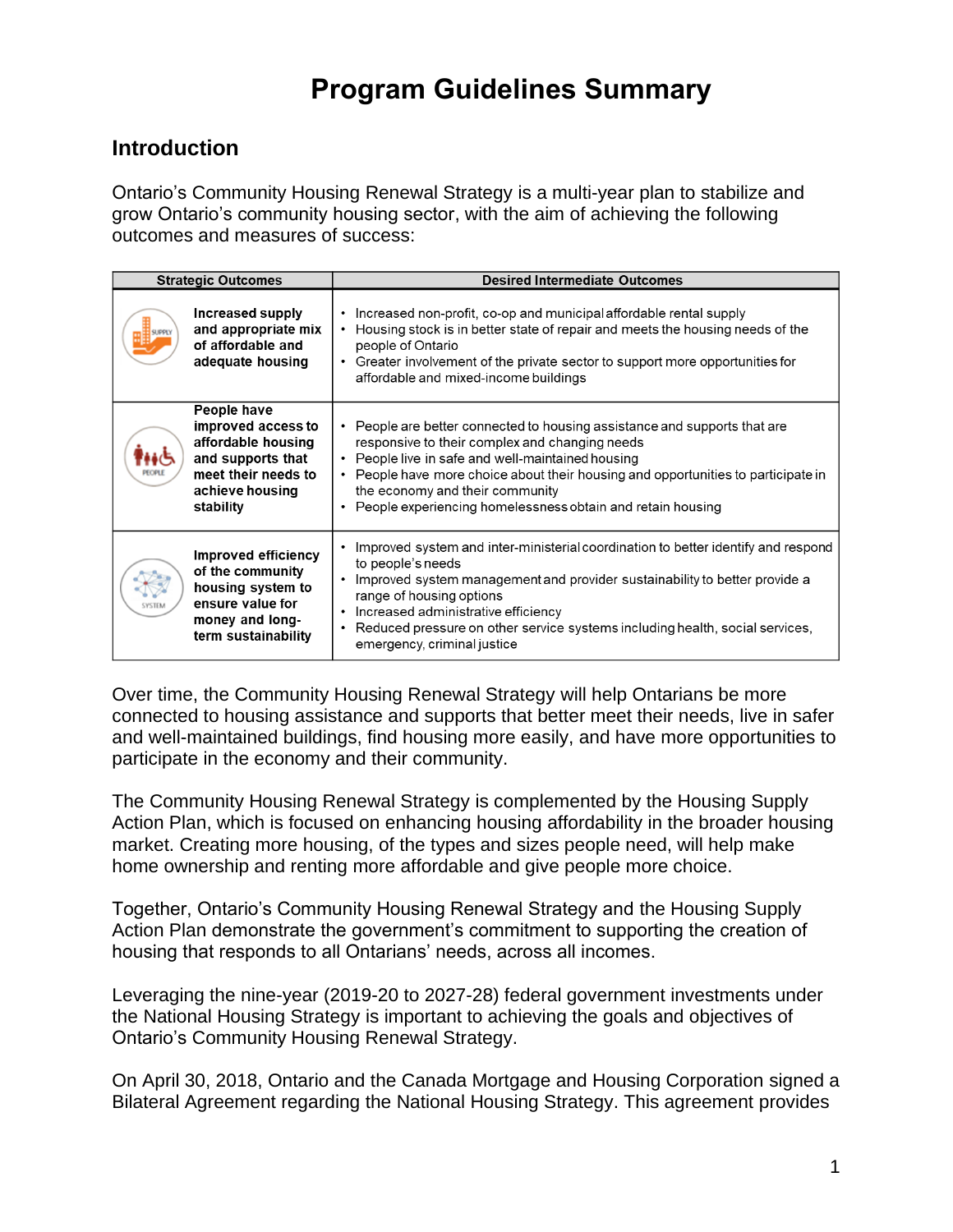an opportunity to align federal funds with Ontario's Community Housing Renewal Strategy priorities.

The Bilateral Agreement defines community housing:

• Community-based housing that is owned and operated by non-profit housing corporations and housing co-operatives or housing owned directly or indirectly by provincial, territorial or municipal governments or district social services administration boards and includes Social Housing.

For the purposes of these programs, in Ontario, social housing is defined as follows:

• A project listed as a "Transferred Housing Program" in Schedule 1, Regulation 367/11 of the *Housing Services Act, 2011*.

#### **What's New**

- These guidelines set out the parameters for the next phase of **an interim one-year Action Plan (for 2022-23)** as the Province continues to negotiate with CMHC on Phase II of the National Housing Strategy, including the province's fair share of funding and streamlining reporting requirements.
- COCHI Communications report is required to be submitted by Service Managers at the time of the final year-end reporting due on April 30, 2023. Service Managers must confirm that communication has been sent to all recipients of COCHI funding regarding how program is administered and funded.
- Canada-Ontario Community Housing Initiative (COCHI) will offer the following program components to Service Managers:
	- Operating Component
	- New Build Component **(NEW for 2022-23)**
	- Repair Component (previously called the Capital Component)

Details of the New Build component are on Page 19

Similar to Phase I, this interim phase includes the following two National Housing Strategy funding streams covered by these Program Guidelines:

- Canada-Ontario Community Housing Initiative (COCHI) to protect affordability for households in social housing, to support the repair and renewal of existing social housing supply, and to expand the supply of community housing over time.
- Ontario Priorities Housing Initiative (OPHI) to address local housing priorities, including affordability, repair and new construction.

A third initiative, the Canada-Ontario Housing Benefit, will also continue under this interim phase under its own set of program guidelines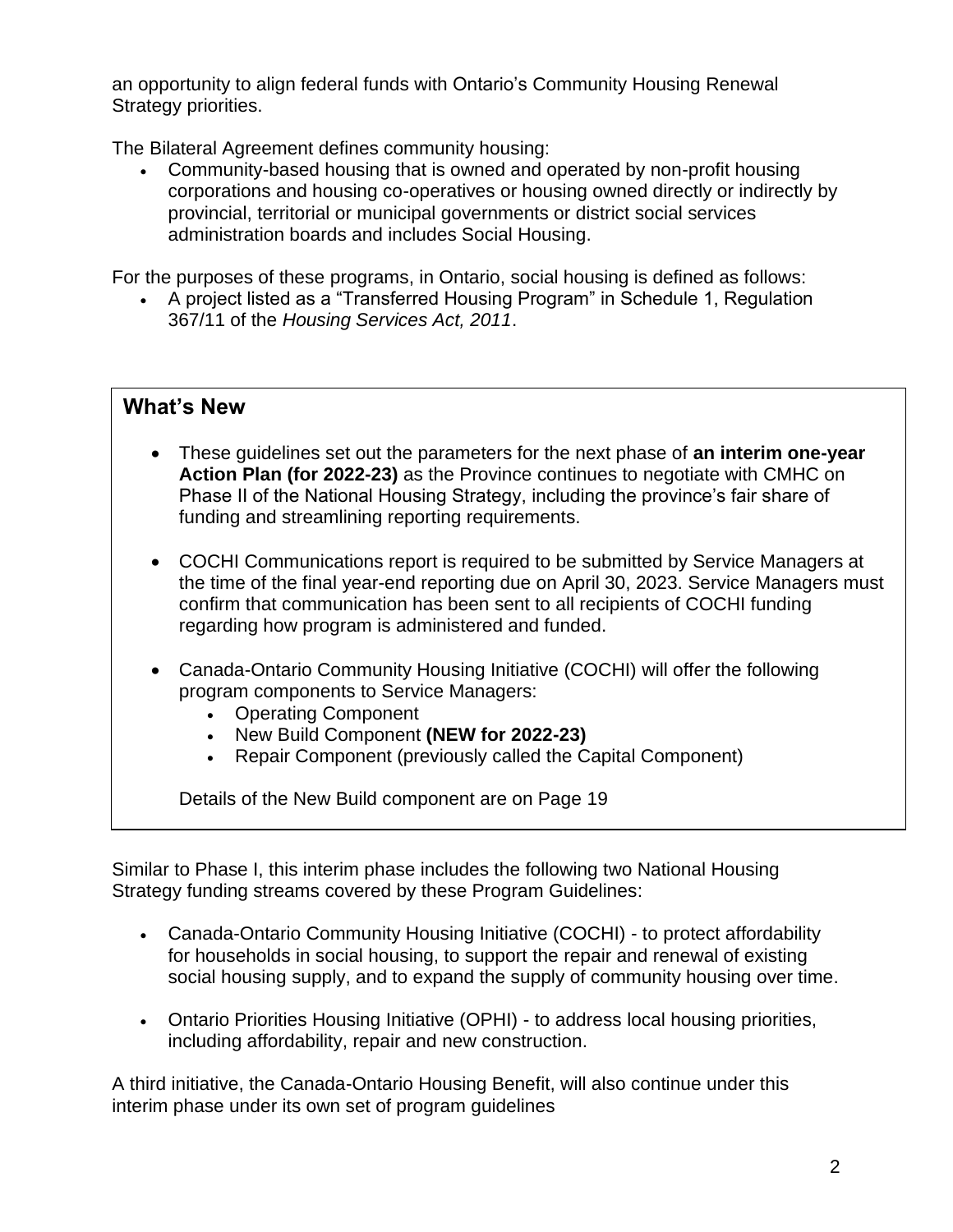COCHI funding represents a re-investment of federal funding that has been declining under the Canada-Ontario Social Housing Agreement. It provides an opportunity for Service Managers and housing providers to address the challenges associated with projects reaching the end of their operating agreements and/or mortgage maturity. The Province recognizes the significant challenges that Service Managers face in maintaining this important supply of community housing.

OPHI is modelled after similar, previous affordable housing programs, with the most recent being the Investment in Affordable Housing Program Extension (IAH-E). There are a number of additional features in this program, including the addition of a support services component and the eligibility of social housing under Ontario Renovates.

#### **COCHI and OPHI Program Parameters**

Although COCHI and OPHI are separate programs under the Bilateral Agreement, they are designed to share as many common elements as possible.

Service Managers are encouraged to view COCHI and OPHI as companion stackable programs as there are common eligibility parameters, e.g., repair under the COCHI Repair Component and OPHI Ontario Renovates Component, rent supplements under the COCHI Operating Component and OPHI Rental Assistance Component, and new rental construction under COCHI New Build Component and OPHI Rental Housing Component.

COCHI and OPHI funding under the Bilateral Agreement cannot replace or displace any level of municipal spending in place on or before March 31, 2018.

#### *Uses of Funding*

The Bilateral Agreement sets out the following broad uses of funding for COCHI and OPHI, which will assist in achieving the goals of Ontario's Community Housing Renewal Strategy:

| <b>Capital Expenditures</b> | <b>COCHI</b>                                                                                                                                                    | <b>OPHI</b>                                                                                                                                                                |
|-----------------------------|-----------------------------------------------------------------------------------------------------------------------------------------------------------------|----------------------------------------------------------------------------------------------------------------------------------------------------------------------------|
| New Supply                  | Community<br><b>Housing New</b><br>Construction<br>Community<br>٠<br>Housing<br>Acquisition and/or<br>Rehabilitation<br>Community<br>٠<br>Housing<br>Conversion | Affordable Rental New Construction<br>Affordable Rental Acquisition and/or<br>Rehabilitation<br>Affordable Rental Conversion<br>Social Housing<br>Affordable Homeownership |
| Repair                      | Social Housing                                                                                                                                                  | Affordable Ownership Housing<br>Affordable Rental Housing<br>Social Housing                                                                                                |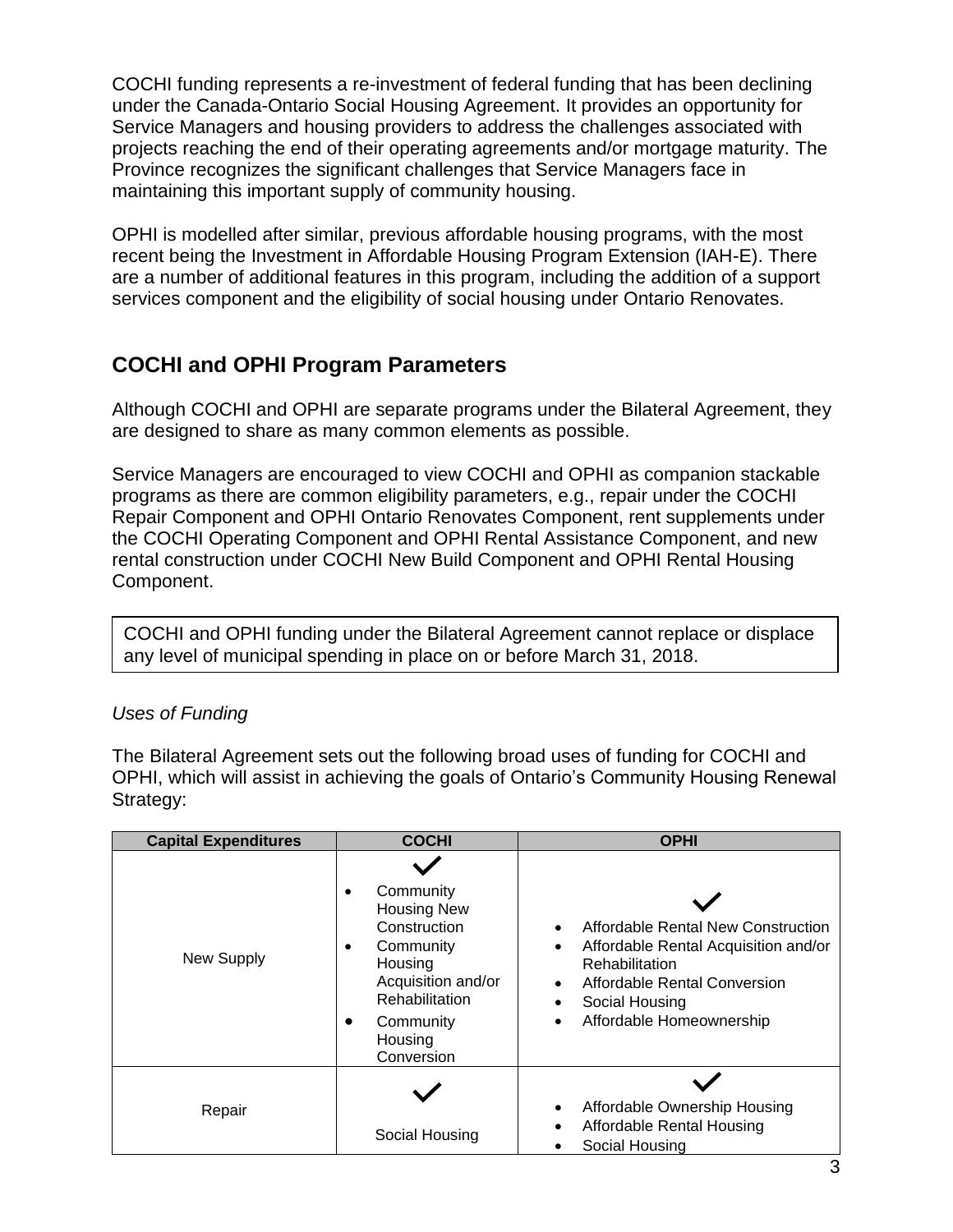| Homeownership Down<br><b>Payment Assistance</b>                   |  |
|-------------------------------------------------------------------|--|
| <b>Operating Expenditures</b>                                     |  |
| <b>Rent Supplements</b>                                           |  |
| <b>Housing Allowances</b>                                         |  |
| Support Services*                                                 |  |
| <b>Transitional Operating</b><br>Funding for Housing<br>Providers |  |

**\***Please refer to Appendix D for a non-exhaustive list of eligible support services.

#### *Funding Stacking Provisions*

There are common eligibility parameters for uses of funding within the COCHI and OPHI Components. As such, funding under COCHI and OPHI can be stacked as follows:

- **COCHI New Build and OPHI Rental Housing:** Funding must be for separate and distinct units under the two program components and combined funding must not exceed 75% of the project cost.
- **COCHI Repair and OPHI Ontario Renovates**

#### *Ontario Targets to be Achieved*

The Bilateral Agreement includes nine-year targets agreed to by the Province and the Canada Mortgage and Housing Corporation. Funding under the Bilateral Agreement is to be used to ensure that the same number of units under the Canada-Ontario Social Housing Agreement in place as of April 1, 2019 will continue to be offered as community housing over the period of 2019-20 to 2027-28.

In addition, the Bilateral Agreement requires the preservation of Urban Native Housing (UNH) units to ensure there is no net loss of units with adequate rental affordability and that retained units will be improved through repair and/or capital replacement. The Ministry recognizes that UNH units may well require operating/rentgeared-to income (RGI) subsidies on an on-going basis.

Ontario and the Canada Mortgage and Housing Corporation agreed to the following baseline numbers:

- 131,063 Social Housing units, of which 95,109 are low-income;
- Of the total number of Social Housing units, 1,452 are UNH, with all 1,452 units being targeted as low-income.

#### **Scope of the Guidelines**

These Program Guidelines describe the program priorities and requirements for COCHI and the program components and requirements of OPHI for the 2022-23 program year as the Province continues to negotiate and finalize requirements for Phase II of the NHS with CMHC.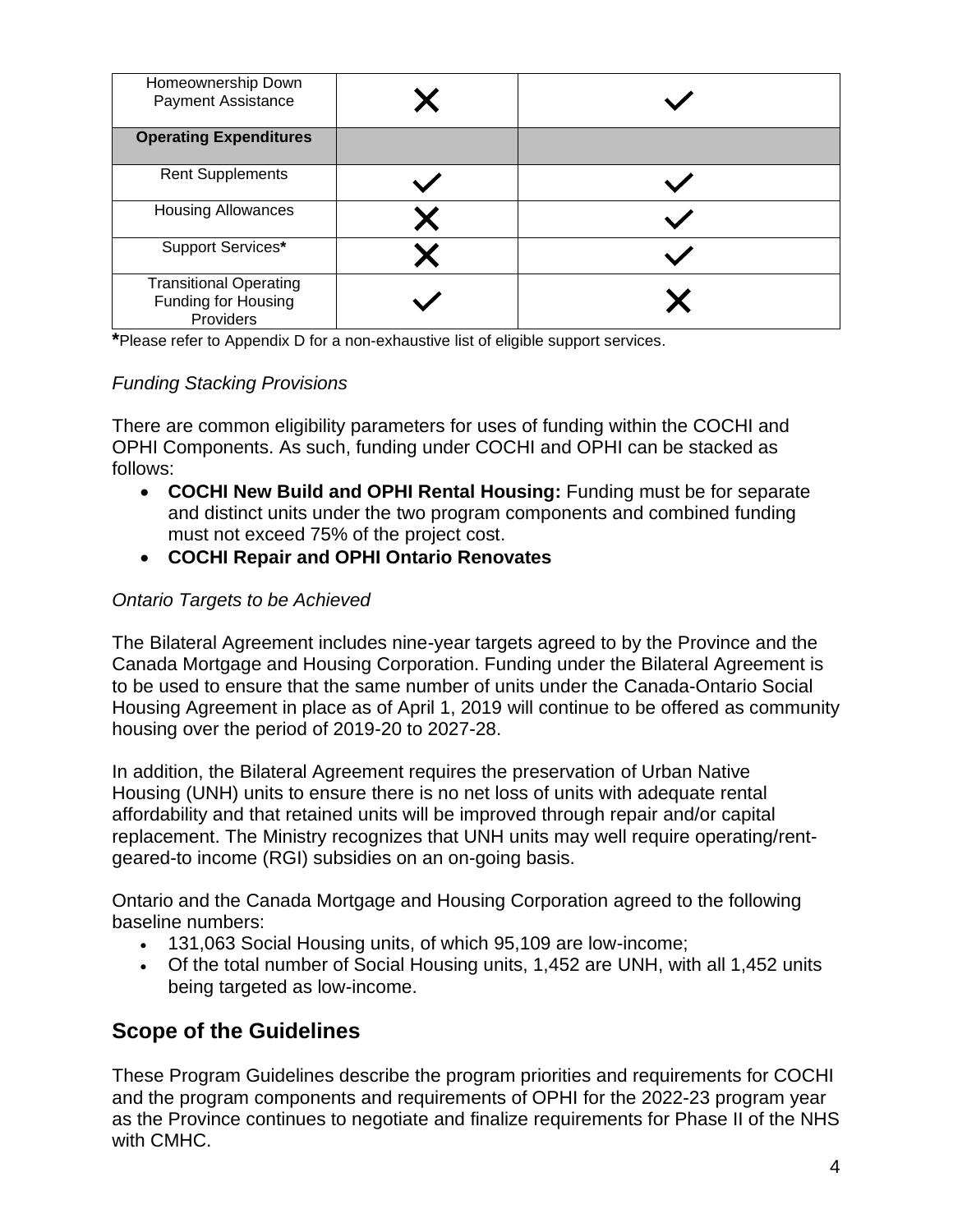### **Role of the Service Manager / Indigenous Program Administrator**

Service Managers / Indigenous Program Administrators are responsible for:

- Entering into an amending Transfer Payment Agreement with the province
- Completing and updating an Investment Plan outlining how their confirmed funding allocations will be used under COCHI and OPHI
- Developing application processes for COCHI and OPHI, if applicable
- Selecting, recommending, and where applicable, approving projects
- Entering into funding agreements with housing providers/proponents/landlords/service providers/recipients
- Advancing payments to proponents, housing providers, service providers or recipients based on agreed upon payment schedules
- Monitoring projects to ensure timely completion and occupancy
- Fulfilling reporting requirements as per the Transfer Payment Agreement
- Adhering to indemnification provisions as per the Transfer Payment Agreement
- Preventing and resolving issues for projects that encounter difficulties
- Participating in communication events pertaining to the National Housing Strategy as per the Communications Protocol Requirements outlined in Schedule F of the Transfer Payment Agreement.

Service Managers retain all responsibility for the delivery of COCHI and OPHI even if third party delivery agencies or providers are engaged.

The Ministry is available to assist Service Managers with the implementation of COCHI and OPHI. For any questions or more information, Service Managers are encouraged to e-mail their respective Regional Municipal Services Office Housing Team Leads (Appendix A).

#### **Transfer Payment Agreement**

Service Managers previously entered into a Transfer Payment Agreement with the province to participate in COCHI and OPHI for the 2019-20 to 2021-22 program years. Service Managers will be required to sign an amending agreement with the Province in order to extend the Transfer Payment Agreement for the 2022-2023 program year.

The Transfer Payment Agreement contains an accountability framework between the province and Service Managers and outlines the roles and responsibilities of the Service Manager.

The Transfer Payment Agreement outlines:

- Financial provisions (i.e. administration fees, payment dates and financial accountability)
- Eligibility criteria
- Indemnification and repayment provisions
- Risk management protocols for projects facing difficulties
- Reporting and other accountability provisions
- Other requirements (e.g. French Language Services).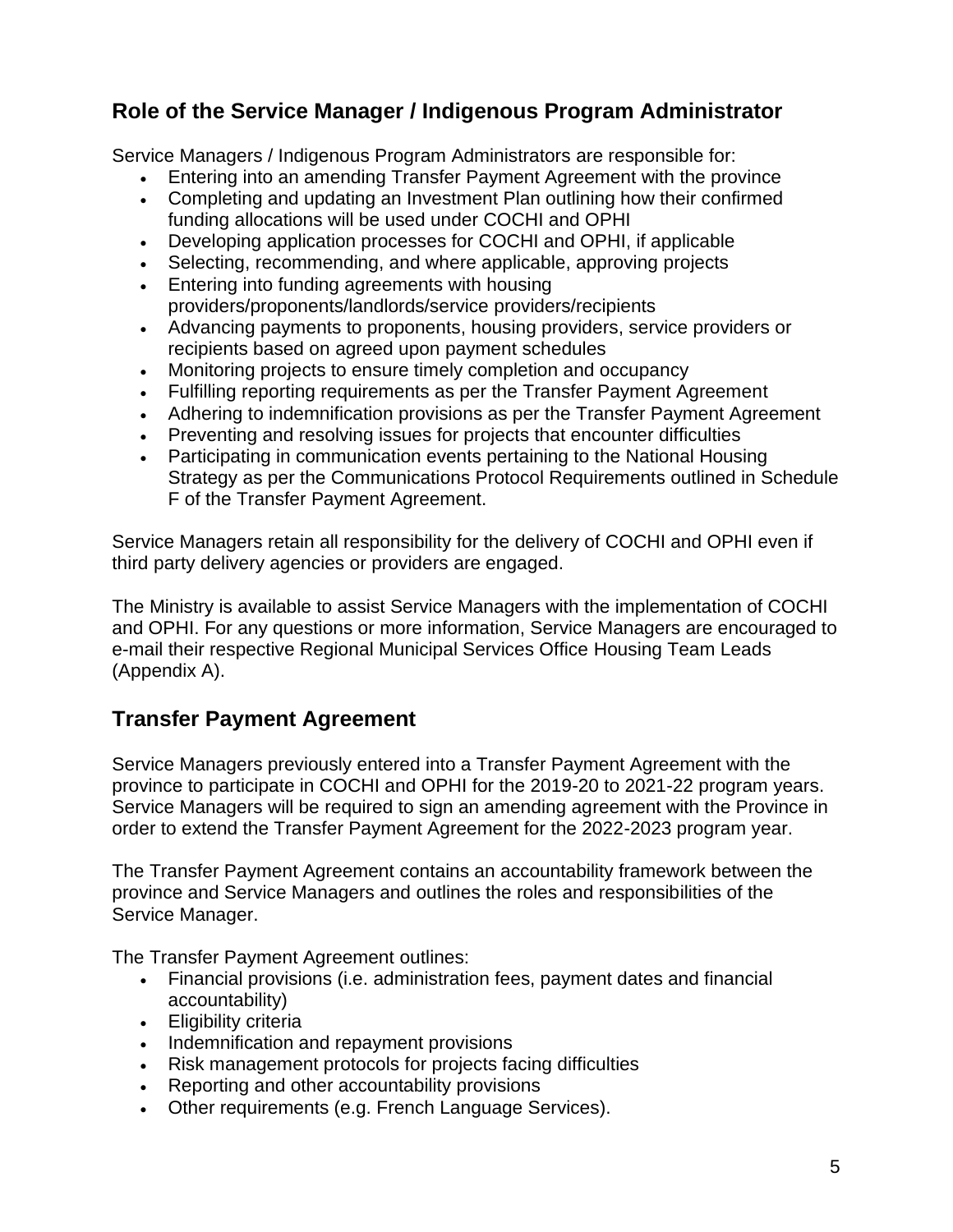In order to participate in the program, the Transfer Payment Agreement must be signed by the Service Managers by May 31, 2022.

### **Investment Plan, Reporting and Monitoring Approach**

#### *Investment Plan*

To balance Service Manager flexibility and the province's need to be accountable to the Canada Mortgage and Housing Corporation for spending under the Bilateral Agreement, Service Managers will be required to develop an Investment Plan.

The Investment Plan will be used as the main budget setting and quarterly reporting tool.

The Investment Plan will outline how the annual COCHI and OPHI funding allocations will be used in 2022-23. Investment Plans must be Council/Board (or delegated authority) approved. The Ministry will review the Investment Plans to ensure consistency with the Bilateral Agreement and Program Guidelines.

The Investment Plan is intended to be a concise document that identifies:

- The COCHI and OPHI components the Service Manager will deliver in 2022-23 and how the selected components address the needs identified in the Service Managers' Housing and Homelessness Plan;
- How, in the COCHI and OPHI capital components, Service Manager decisions will reflect value for money and prudent use of public funds;
- The number of units expected to be created and repaired and households to be assisted under the selected COCHI and OPHI components in 2022-23;
- The amount of funding to be used for the COCHI and OPHI selected components, and the projected and actual commitments on a quarterly basis;
- Any targeted vulnerable sub-populations under the selected program components, according to the groups defined under the National Housing Strategy<sup>1</sup>, as applicable; and,
- The amount of funding to be used for administration.

#### *Reporting*

The Investment Plan will also serve as the baseline reporting tool to enable the province to monitor program achievements and to report back to Canada Mortgage and Housing Corporation per the Bilateral Agreement. As such, Service Managers will be required to provide quarterly updates to the Investment Plan. All reporting is maintained through TPON system. Timely reporting is important as it may impact ability to flow quarterly advances especially for the operating components.

<sup>&</sup>lt;sup>1</sup> NHS vulnerable sub-populations: Seniors, Indigenous peoples, persons with disabilities, women and girls, particularly those fleeing situations of domestic violence, veterans, visible minorities, refugees, people suffering from mental illness or substance dependence, individuals and families experiencing homelessness.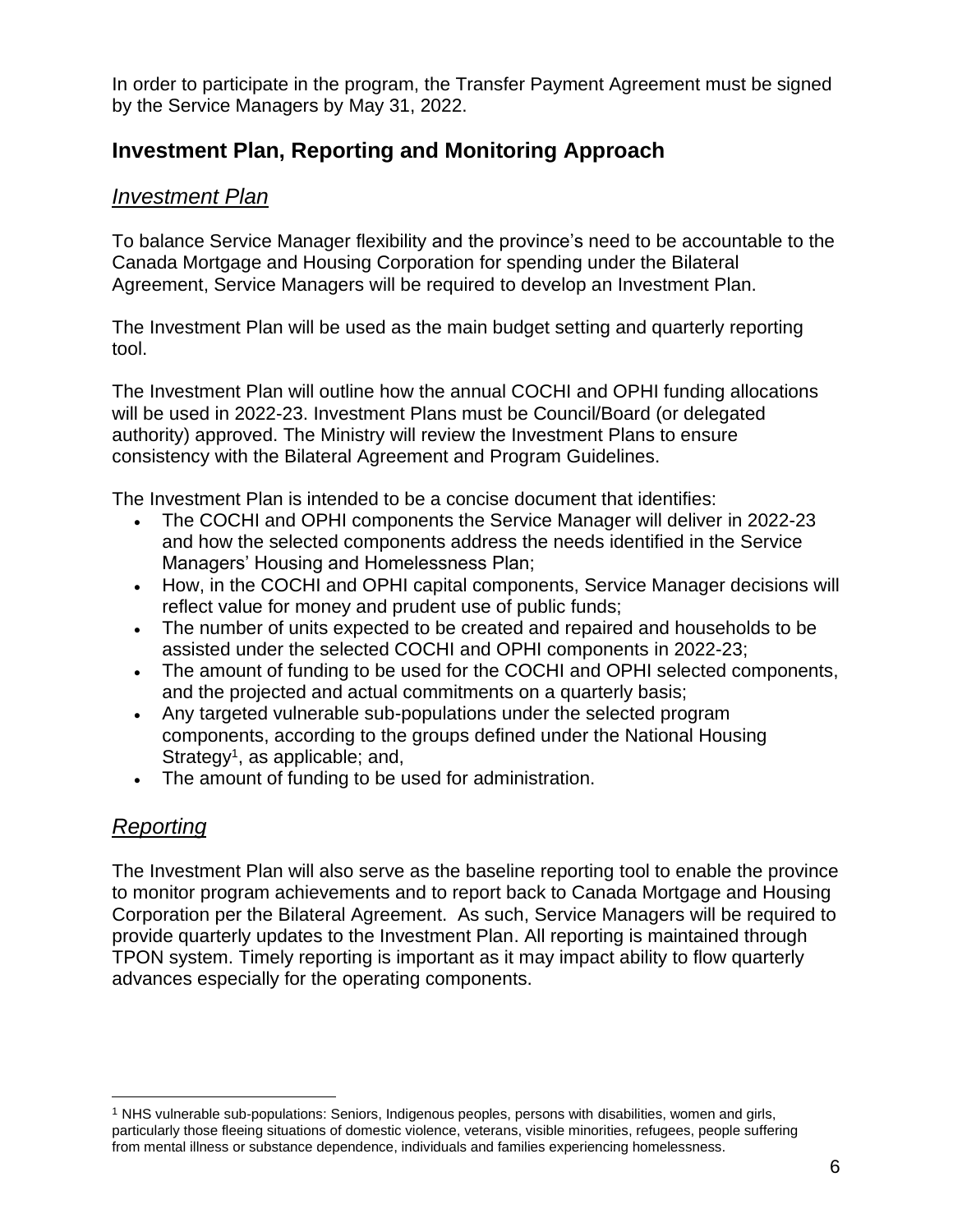The Ministry is committed to achieving streamlined reporting requirements across all transfer payment programs to minimize administrative burden and maximize the focus on achieving outcomes, while providing necessary accountability for the expenditure of government funds. In the case of the COCHI and OPHI programs, the Ministry must meet minimum requirements in order to access federal funding and must work towards progressively meeting the full requirements of Canada Mortgage and Housing Corporation, as outlined in the Bilateral Agreement, for reporting to the federal government. The Ministry is also committed to working with Service Managers and Canada Mortgage and Housing Corporation towards a streamlined and efficient reporting approach.

Service Managers are required to provide the following information in the Investment Plan and/or subsequent quarterly reports for all components under COCHI and OPHI:

- Details on initial budget by component for both COCHI and OPHI;
- For applicable components, an initial projection of how funding will be disbursed by quarter;
- Quarterly updates on actual disbursements to date (this will include a comparison of initial projected disbursements to actual disbursements);
- Confirmation in the year-end report regarding communication sent to all recipients of COCHI funding that the program is administered by the provincial government and is cost shared between the federal and municipal governments.
- Changes to the budget by component;
- Narrative information;
- Performance measures (e.g., targets).

The details identified in the Investment Plan will help to inform quarterly payments made by the Ministry, progress on spending, and targets. This information will then be used to update reports such as the Progress Reports and Quarterly Claims required by Canada Mortgage and Housing Corporation under the Bilateral Agreement.

The province is required to submit an Annual Audited Statement of Disbursements to the Canada Mortgage and Housing Corporation for each fiscal year. The information provided through the year-end Investment Plan due to the Ministry April 30, 2023, will be aggregated at the provincial level, audited and presented to the Canada Mortgage and Housing Corporation as part of the Annual Audited Statement of Disbursements requirement under the Bilateral Agreement.

Please note there are other reporting requirements for components under COCHI and OPHI that are specified under each component in the Program Guidelines.

Service Managers are required to update their Investment Plans and include details on progress (i.e. actual disbursements against projected disbursements) and revised forecasts per the schedule below: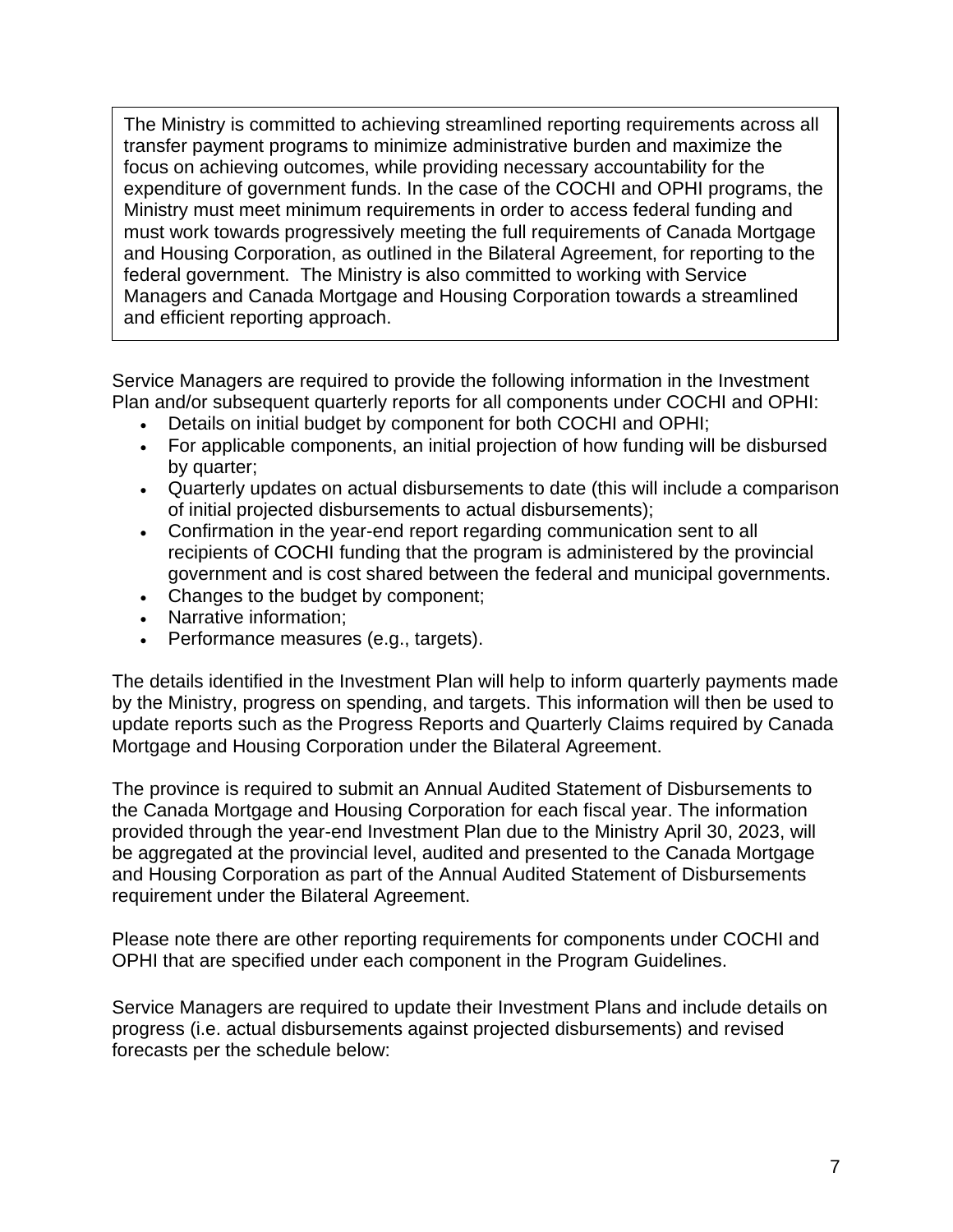| <b>Due Date</b>                   | <b>Description</b>                                                                                                                                                                                                                                                                                                 | <b>Purpose</b>                                                                                                                                                                                                                                                          |
|-----------------------------------|--------------------------------------------------------------------------------------------------------------------------------------------------------------------------------------------------------------------------------------------------------------------------------------------------------------------|-------------------------------------------------------------------------------------------------------------------------------------------------------------------------------------------------------------------------------------------------------------------------|
| May 31, 2022                      | Signed amending agreement due<br>to the ministry.                                                                                                                                                                                                                                                                  | Allows for funding to be<br>$\bullet$<br>disbursed in the 2022-23<br>fiscal year.                                                                                                                                                                                       |
| May 31, 2022                      | Initial Investment Plan to Ministry<br>due. Includes:<br>Budget by component for<br>both COCHI and OPHI<br>For applicable<br>$\bullet$<br>components, projected<br>disbursements by quarter<br>for both COCHI and OPHI                                                                                             | Provides a budget<br>$\bullet$<br>breakdown by component<br>for COCHI and OPHI to<br>be inputted into TPON for<br>program spending<br>requirements<br>The forecast spending by<br>$\bullet$<br>quarter allows the<br>Ministry to know how to<br>flow quarterly payments |
| September<br>15, 2022             | Updates to the Investment Plan<br>includes:<br>Year to Date (YTD) actual                                                                                                                                                                                                                                           | <b>YTD</b> information allows<br>$\bullet$<br>for program monitoring<br>Projected disbursements<br>$\bullet$                                                                                                                                                            |
| Q2 Report                         | disbursements for both<br><b>COCHI and OPHI</b><br>Projected disbursements<br>$\bullet$<br>for remainder of the year<br>for both COCHI and OPHI                                                                                                                                                                    | by quarter allows for<br>updated payment<br>information                                                                                                                                                                                                                 |
| December 15,<br>2022<br>Q3 Report | Updates to the Investment Plan.<br>Includes:<br><b>YTD actual disbursements</b><br>for both COCHI and OPHI<br>Projected disbursements<br>$\bullet$<br>for remainder of the year<br>for COCHI and OPHI<br><b>Attestation that Service</b><br>Manager intends to fully<br>take up all funding by fiscal<br>year end. | <b>YTD</b> information allows<br>$\bullet$<br>for program monitoring<br>Projected disbursements<br>for remainder of the year<br>allows for updated<br>payment information                                                                                               |
| February 15,<br>2023<br>Q4 Report | Updates to Investment Plan.<br>Includes:<br><b>YTD actual disbursements</b><br>for both COCHI and OPHI<br>Projected disbursements<br>$\bullet$<br>for February and March for<br>both COCHI and OPHI                                                                                                                | Actual and projected<br>$\bullet$<br>disbursement information<br>is required for program<br>monitoring and to ensure<br>full take-up of available<br>funding                                                                                                            |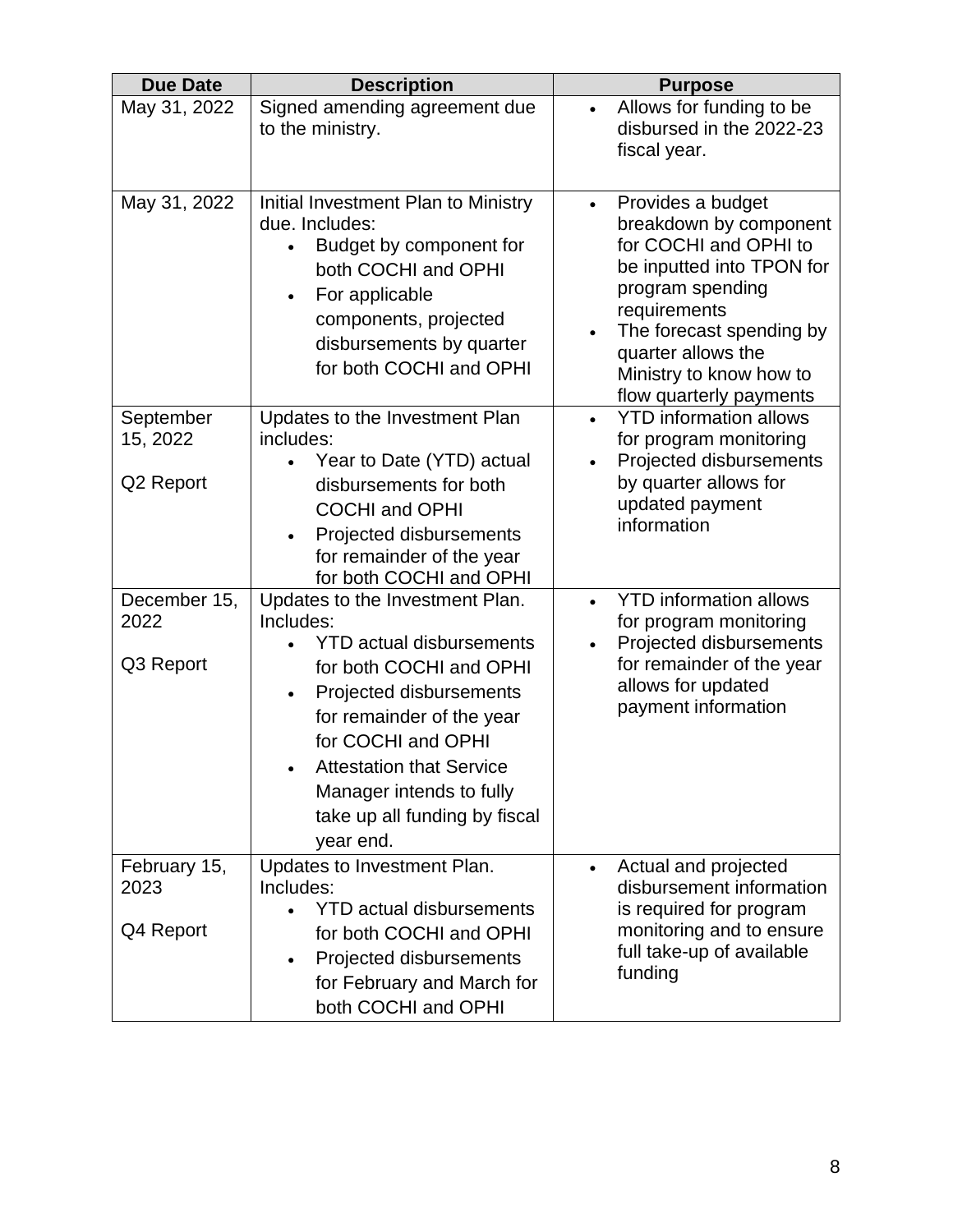| <b>Due Date</b>                                                         | <b>Description</b>                                                                                                                                                                                                                                                                                                                                                                                                                                                                                     | <b>Purpose</b>                                                                                                                                                                                                                                                                                                                                                                                  |
|-------------------------------------------------------------------------|--------------------------------------------------------------------------------------------------------------------------------------------------------------------------------------------------------------------------------------------------------------------------------------------------------------------------------------------------------------------------------------------------------------------------------------------------------------------------------------------------------|-------------------------------------------------------------------------------------------------------------------------------------------------------------------------------------------------------------------------------------------------------------------------------------------------------------------------------------------------------------------------------------------------|
| May 31, 2022<br>& April 30,<br>2023 for the<br>previous<br>program year | Final year-end reporting to<br>Investment Plan. Includes:<br>Updated actual<br>$\bullet$<br>disbursements for both<br><b>COCHI and OPHI</b><br>Report confirming<br>$\bullet$<br>continued compliance with<br>the French Language<br>Services (FLS)<br>requirements.<br><b>Report confirming</b><br>$\bullet$<br>communication has been<br>sent to all recipients of<br><b>COCHI funding regarding</b><br>how program is<br>administered and funded.<br>Any other updates if<br>$\bullet$<br>necessary | Allows the Ministry to<br>complete final<br>reconciliation<br>The final information will<br>be used to form the<br><b>Annual Audited</b><br>Statement of<br><b>Disbursements</b><br>requirement of CMHC<br>FLS reporting is to<br>$\bullet$<br>comply with provincial<br>legislation<br><b>COCHI Communications</b><br>report required to comply<br>with Bilateral Agreement<br>and Action Plan |

#### *Monitoring*

The quarterly updates to the Investment Plan will also serve as the tool for the Ministry to monitor program progress. Although payments will be made up-front based on the projected disbursements in the Investment Plan, the Ministry will use the information provided in the quarterly updates to the Investment Plan to adjust quarterly payments to reflect Service Manager needs.

### **Funding Commitments**

Funding allocations are provided on a "use it or lose it" basis. For operating components, all funds must be disbursed to the recipient in the program year in which the funding was committed.

Funds not committed by the required timelines may be reallocated to other Service Managers as funding from one year cannot be allocated by the Province to future years. Realignment to other Service Managers will help to maximize federal funding received in one year to reach overall desired program outcomes. Details on what constitutes a commitment are provided in the subsequent COCHI and OPHI sections.

As part of the Bilateral Agreement, the Province is required to provide the Canada Mortgage and Housing Corporation with project level details for both capital and operating expenditures under COCHI and OPHI. If this information is not provided to the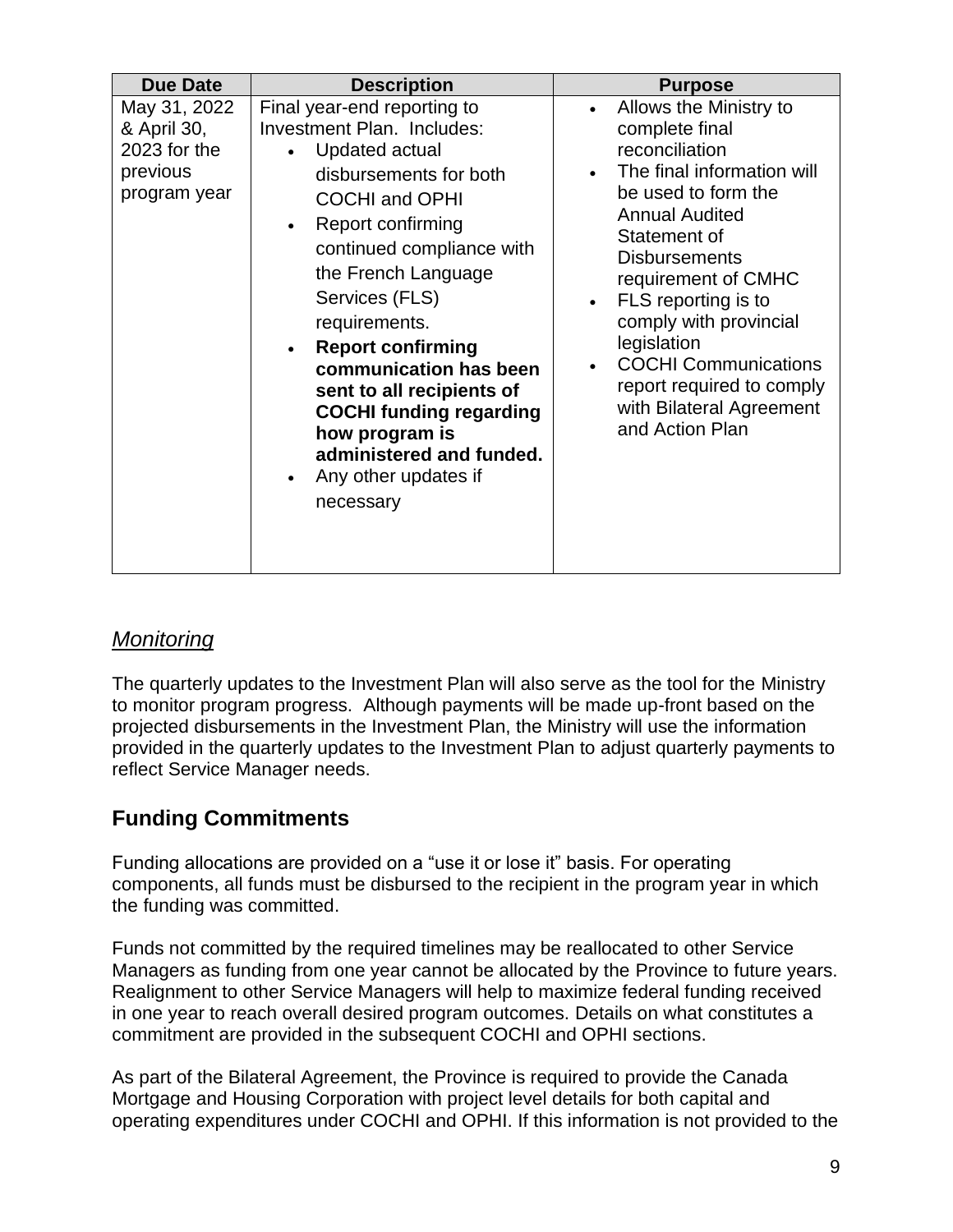Ministry by the key dates identified, Service Managers risk losing funding as per the "use it or lose it" provision.

#### **Payments**

Where applicable and unless otherwise stated in the Program Guidelines, the Ministry will provide quarterly payments based on the information requested through the Investment Plan and quarterly updates.

Upon receipt of an executed Transfer Payment Agreement and Investment Plan, the Ministry will proceed to initiate your first operating payment based on your cash flow requirements as outlined in your Investment Plan up to 50% of the total allocation. If you require additional funding above this amount, please provide a rationale to the ministry outlining the need for additional cash flow in Q1.

Generally, payments to Service Managers will be made on a quarterly basis in the following months:

- May/June (retroactive to April);
- July;
- October; and
- No later than March 1.

These dates may be adjusted.

#### **Administration Costs**

Service Managers may use up to five percent of each of their annual COCHI and OPHI funding allocations to assist with the administration costs for delivering the respective initiatives. Service Managers are responsible for determining the amounts required by program year and identifying these amounts in their Investment Plans.

Service Managers are encouraged to reduce their administration costs below 5 percent to provide more funding to program recipients.

Administration costs will be paid to Service Managers quarterly based on the annual Investment Plan.

#### **French Language Services**

Service Managers providing a service to the public in connection with COCHI or OPHI and that have an office (including the offices of sub-contractors) located in or serving a designated area must:

- Ensure services are provided in French; and,
- Make it known to the public (through signs, notices, other information on services, and initiation of communications in French) that services provided to and communications with the public in connection with the initiatives are available in French.

The list of designated areas can be found in Appendix B.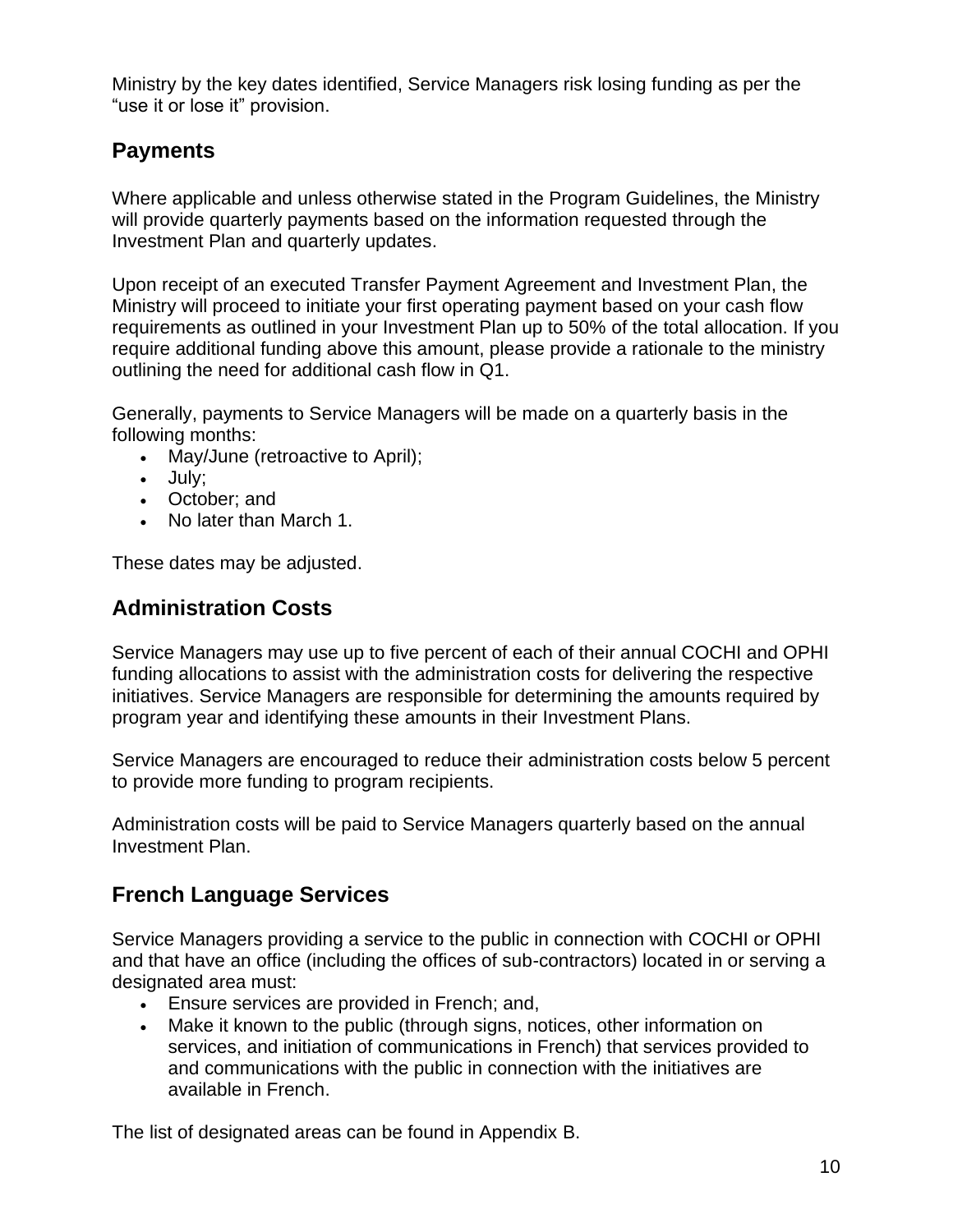Service Managers are required to submit annual French Language Services Reports confirming their continued compliance with the French language services requirements, by April 30 so that it aligns with the final year-end reporting.

#### **Environmental Assessment**

Projects approved under COCHI and OPHI are subject to all relevant and applicable federal environmental assessment legislation, regulations and policies. Service Managers are required to check for compliance with the CMHC-provided checklist in Appendix C, and provide confirmation to the Ministry. Environmental compliance does not apply to the Homeownership, Rental Assistance, or Housing Support Services components of OPHI or the operating component of COCHI.

### **Communications Protocol**

Service Managers participating in COCHI and OPHI must agree to adhere to the Canada Mortgage and Housing Corporation-Ontario Bilateral Agreement – Communications Protocol. This is to ensure open, transparent, effective and proactive communications with citizens through ongoing public information activities that recognize the contributions of each party.

| Date                               | <b>Description</b>                                                                                                                                                                                                                                                                                                                                                                                                                                                                                                                                                                |
|------------------------------------|-----------------------------------------------------------------------------------------------------------------------------------------------------------------------------------------------------------------------------------------------------------------------------------------------------------------------------------------------------------------------------------------------------------------------------------------------------------------------------------------------------------------------------------------------------------------------------------|
| May 31, 2022                       | Transfer Payment Agreement due to ensure timely quarterly<br>payments                                                                                                                                                                                                                                                                                                                                                                                                                                                                                                             |
| May 31, 2022                       | Investment Plan due to ensure timely quarterly payments                                                                                                                                                                                                                                                                                                                                                                                                                                                                                                                           |
| September 15,<br>2022<br>Q2 Report | Updates to the Investment Plan. Includes:<br>Year-to-date actual disbursements for both COCHI and OPHI<br>For applicable components, projected disbursements for<br>remainder of the year for both COCHI and OPHI<br><b>Note:</b> Service Managers have until September 15 to formally<br>$\bullet$<br>request realignment of funding between Capital and Operating<br>components, and vice versa, within each of the COCHI and<br>OPHI allocations. This allows time for the Ministry to seek the<br>necessary approvals to move funding to align with Service<br>Manager needs. |
| December 15,<br>2022<br>Q3 Report  | Updates to the Investment Plan. Includes:<br>Year-to-date actual disbursements for both COCHI and OPHI<br>For applicable components, projected disbursements for<br>$\bullet$<br>remainder of the year for both COCHI and OPHI                                                                                                                                                                                                                                                                                                                                                    |

#### **Important Dates**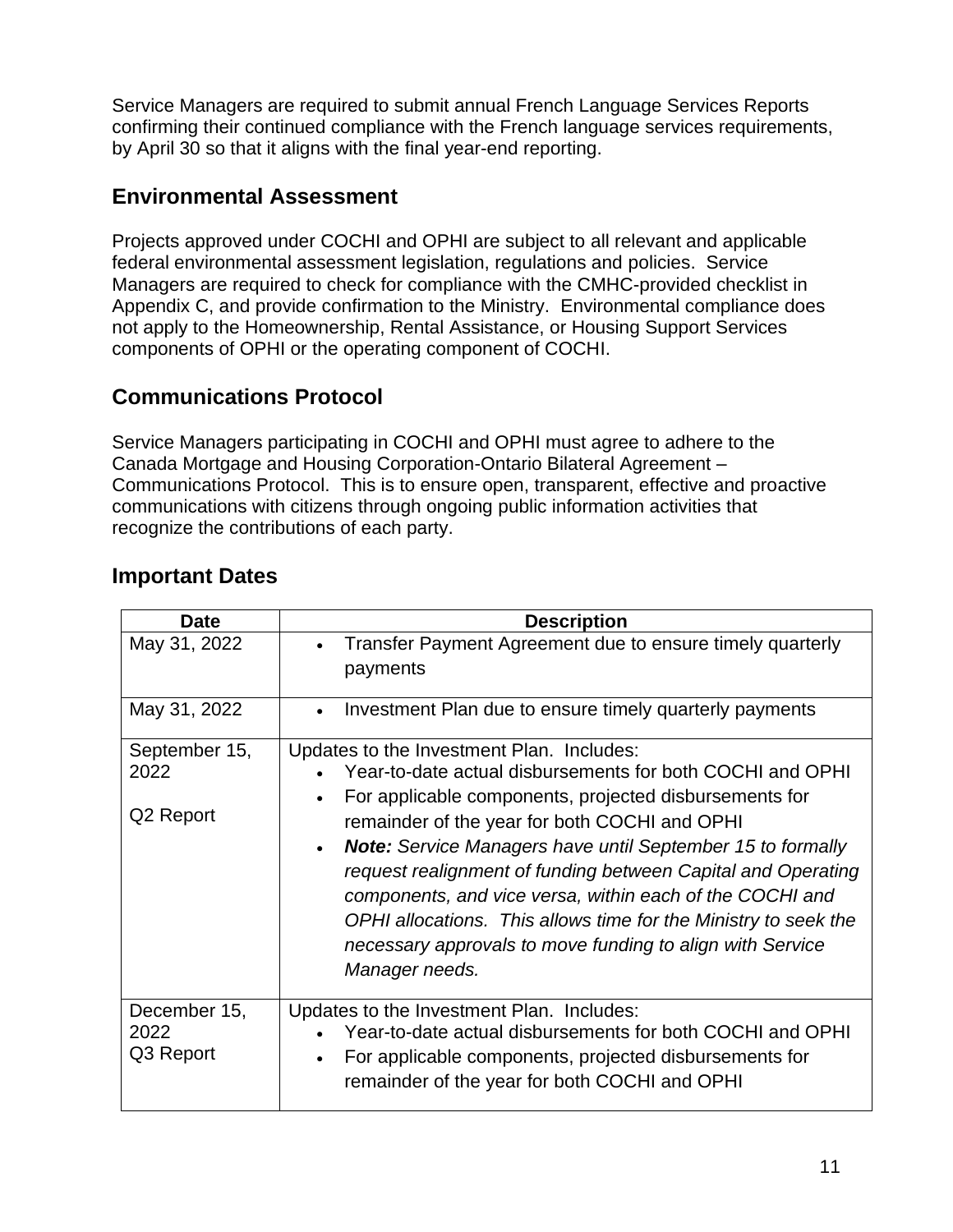| December 31,<br>2022,             | Final day to submit Contribution Agreements and Confirmation<br>of Security into TPON to commit funding for OPHI Rental and<br><b>COCHI New Build components.</b><br>If Contribution Agreements and Confirmation of Security are<br>$\bullet$<br>not in system, the respective funding allocation may be<br>reallocated to another Service Manager                                                                                                                                        |
|-----------------------------------|-------------------------------------------------------------------------------------------------------------------------------------------------------------------------------------------------------------------------------------------------------------------------------------------------------------------------------------------------------------------------------------------------------------------------------------------------------------------------------------------|
| January 30,<br>2023               | Final day to input Project Information Forms and, where<br>$\bullet$<br>applicable, Contribution Agreements as well as other required<br>documents into TPON and to commit funding under OPHI<br>Homeownership/Ontario Renovates components and COCHI<br>Repair component<br>If Project Information Forms and Contribution Agreements are<br>not submitted to the Ministry through the TPON system, the<br>respective funding allocation may be reallocated to another<br>Service Manager |
| February 15,<br>2023<br>Q4 Report | Updates to Investment Plan for both COCHI and OPHI due. Includes:<br>Year-to-date actual disbursements and projected<br>disbursements for February and March for both COCHI and<br><b>OPHI</b>                                                                                                                                                                                                                                                                                            |
| May 31, 2022 &<br>April 30, 2023  | Final year-end reporting on Investment Plan. Includes:<br>Final actual disbursements for each fiscal year for both COCHI<br>and OPHI<br>The final information will be used to form the Annual Audited<br><b>Statement of Disbursements</b><br>Any other updates if necessary                                                                                                                                                                                                              |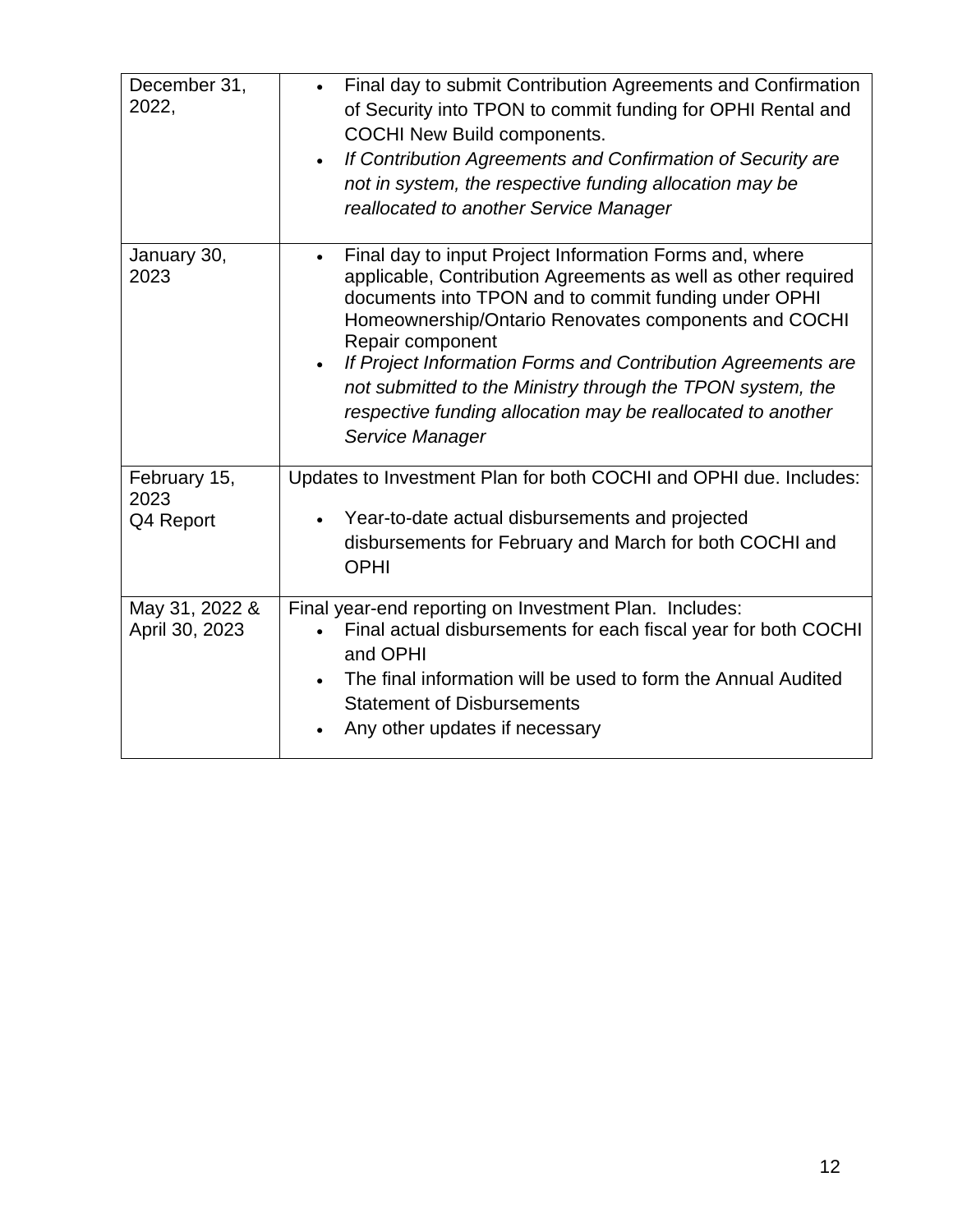# **Canada-Ontario Community Housing Initiative (COCHI)**

### **Introduction**

When the responsibility for social housing was transferred from the federal to the provincial government in the late 1990s, a distinction was made between social housing projects that were built under programs funded solely by the federal government, and programs that received some form of provincial funding.

Social housing projects that were solely federally-funded retained their original operating agreement and mortgage as required by the Canada-Ontario Social Housing Agreement. This is also the case for units funded through federal rent supplement programs. Together, these units account for approximately 25 percent of the social housing supply in Ontario:

- These projects are owned and operated by non-profits, co-ops, and private landlords (for rent supplements).
- This category also includes Urban Native Housing programs.
- They are governed by the rules and requirements outlined in their original operating agreement; specific requirements vary on an agreement-by-agreement basis.
- After the operating agreement ends, neither the Province nor Service Managers have authority over these projects unless Service Managers and housing providers have entered into some form of agreement that addresses ongoing obligations.

Social housing projects that included provincial funding had their operating agreements voided and their rules transferred to provincial legislation, now the *Housing Services Act, 2011*. These projects account for over 70 percent of the social housing supply:

- Some of these projects are owned and operated by non-profits and co-ops. The remainder are government-owned public housing projects, administered and delivered through municipal Local Housing Corporations.
- Although there are funding formula differences between Local Housing Corporations and non-profit and co-operative housing projects, these projects are governed by rules and procedures detailed in the *Housing Services Act, 2011*.
- These rules include how rent-geared-to-income tenants are selected (through the centralized wait list), how rents are calculated, how the operating subsidy that the provider receives from the Service Manager is calculated, and how the Service Manager may intervene in provider operations or governance under certain circumstances.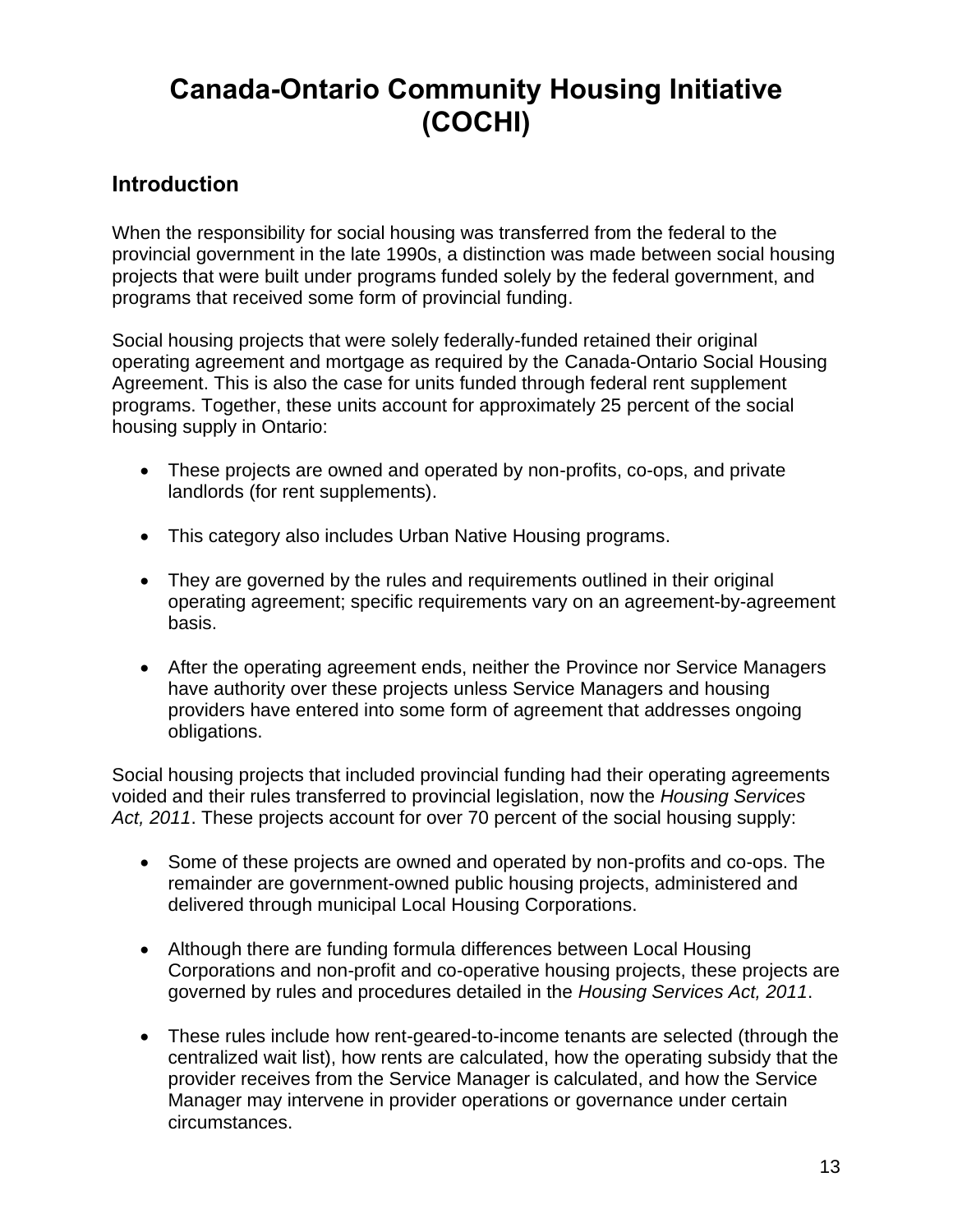• As these projects are no longer tied to an operating agreement, there is no specific "end date" to the housing provider's obligations to provide social housing (or to the Service Manager's responsibility to fund that provider).

While there are numerous challenges facing social housing in Ontario, a key issue is the risk of "losing" community housing supply and the potential impacts on lower-income tenants related to end of operating agreements and mortgages for social housing providers and to the state of good repair.

The Province recognizes that Service Managers are the primary funders of social housing, with financial assistance provided by the federal government through the Canada-Ontario Social Housing Agreement (and in the case of District Social Service Boards, some provincial funding associated with Territories Without Municipal Organization).

The Province also acknowledges the variations in social housing portfolios (e.g. nonprofit, co-operative and Local Housing Corporations), demand and local solutions that Service Managers are using now to manage housing needs in their respective areas.

Consistent with the goals of Ontario's Community Housing Renewal Strategy, the Canada-Ontario Community Housing Initiative has been designed to provide a flexible approach to help Service Managers address these issues and modernize the community housing system to move towards greater housing provider sustainability and self-sufficiency.

### **Objective**

The objective of COCHI is to protect tenants in projects with expiring operating agreements/mortgages and to begin to stabilize the supply of community housing through regeneration & expansion, repairs, renovations and operating support. COCHI funding is intended to support social housing providers that can demonstrate their potential for long-term sustainability.

### **Program Components**

COCHI offers the following program components to Service Managers:

- Operating Component
- New Build Component **(NEW for 2022-23)**
- Repair Component (previously called the Capital Component)

### **Funding Allocation**

The annual amount of COCHI funding for Service Managers is primarily determined by the amount required to offset the ongoing annual funding decline from the Canada-Ontario Social Housing Agreement. The Social Housing Agreement funding to be received by Service Managers is published in the *Ontario Gazette*. COCHI funding, however, is different from the Social Housing Agreement funding in that it is provided as a distinct Transfer Payment.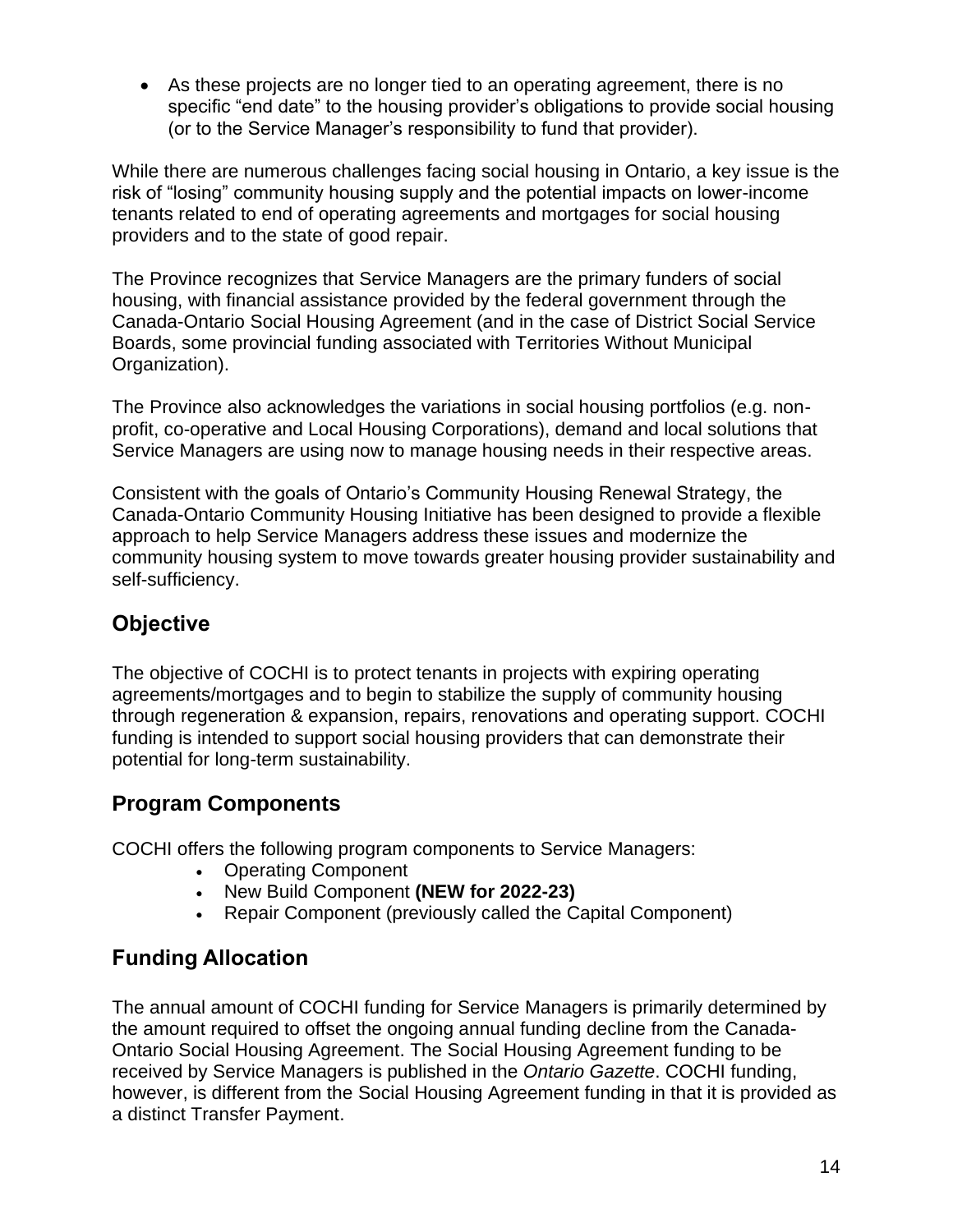Funding allocations will be provided on a "use it or lose it" basis, as funds are provided by the federal government on the same basis. Funds that are not committed by the required timelines may be re-allocated by the Ministry to other Service Managers. Since funding from one year cannot be allocated by the Province to future years, realignment to other Service Managers would ensure utilization of all available federal funding in each year.

Service Managers are allowed to use up to five percent of their funding allocation for administration costs. Administration costs will be paid out equally on a quarterly basis in the year.

### **Funding Commitments**

The following documentation is required to commit funds under COCHI:

• Operating Component – Approved Investment Plan & a Commitment letter from the Ministry

**NOTE:** Funding for both COCHI operating components – Rental Supplements and Transitional Operating – must be fully disbursed to the recipient in the program year in which the funding was committed. Funding cannot be extended beyond the program year.

- New Build Component Contribution Agreement and confirmation of security
- Repair Component Approved project information in TPON, and an executed Funding Agreement

#### **Reallocation**

To ensure all funds are committed, Service Managers may move funding from one COCHI component to another within the same program year if the original planned commitment for funding cannot be met, as follows:

• If a Service Manager wishes to realign funding from the Operating component to either the Repair or New Build Components or vice versa, a request for realignment shall be submitted to the Ministry by September 15, 2022. The Ministry will attempt to accommodate such requests but cannot guarantee approval.

All annual funding allocations must be committed to projects within the specified timelines in each program year; otherwise, the outstanding funding allocation may be reallocated to other Service Managers. The Ministry will review Service Managers' third quarter Investment Plan updates for each program year to determine whether funding targets will be met and whether reallocation is needed. Any funding remaining to be committed after January 30 of each program year may be re-allocated. Any funding that is re-allocated from a Service Manager will be deducted from that Service Manager's total overall allocation.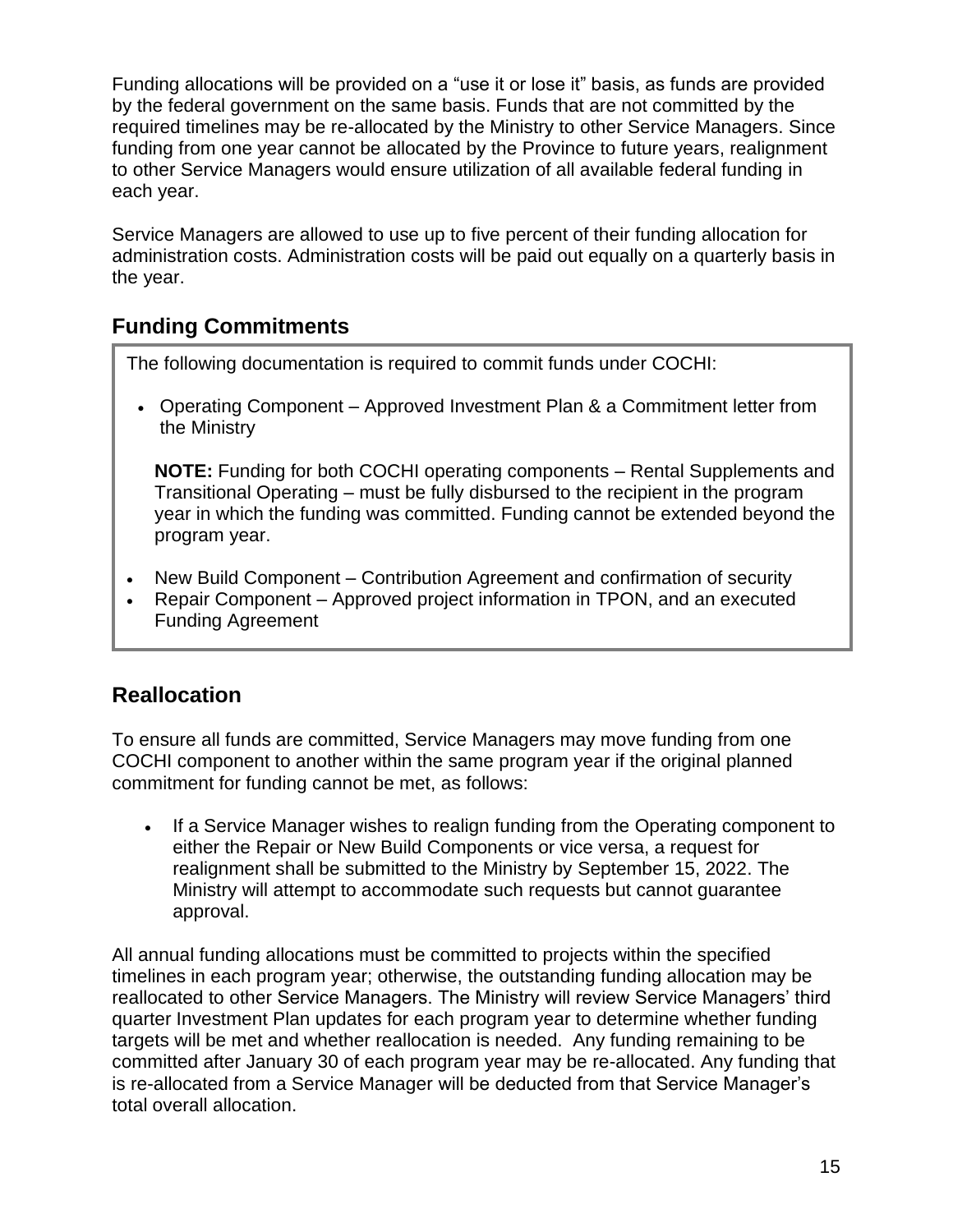### **General Eligibility**

Housing projects are eligible to receive COCHI funding for all 3 components if they qualify as Social Housing, which means that:

- As of April 1, 2019, the project was administered within a "Transferred Housing Program" in Schedule 1, Ontario Regulation 367/11 of the *Housing Services Act, 2011*.
- At the time of the commitment and use of the COCHI funding for the project, the project is still listed as a "Transferred Housing Program" in Schedule 1, Ontario Regulation 367/11 of the *Housing Services Act, 2011*.

Part VII.1 housing projects under the *Housing Services Act, 2011* will also be eligible to receive COCHI funding for all 3 components, subject to the Part VII.1 provisions of the HSA being proclaimed into force.

For the COCHI New Build Component, projects are additionally eligible to receive funding if they qualify as Community Housing, which means:

• community-based housing that is owned and operated by non-profit housing corporations and housing co-operatives or housing owned directly or indirectly by provincial, territorial or municipal governments or district social services administration boards and includes Social Housing.

Note that housing that was, or is, only within either of the following social housing categories does **not** qualify:

- "Program No 2: Rent Supplement Program" (federal requirements are that COCHI funding be used to support community housing, which does not include private landlords);
- "Program No 9: Rural and Native Homeownership Program" (the Province provides funding to Ontario Aboriginal Housing Services for this program).

### **Uses of Funding**

As outlined in the Bilateral Agreement, COCHI funding is to be used solely in social housing and community housing to:

- Protect, regenerate and expand social housing and community housing and to reduce housing need in social housing and community housing; and,
- Preserve Urban Native housing units no net loss of units; retained units improved through repair/capital replacement; and adequate affordability support.

To support Ontario's Community Housing Renewal Strategy, Service Managers are encouraged to use COCHI funding for: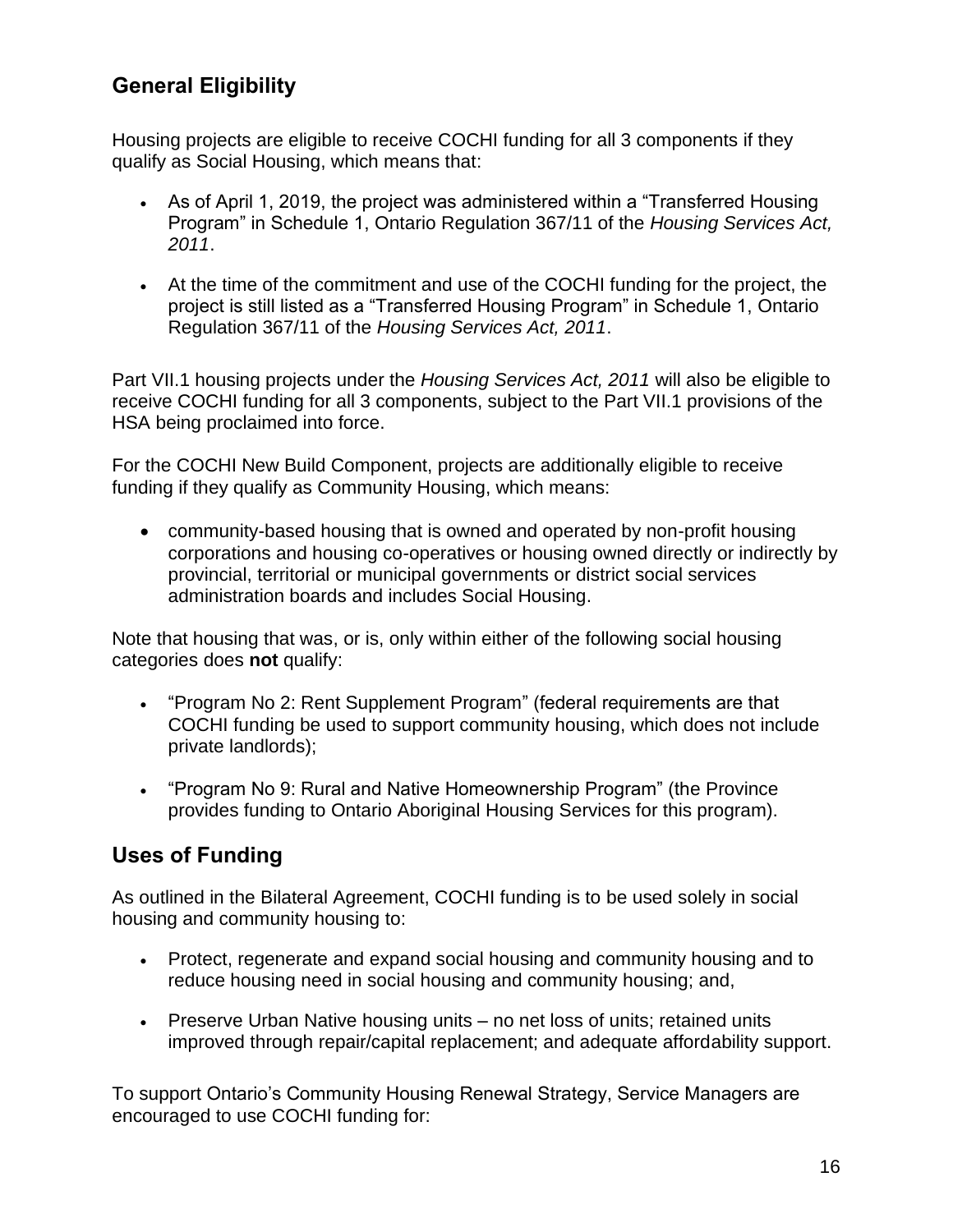- 1. Protecting rent-geared-to-income tenants in non-profit and co-operative housing projects with expiring operating agreements/mortgages;
- 2. Preserving social housing supply through repairs and renovations;
- 3. Regeneration & expansion of social housing stock;
- 4. Expansion of the number of rent assisted units; and/or
- 5. Supporting social housing providers that can demonstrate their potential for longterm sustainability through transitional operating funding.

**NOTE:** As per the Bilateral Agreement, COCHI funding cannot be used to offset municipal social housing subsidy expenditures. COCHI funding must be used **in addition** to existing municipal subsidy social housing expenditures.

### **Urban Native Housing**

For those Service Managers with Urban Native housing units, there is a requirement that this stock will be prioritized to receive COCHI funding where providers are able and willing to continue. Urban Native housing projects typically have higher repair/renovation needs and most were developed with 100% rent-geared-to-income units.

Of the total number of social housing units in Ontario, 1,452 are Urban Native housing, with all 1,452 units being targeted for low-income households receiving rent-geared-toincome assistance.

The COCHI program requires the preservation of Urban Native housing units to ensure that there is no net loss of units and retained units will be improved through repair, capital replacement as well as through adequate affordability support.

Unlike other social housing providers, Urban Native housing providers are not subject to the rules of the *Housing Services Act, 2011* and have their own operating agreements. In order to help guide Service Managers when working with Urban Native housing providers, the Ministry is requiring Service Managers to follow the principles outlined below:

- Urban Native housing is intended to support individuals in housing need that identify as Indigenous;
- There is a fair and transparent approach for selecting tenants;
- Indigenous governance of Urban Native providers is to be supported and maintained; and,
- Funding is to be used to support culturally safe housing stability for tenants and ongoing viability and sustainability of the provider.

The Ministry acknowledges that operating subsidies for many Urban Native housing projects will likely need to be ongoing (rather than transitional) given that most projects have no market housing units to offset operating costs.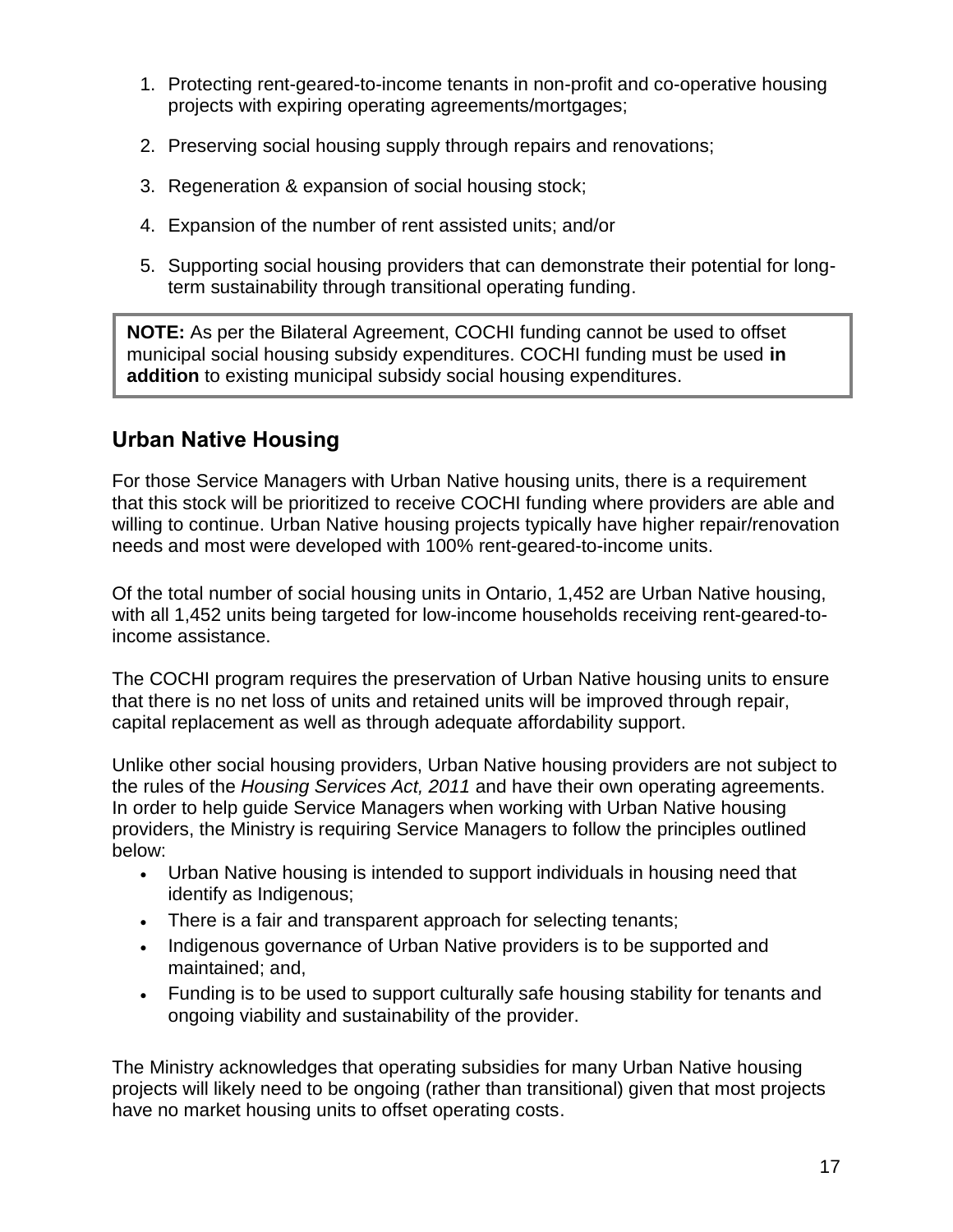Further guidelines on Urban Native housing may be developed in consultation with housing providers and Service Managers.

#### *COCHI Operating Component:*

Protection for RGI tenants and support for housing providers that can demonstrate their potential for long-term sustainability could take the form of operating funding.

#### *Rent Supplements*

Where operating expenditures are planned, eligible costs could include a rent supplement. A rent supplement is a subsidy paid to the landlord on behalf of a household in need of rental assistance.

Service Managers are encouraged to prioritize households residing in social housing and affected by expiring operating agreements and/or mortgage maturity.

Providing rent supplements is intended to promote housing stability for tenants who would otherwise face affordability challenges.

#### *Transitional Operating Funding*

COCHI funding may also be used as a short-term transitional operating subsidy. The expectation is that housing providers would use this funding to address immediate areas of concern with the clear objective of reaching an operational and financial status that does not require an ongoing government subsidy but could transition to a rent subsidy agreement that is not an ongoing subsidy.

For example, transitional operating subsidy funding could help a housing provider to address:

- Asset management planning services, such as building condition audits and technical assessments of significant repairs that must be addressed within identified timelines;
- Business streamlining/operations analysis; and,
- Enabling acquisitions and mergers of housing providers/assets to improve operating efficiencies and economies of scale.

 $\,$  eligible to meet a Service Manager's Service Level Standard as per the Act. Households paying a rent-geared-to-income rent consistent with the *Housing Services Act, 2011* who are supported through the use of COCHI operating funding will be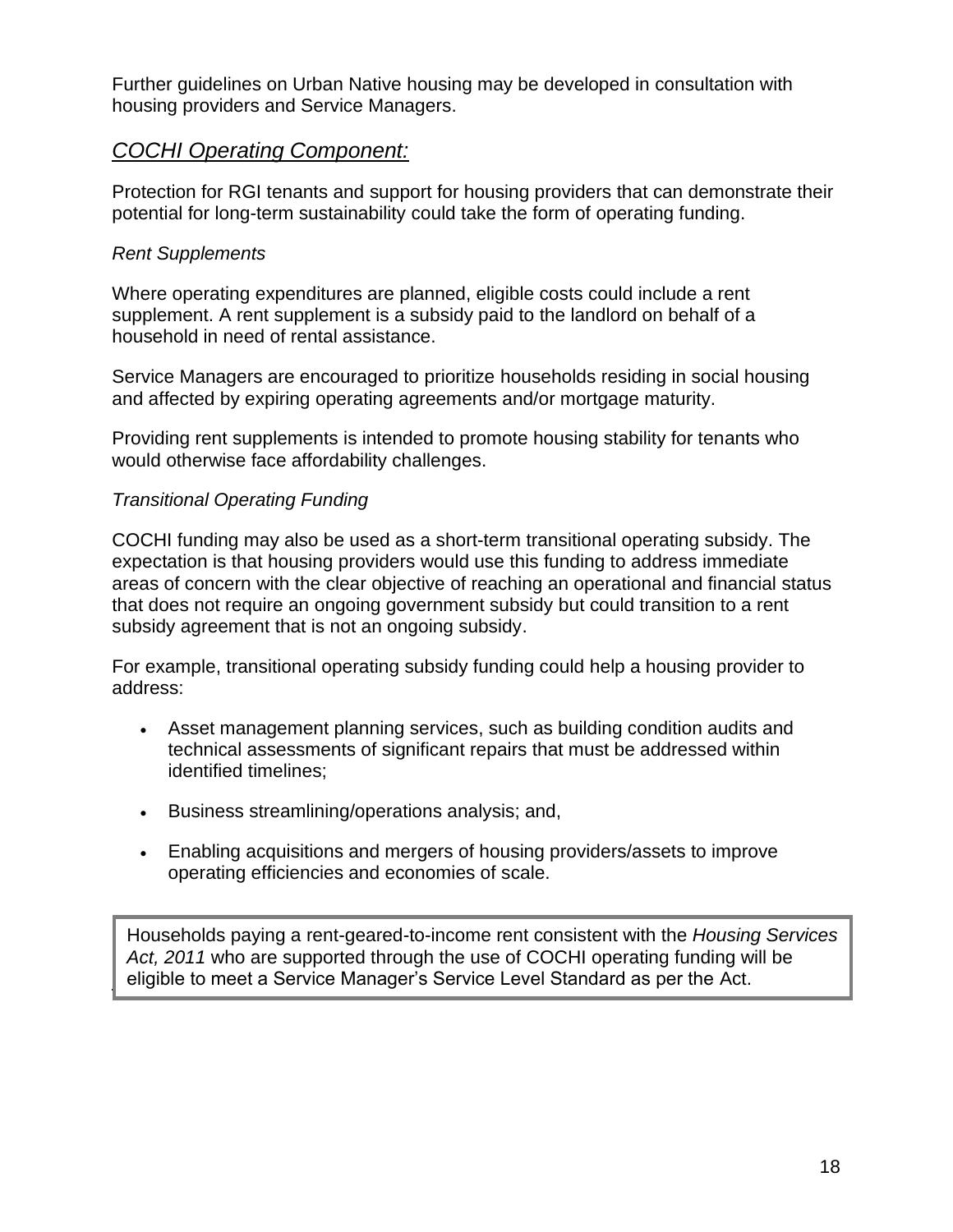### *COCHI New Build Component – NEW!:*

The New Build component will:

- Support social & community housing regeneration and expansion which involves building new affordable rental units, including additions on community housing sites;
- Support ongoing social housing provider sustainability; and
- Ensure that safe, adequate and affordable rental housing is available to Ontario households.

Eligible projects must be developed by non-profits, co-operatives, municipalities or DSSABs. Projects proposed by or in partnership with private sector proponents are **not eligible** for COCHI New Build.

Subject to the above eligibility rule, New Build developments must comply with all requirements and follow the same procedures set out for the OPHI Rental Housing component on pages 27-34.

#### *COCHI Repair Component:*

Support for social housing providers, including Local Housing Corporations, could take the form of repair and renovation funding.

Service Managers could utilize COCHI funding for strategic capital repairs which preserve and extend the functional lifespan of the social housing supply, such as investments based on capital needs identified in current building condition audits..

Eligible work could include:

- Replacing and/or repairing core building systems, and sub-systems (e.g. heating and/or cooling, leaking roof systems, water issues, structural repairs, etc.); and,
- Carrying out health and safety repairs (e.g., accessibility renovations).

Housing providers/projects that receive funding under the COCHI Repair Component must remain affordable for a ten-year period after the completion of the funded retrofit work, including a minimum of five (5) years during which it will operate as social housing under the *Housing Services Act, 2011*. This requirement applies regardless of any operating agreements or mortgage obligations or agreements between a Service Manager and eligible housing provider.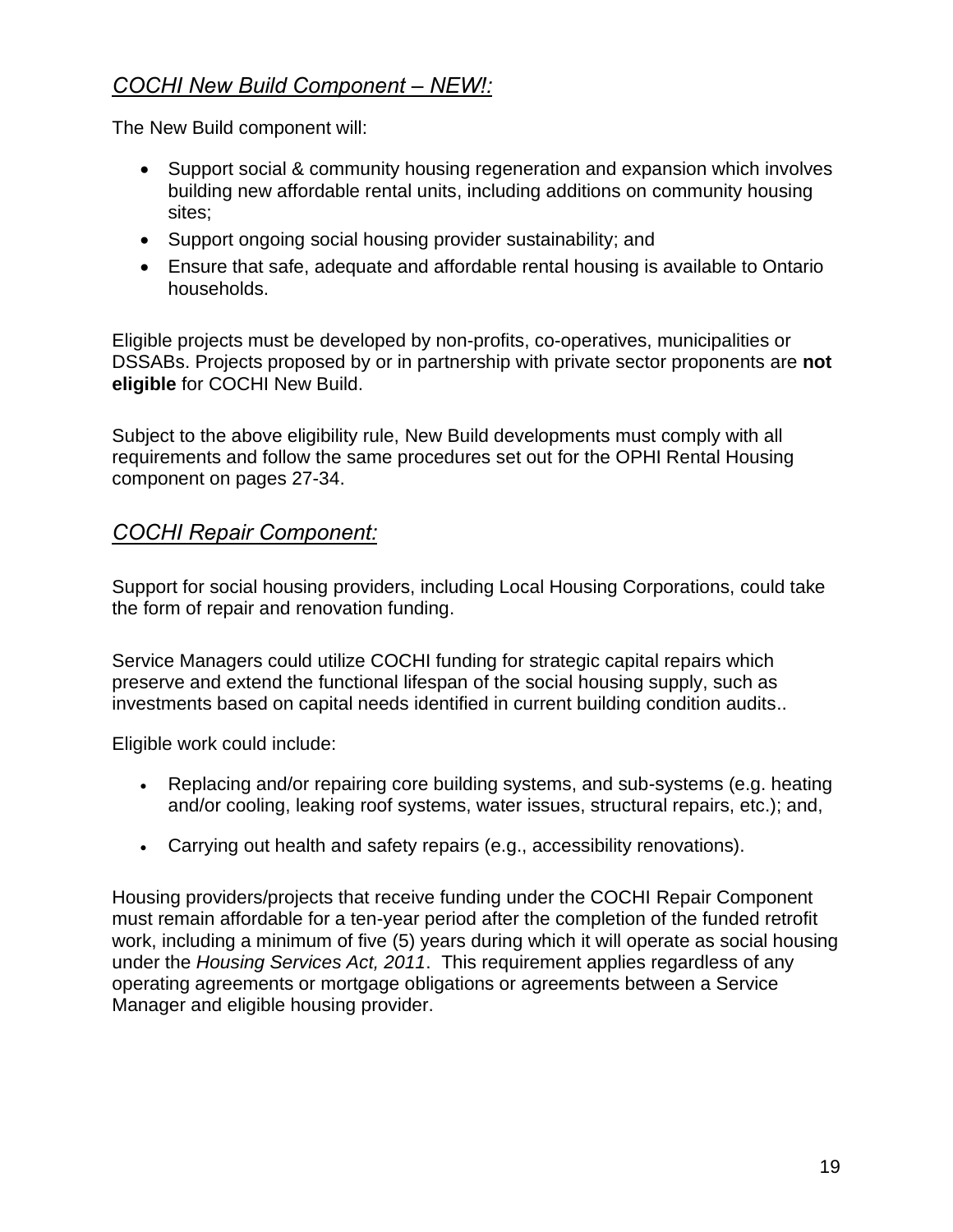#### **Project Submission/Approval Process**

#### *COCHI Operating Component:*

Allocations will be committed at the beginning of each program year through a letter from the Ministry based on the projected disbursements identified in the Investment Plan submitted by the Service Manager through the Transfer Payment Ontario (TPON) System.

Service Managers are required to report-back on a quarterly basis and demonstrate program take-up through updates of their actual disbursements in their Investment Plans. Please see Page 7 for details on reporting requirements and due dates.

Once the Ministry has reviewed the annual Investment Plans and the individual social housing projects receiving COCHI operating component funding are approved by the Service Manager, the Service Manager will enter project details into TPON.

#### *COCHI Repair Component:*

Service Manager funding is provided in the form of a forgivable loan to the housing provider based on the estimated cost of reviewed work items. Service Managers must not reduce existing subsidy payments to social housing providers as a result of COCHI funding.

The Service Manager is responsible for selecting and approving all eligible COCHI projects, monitoring progress and completion of projects, quality of work and for the advancement of funds. Service Managers and housing providers are encouraged to liaise early with building departments to avoid code compliance issues, i.e., building permits, etc.

Service Managers are also responsible for creating and entering into project funding agreements with each eligible housing provider that will receive COCHI Repair Component funding. Repairs must commence within 120 days of signing the funding agreement and completed by the end of the subsequent Fiscal Year, i.e. March 31, 2024 for the 2022-23 funding year. Copies of all financial invoices must be kept for reporting and audit purposes.

Once the Ministry has reviewed the annual Investment Plans and the individual projects are approved by the Service Manager, the Service Manager will enter project details as per the Project Information Form into TPON to commit funding.

The Ministry reserves the right to decline any proposed uses of COCHI funding that are not consistent with the Program Guidelines and the Bilateral Agreement; revision and resubmission may be required.

A minimum of 90 percent of the annual Repair component funding allocation must be committed to eligible housing providers by December 31 of each program year. If a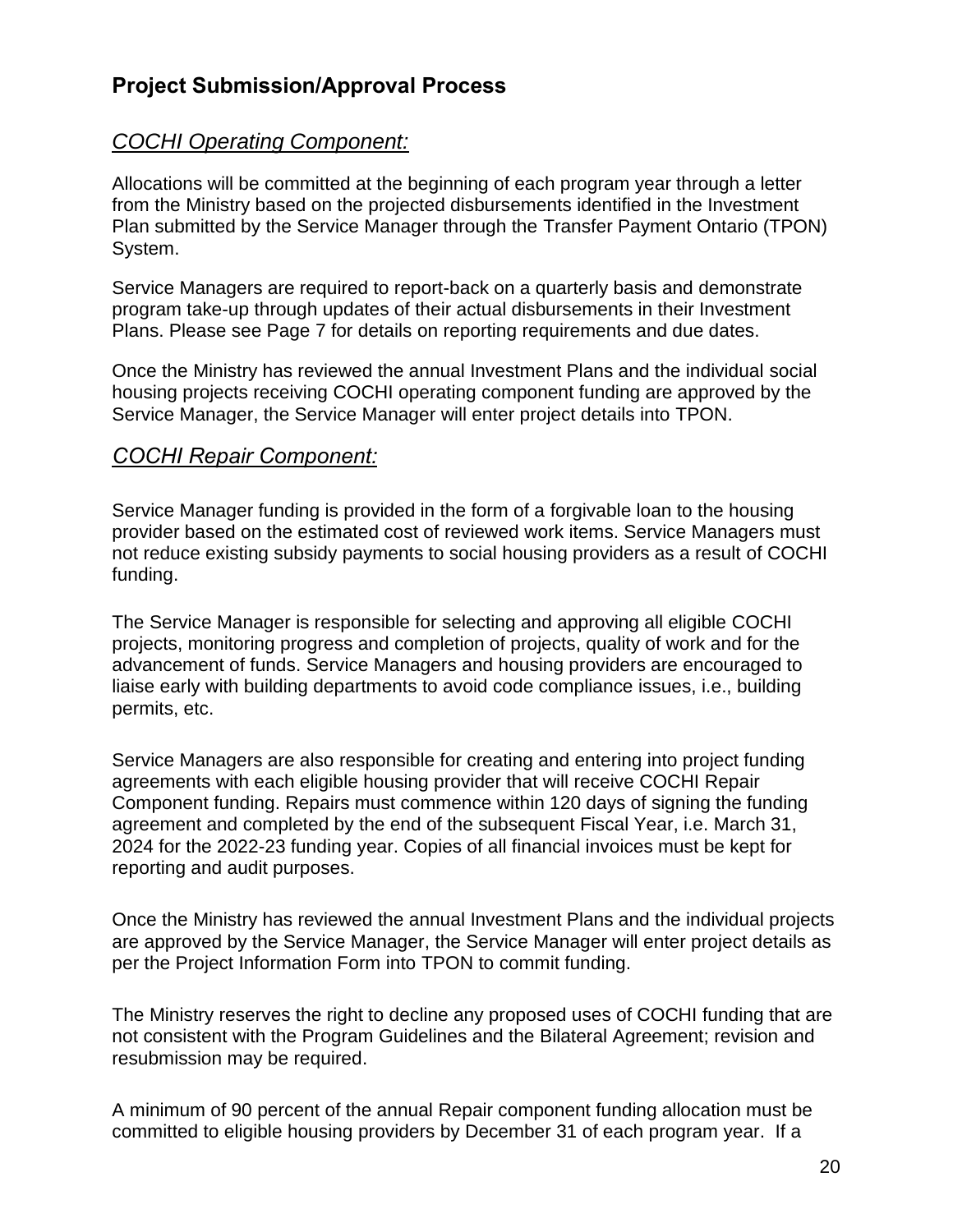Service Manager has not met this threshold, the Ministry reserves the right to reallocate funds to another Service Manager to ensure full commitment of program funding. Any funding remaining to be committed after January 30, 2023 may be re-allocated to another Service Manager.

The Service Manager must not approve a funding request unless the housing provider has agreed to operate the project as per the affordability requirements included on Page 19.

Service Managers must ensure project status is updated and documents are posted in TPON on an on-going basis.

#### **Funding Payment Process**

#### *COCHI Operating Component:*

The Ministry will provide quarterly payments based on quarterly projected disbursements identified in the Investment Plan.

Funds are transferred electronically to Service Managers. Service Managers must ensure that the Ministry has their latest banking information to receive these funds.

Service Managers advance monthly payments to housing providers upon the signing of housing provider agreements.

#### *COCHI Repair Component:*

Service Managers will receive 20 percent of the annual program funding as their first quarter payment based on the repair budget identified in the Investment Plan.

The Ministry will make the remaining 80 percent through subsequent quarterly payments to Service Managers based on the projected disbursements in the Investment Plan.

The primary purpose of the quarterly forecasts in the Investment Plan is to indicate quarterly cash flow requirements over the life of the program, but no later than the end of the subsequent fiscal year. The quarterly cash flow request must be at or close to the time the funds are needed by the housing provider to pay for their relevant expenditures.

Payments to Service Managers will not be based on development milestones of individual projects; Service Managers must flow funds to the housing providers based on pre-established project milestones for their respective projects.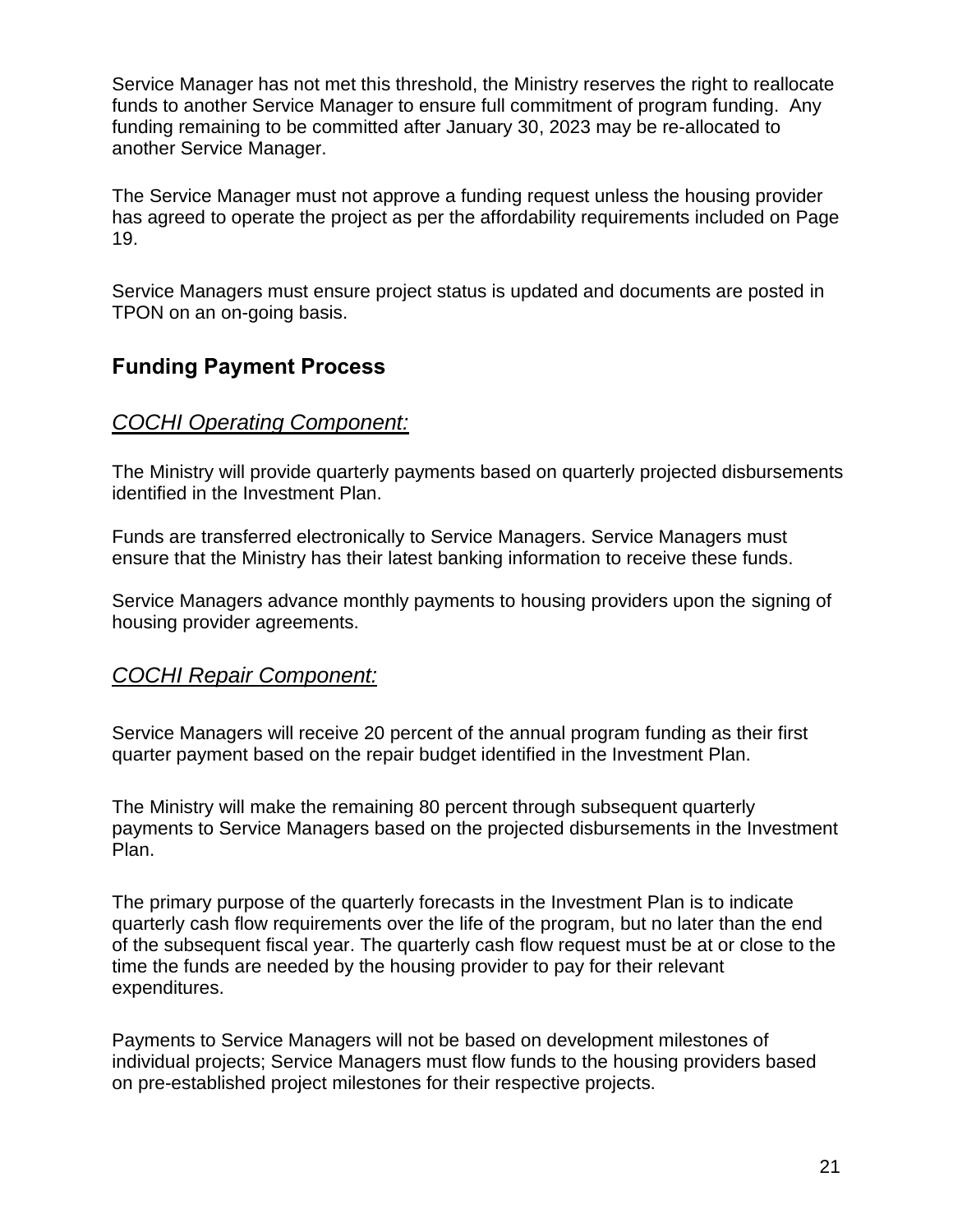### **Reporting**

Service Managers will be required to report municipal social housing expenditures that match the annual COCHI allocation provided.

#### *COCHI Operating Component:*

COCHI reporting consists of updating and submitting the Investment Plan with Service Manager progress on a quarterly basis. Quarterly reports should be completed and submitted through TPON. Please see Page 7 for dates and reporting requirements.

For quarterly updates, Service Managers are required to track disbursements and recipient numbers separately for each stream. Quarterly Investment Plan updates must include the number of occupied units.

Service Managers are also required to track and report on the following information for the social housing projects receiving COCHI funding:

- Landlord agreements and, if applicable, agreements with third-party delivery agencies
- Where a project specifically targets any of the targeted vulnerable subpopulations listed on Page 6.

This reporting ensures compliance with the provisions of the Canada Housing and Mortgage Corporation-Ontario Bilateral Agreement, the Service Manager Transfer Payment Agreement, and other established program parameters.

#### *COCHI Repair Component:*

Service Managers are required to report to the Ministry on the status of each project during its repair, retrofit and regeneration activities. Service Managers must update progress on project activities and payments to housing providers regularly through TPON. Service Managers must submit confirmation of construction start and completion for each project in TPON.

Service Managers are also required to track and report on the following information for the Social Housing projects receiving COCHI funding through the Project Information Form:

• Where a project specifically targets any of the targeted vulnerable subpopulations listed on Page 6.

Please see Page 7 for dates and reporting requirements.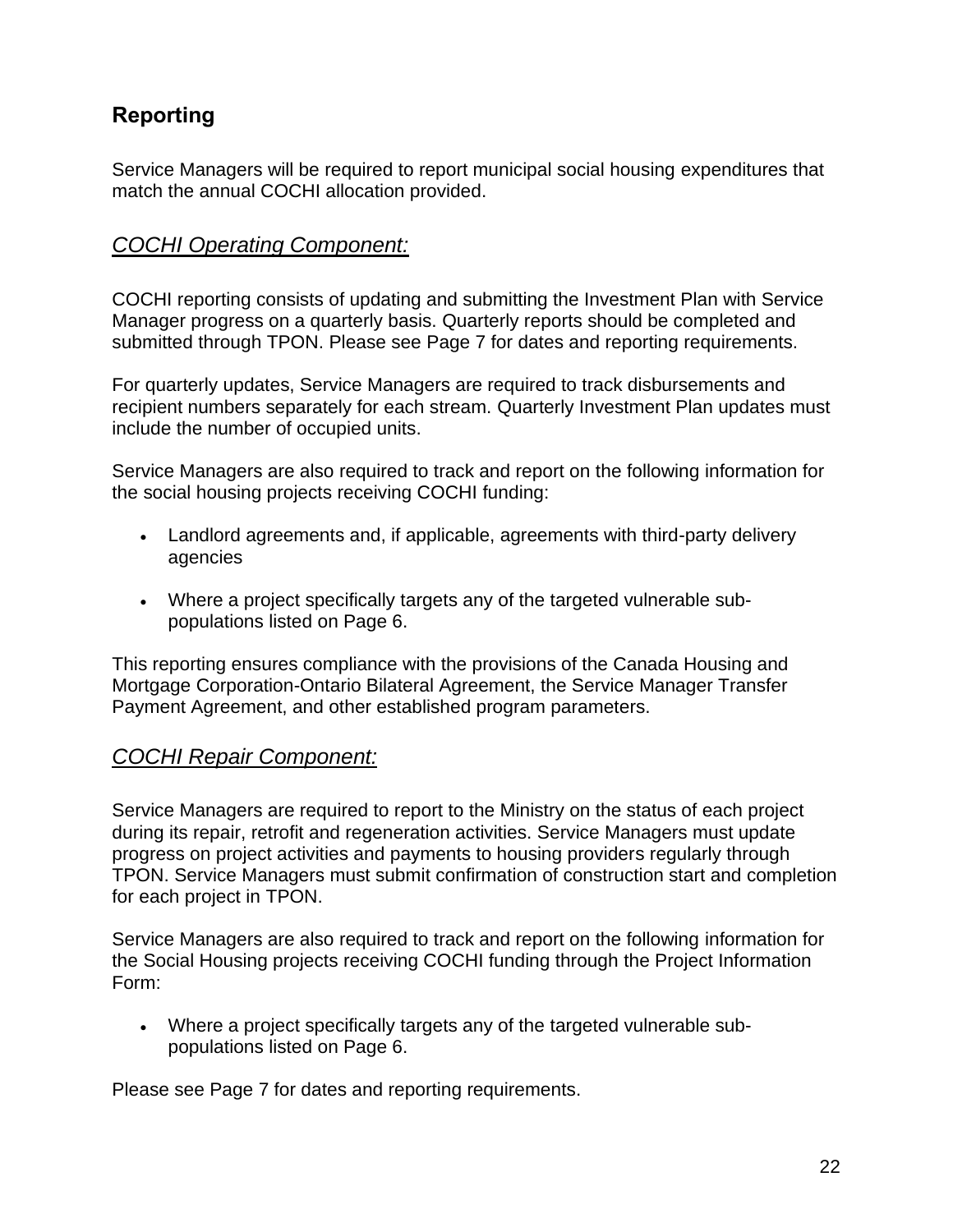Service Managers must also monitor compliance with the ten-year affordability period for each project that receives COCHI Repair funding. Service Managers are required to file project reports annually to the Ministry for the first three years following project completion. After this period, the Ministry will audit a sample of Service Managers every year. Every Service Manager will be audited at least once over the remaining seven years of the affordability period.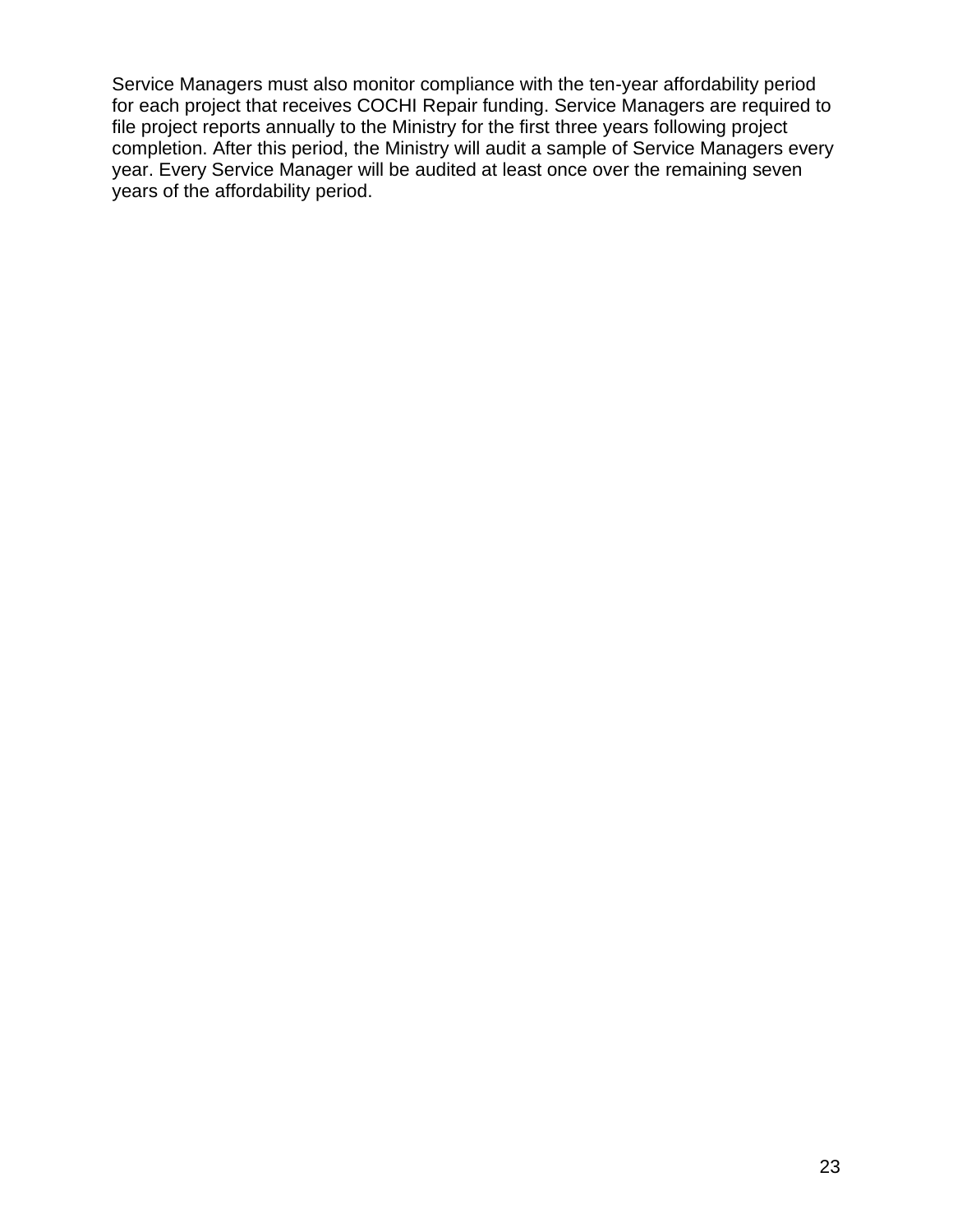# **Ontario Priorities Housing Initiative (OPHI)**

### **Program Components**

OPHI offers the following program components to Service Managers:

- Rental Housing component
- Homeownership component
- Ontario Renovates component
- Rental Assistance component
- Housing Support Services component

Details on each component are included in these Guidelines.

Service Managers have the flexibility to select the components they will deliver each year using their OPHI approved and planned annual funding allocations. Planned commitments and projected take-up for selected program components must be identified in each Service Manager's Investment Plan – see page 6.

### **Funding Allocations**

Allocations are based on the Service Manager's share of all households in Ontario and their share of Ontario households in core housing need equally weighted.

### **Funding Commitments**

I

Funding allocations are provided on a "use it or lose it" basis. Funds not committed by the required timelines may be reallocated to other Service Managers as the swapping exercise described above is the only option available to move funds between program years.

The following documentation is required to commit funds under OPHI:

- Rental Housing Contribution Agreement and confirmation of security
- Homeownership Approved project information in Transfer Payment Ontario (TPON) System and Agreement of Purchase and Sale, or Funding/Contribution Agreement with non-profit developer and confirmation of security
- Ontario Renovates Approved project information in Transfer Payment Ontario (TPON) System, confirmation of security (mortgage or promissory note), either an executed Letter of Agreement or Funding Agreement
- Rental Assistance Commitment letter from the Ministry
- Housing Support Services Services Agreement with a Support Services Agency or equivalent, payments for services if applicable

*Capital Components* operating components – Rental Assistance and Housing Support Services – must be **NOTE:** Funding allocations are provided on a "use it or lose it" basis, since funding from one year cannot be allocated by the Province to future years. Therefore, unlike the previous Investment in Affordable Housing program, funding for both OPHI disbursed in the program year in which the funding was committed. Funding cannot be extended beyond the program year.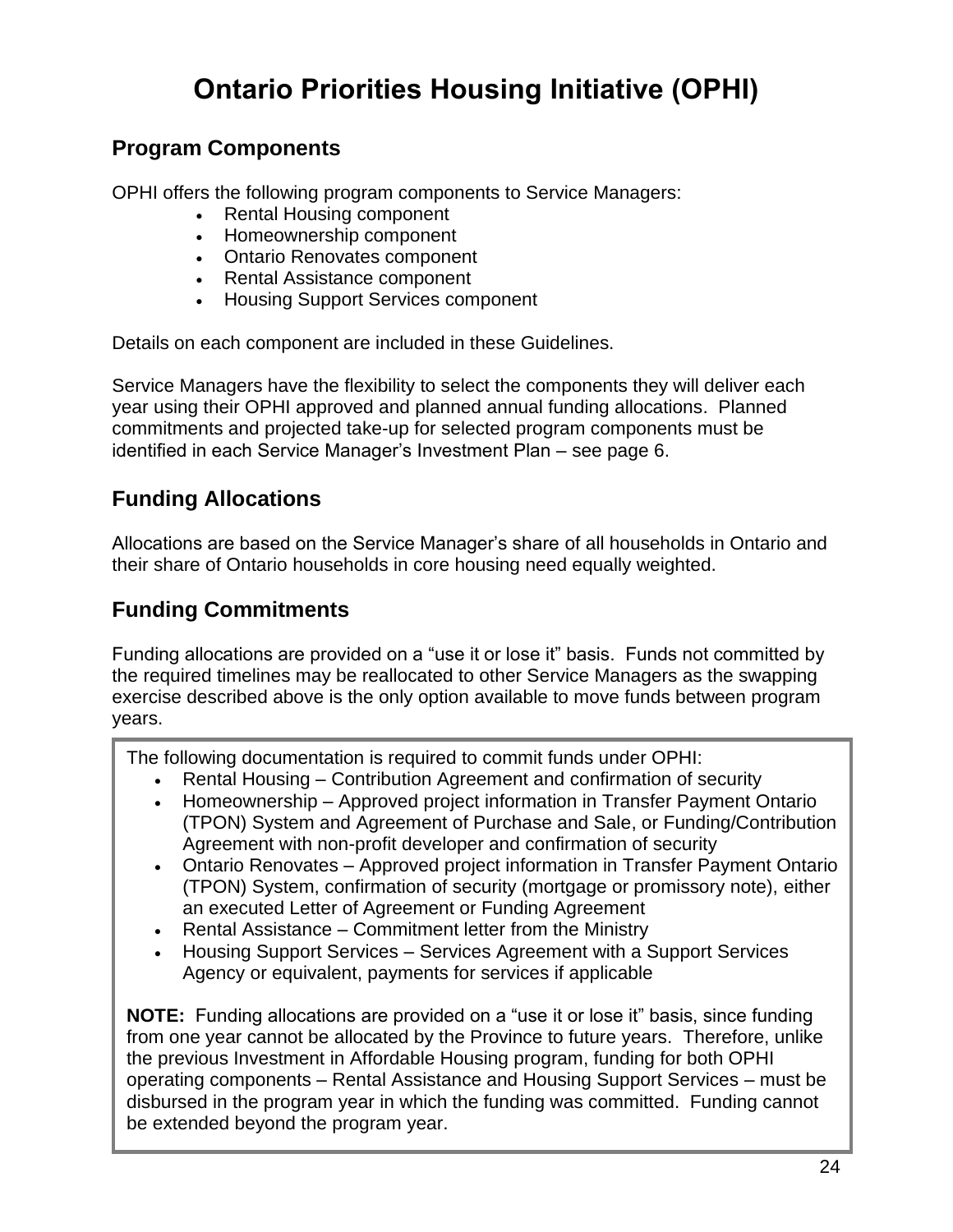Rental Housing component funding allocations must be committed by December 31, 2022.

For the Homeownership and Ontario Renovates components, no more than 10% of each component's funding allocation may be planned for take-up in the fourth quarter of the respective program years. A minimum of 90% of the annual funding allocations for each component must be committed by December 31, 2022. Notwithstanding the above, any funding that remains to be committed by January 30, 2023 may be reallocated to other Service Managers.

#### *Operating Components*

Allocations for the Rental Assistance component will be committed at the beginning of each program year through a letter from the Ministry based on the projected disbursements identified in the Service Manager's Council-approved Investment Plan. Housing Support Service funding will be committed based on the submission of Services Agreements (or equivalent if delivered directly by the Service Manager)

Service Managers who directly deliver the Rental Assistance component and/or the Housing Support Services component are required to report on program take-up through their quarterly Investment Plan updates. The Ministry will provide quarterly payments to Service Managers based on projected disbursements. Service Managers will be required to provide copies of rent supplement Landlord Agreements and Services Agreements under the Housing Support Services component to demonstrate program take-up.

### **Reallocation**

To ensure all funds are committed, Service Manager's may move funding from one OPHI component to another within the same program year if the original planned commitment for funding cannot be met, as follows:

- Funding originally planned for the capital components (Rental Housing, Homeownership and the Ontario Renovates) can be reallocated within these components
- Funding originally planned for the Rental Assistance component's Rent Supplement stream and Housing Allowance Direct Delivery stream, or the Housing Support Services component can be reallocated within these streams/components (for more information on delivery streams please refer to Page 47)
- No funding can be moved to the Housing Allowance Shared Delivery stream from the other OPHI components, or vice versa
- If a Service Manager wishes to realign funding from the capital components to either the Rental Assistance Component's Direct Delivery Streams or the Housing Support Services component, or vice versa, a request for realignment shall be submitted to the Ministry by September 15 of the applicable year for which the realignment is requested. The Ministry will attempt to accommodate such requests but cannot guarantee approval.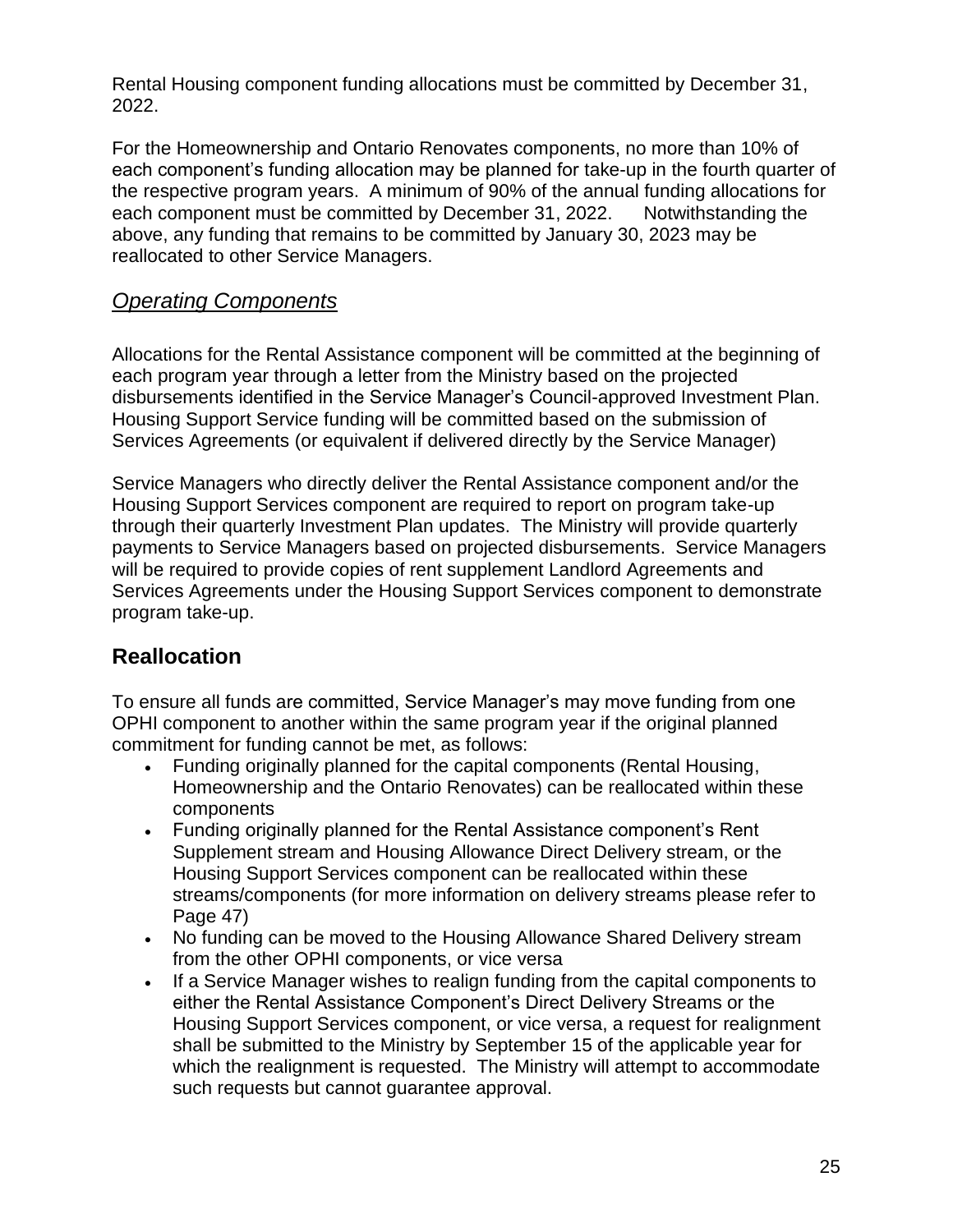Under the capital components, all annual funding allocations must be committed to projects within the specified timelines in each program year; otherwise, the outstanding funding allocation may be reallocated to other Service Managers. The Ministry will review Service Managers' third quarter Investment Plan updates for each program year to determine whether funding targets will be met and whether reallocation is needed. Any funding remaining to be committed after January 30, 2023 year may be reallocated. Any funding that is reallocated from a Service Manager will be deducted from that Service Manager's total overall allocation.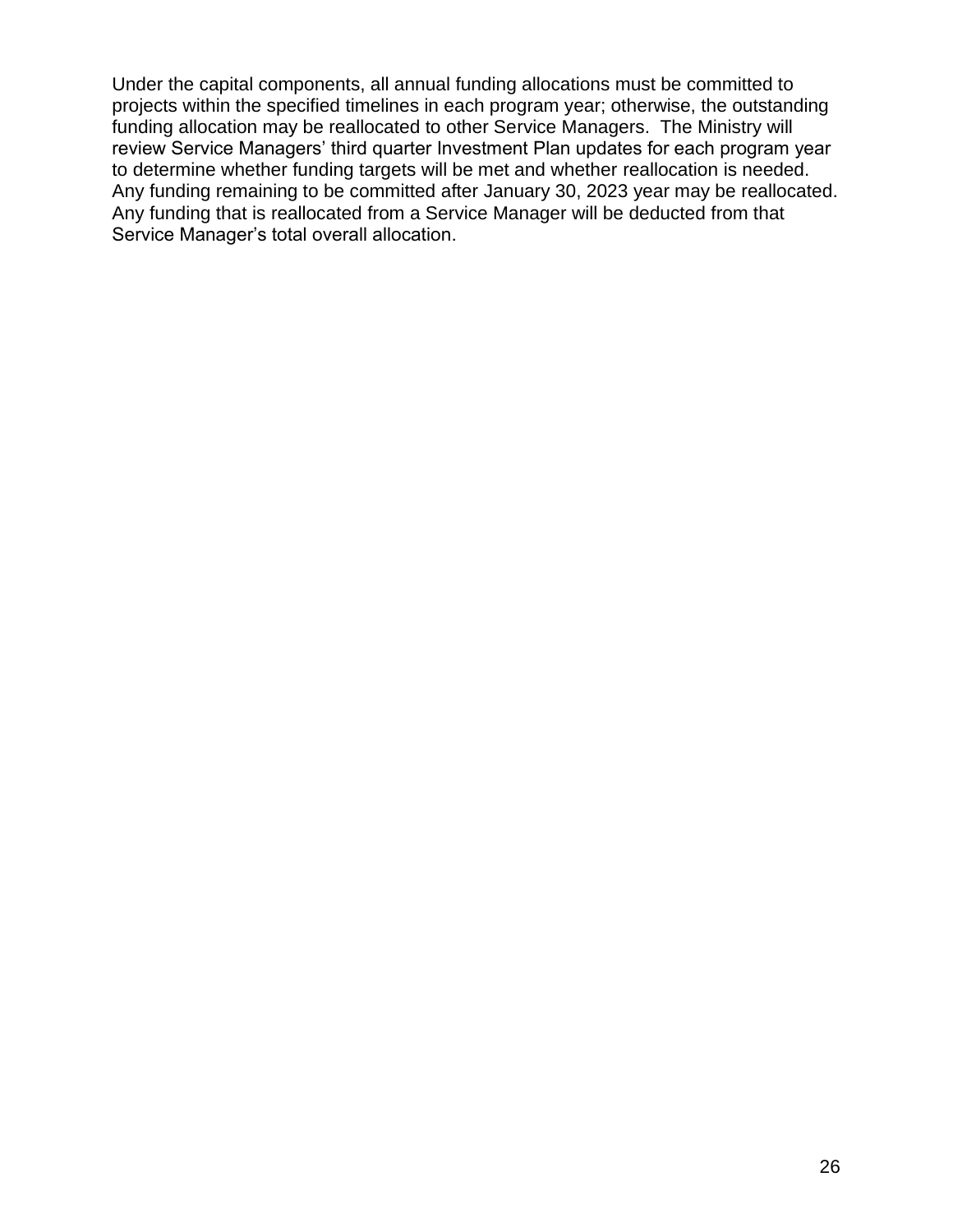# **Rental Housing Component**

The Rental Housing component will:

- Increase the supply of community rental housing for households on, or eligible to be on, social housing waiting lists.
- Ensure that safe, adequate and affordable rental housing is available to Ontario households.

### **Eligibility Criteria - Projects**

Eligible projects must be non-profit/municipal/co-operative developments or partnerships, and be one of the following:

- New construction, including additions and extensions
- Acquisition and, where required, rehabilitation of existing residential buildings to maintain or increase the affordable rental housing stock
- Conversion of non-residential buildings or units to purpose-built rental buildings/units

Social housing redevelopment which involves building new affordable rental units/additions on social housing sites is eligible provided that the appropriate ministerial or Service Manager consent, as applicable, is obtained as per the *Housing Services Act, 2011.*

Amendments to the *Housing Services Act, 2011*, effective January 1, 2017, have resulted in changes to consent authorities. Specifically, Service Managers now have consent authority for the transfer of most social housing properties. Please refer to the Guide for Service Manager Consents under the Housing Services Act, 2011 which can be found at: <https://www.ontario.ca/page/consent-authority-service-managers>

Projects that are **not eligible** include:

- Projects proposed by private sector proponents without non-profit/municipal/cooperative partnership\*
- Secondary suites in owner-occupied housing (eligible under the Ontario Renovates component)
- Nursing and retirement homes
- Shelters and crisis care facilities
- Owner-occupied housing
- Student residences

\*Canada Mortgage and Housing Corporation has made available other programs – for example, the National Housing Co-Investment Fund – to support the development of affordable units by private developers. The Ministry is interested in focusing OPHI funding on the development of community housing that will provide longer-term public benefit.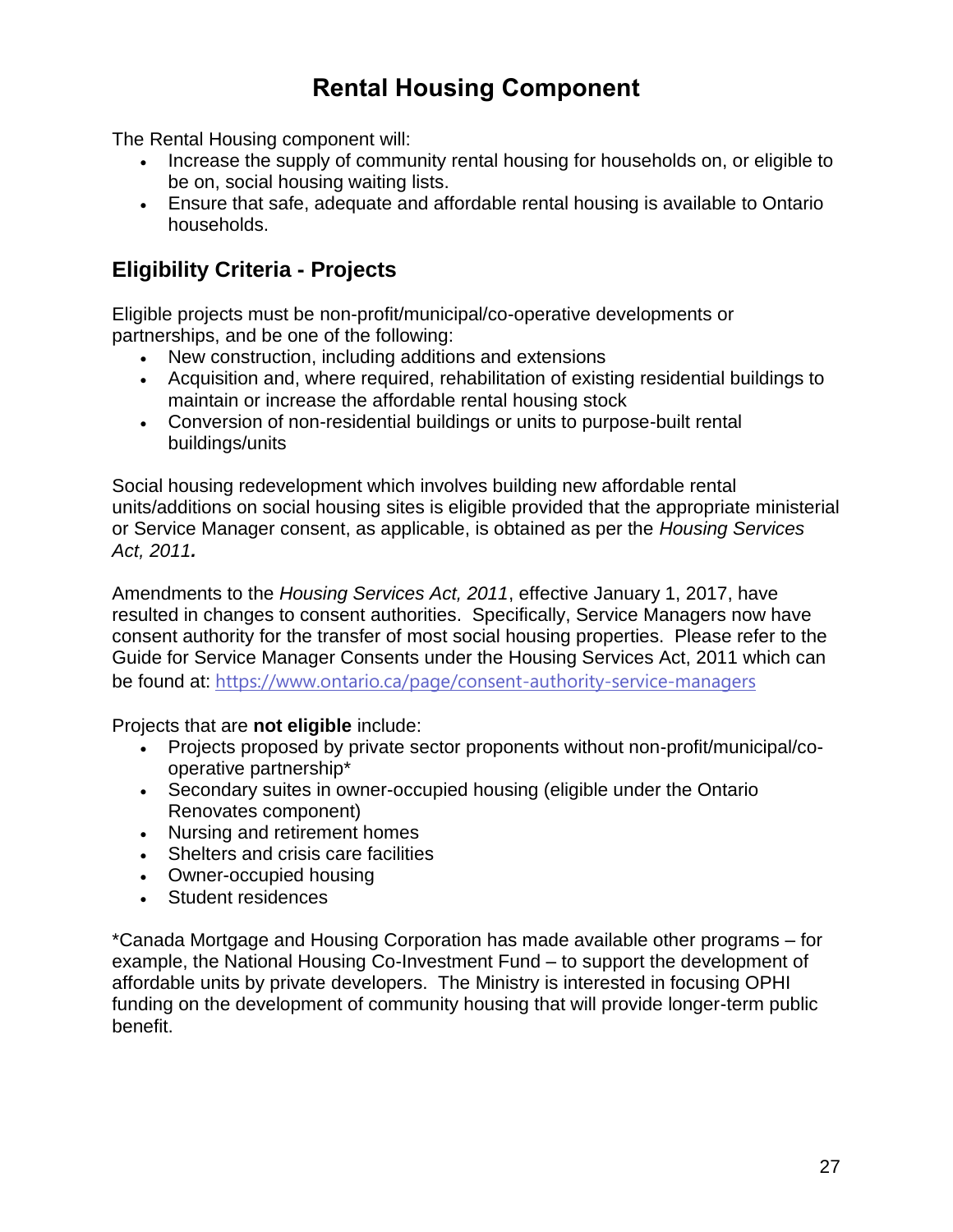### **Eligibility Criteria – Units**

Units must be modest in size and amenities relative to other housing in the community. Units are expected to be self-contained. Proponents who wish to develop congregate living buildings (rooms with shared living spaces) for supportive housing may be eligible for program funding and should provide a rationale in order to receive funding.

Service Managers may establish size and amenity requirements. If Service Managers do not set size requirements, the following provincial minimum and average size requirements must be used as a guideline for new construction projects.

|                | <b>Bachelor</b>    | 1 Bedroom            | 2 Bedroom          | 3 Bedroom          | 4 Bedroom            |
|----------------|--------------------|----------------------|--------------------|--------------------|----------------------|
| <b>Minimum</b> | $40.0 \text{ m}^2$ | 48.7 $m2$            | $60.4 \text{ m}^2$ | $83.6 \text{ m}^2$ | 102.2 m <sup>2</sup> |
| Average        | 41.8 $m2$          | $55.0 \; \text{m}^2$ | $67.4 \text{ m}^2$ | $92.9 \text{ m}^2$ | 109.2 m <sup>2</sup> |

Up to 30% of the total available space may be used for non-residential purposes, including common areas and services used directly with the residential accommodation such as office space for support services providers.

#### **Project Submission Process**

Service Managers will solicit proposals and select Rental Housing projects to recommend to the Ministry for funding approval. All procurement processes must be in accordance with the *Municipal Act, 2001* or the *City of Toronto Act, 2006* (applicable to the City of Toronto).

Service Managers will submit recommended projects for the Ministry's consideration within the allocation set out in their Investment Plans.

Recommended projects shall:

- Be approved by council and/or board based on municipal/board procurement practices and in accordance with the *Municipal Act, 2001* or the *City of Toronto Act, 2006* (applicable to the City of Toronto).
- Be able to sign a Contribution Agreement no later than December 31 of each program year.
- Be able to start construction within 120 days after signing a Contribution Agreement and be completed within four years.
- Be financially viable from a construction and operating cost perspective based on Service Manager confirmation.
- Meet the current Ontario Building Code and *Canadian Environment Assessment Act, 2012* requirements.
- Have rents that on average for the project are at or below 80% of the Canada Mortgage and Housing Corporation Average Market Rent for the community or as approved by the Ministry for a minimum of 20 years (see "Affordability Criteria and Rents" on page 32 for additional details).
- Provide the required equity, if applicable  $-4\%$  for partnerships between private sector and non-profit organizations; 0% for non-profit organizations.
- Address local housing needs and target tenant groups identified in local housing and homelessness plans.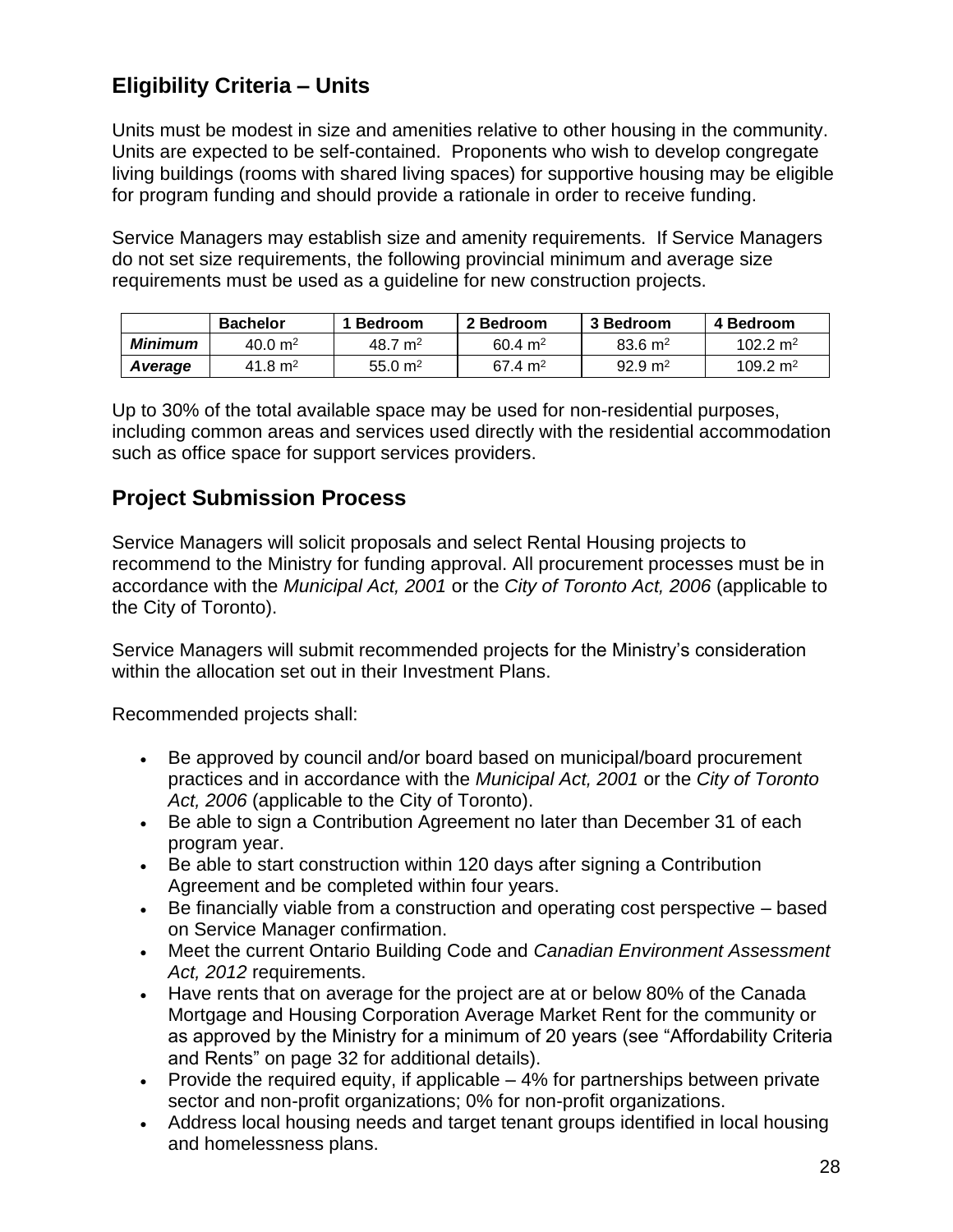- Are projected to maximize achievable reductions in energy consumption and greenhouse gas emissions relative to minimum requirements (i.e. meet or exceed the current National Energy Code and Ontario Building Code requirements for new construction; for renovations/repairs, maximize the achievable energy savings where possible when planning work or retrofits).
- Have an occupancy plan in place to ensure that units will be occupied in a timely manner.

Further, Service Managers are encouraged to give priority consideration to projects that:

- Have Contributions by Others, including the Service Manager, local municipality, and proponent – to be used in partnership with OPHI Rental Housing funding.
- Include family-sized (multi-bedroom) units.
- Are fully accessible and/or have units that are accessible to persons with disabilities.
- Provide community employment benefits including:
	- o Work contracts for small and medium-sized businesses
	- o Job creation for apprentices, Indigenous Peoples, women in construction, veterans and newcomers to Canada
- Have support service funding in place, if applicable.

Recommended projects for commitment should be submitted to the Ministry up to November 30, 2022. All projects must be submitted through TPON along with additional project background information such as that contained in Council/board reports.

#### **Project Approval Process**

Project approval will be based on construction readiness, ability to meet the program's eligibility criteria, and alignment with the Investment Plan.

Service Managers are required to create and submit Project Information Forms through TPON. Once approved, a project will receive a Conditional Letter of Commitment from the Ministry, which confirms Ministry approval and outlines the steps to take prior to signing a Contribution Agreement.

The Contribution Agreement shall describe legal obligations and reporting requirements for the project. All Service Managers are required to enter into Contribution Agreements directly with proponents.

As funding allocations must be committed for the program, the deadline to execute Contribution Agreements and confirmation of security is December 31, 2022 to allow time for reallocation of funds if necessary. Service Managers that have not signed a Contribution Agreement or have not begun construction by the required dates may have their funding reallocated.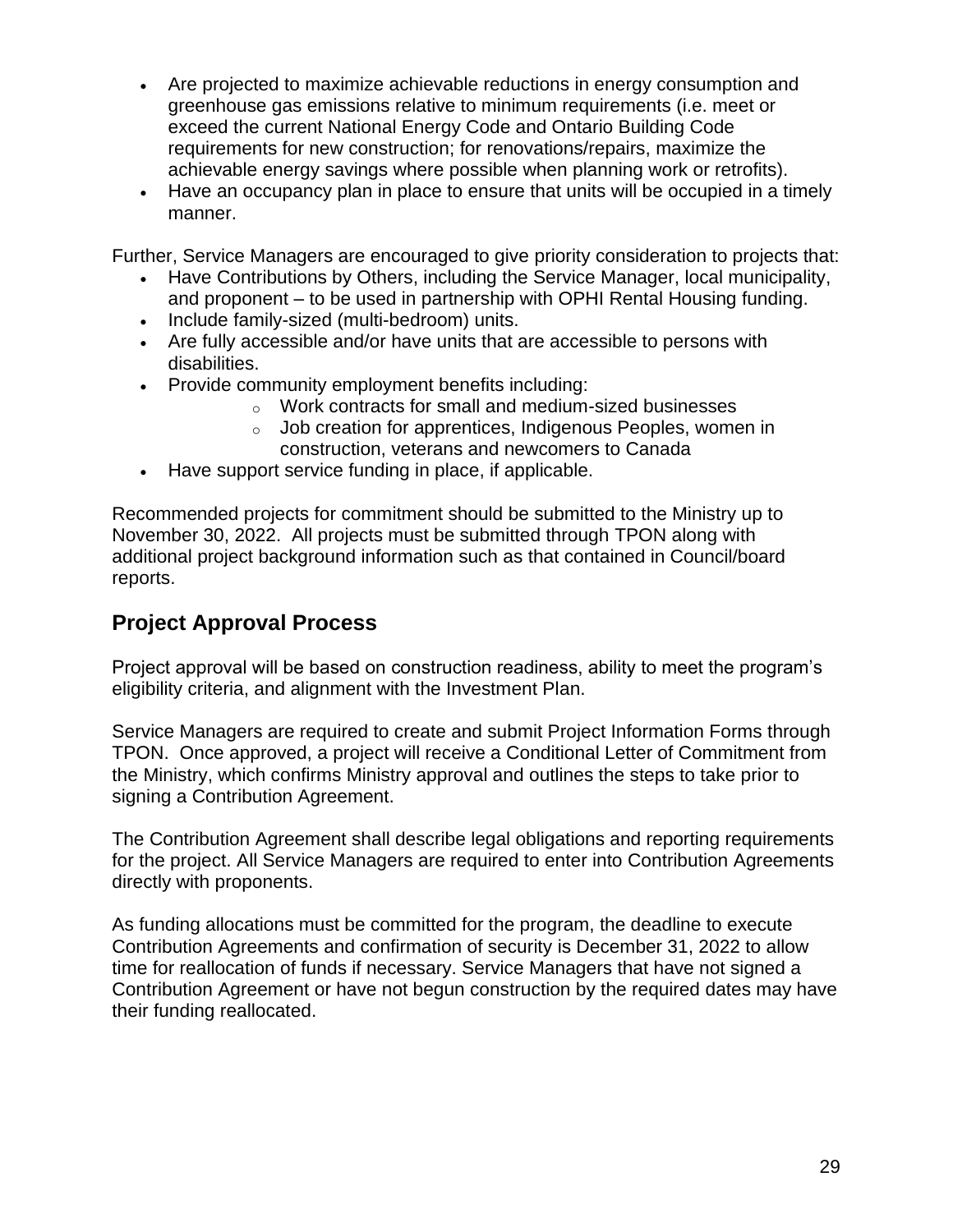### **Funding**

Service Manager funding for the Rental Housing component is provided as a forgivable capital loan.

The OPHI Rental Housing component will fund up to 75% of the pro-rated share of the capital costs of the affordable units. Total capital costs include land, financing, hard (construction) and soft costs but less any HST rebates.

To encourage the development of family-sized units, and in recognition of the variance in costs across the province, per unit funding caps have been eliminated under the OPHI Rental Housing component. Service Managers are encouraged to consider factors such as unit bedroom size, unit type (e.g., low-rise apartment, high-rise apartment, townhouse), or geographic location of the project within the Service Manager's service area when determining project funding amounts. The Ministry, however, will only approve projects that are determined to provide value for public money and are modest relative to other housing in the community.

Service Managers are required to perform their due diligence to ensure that a project is financially viable from a construction cost and on-going operating context, costs per unit are accurate and the program expenditures represent a prudent and best value use of public dollars.

The Ministry, at its discretion, may require an independent analysis to confirm project financial viability.

### **Contributions by Others**

In addition to the mandatory program requirements Service Managers, municipalities and proponents are encouraged to provide additional contributions in order to increase the financial viability of the project and/or to provide deeper affordability for tenants.

Contributions by Service Managers and/or municipalities may include: waiving or reducing development charges, planning approvals application fees, building permit fees, and full property tax exemptions as well as contributions of municipal grants, and municipally-owned land.

Where appropriate, and to avoid the granting of bonuses, a Service Manager will need to ensure that an appropriate policy or program (e.g., Community Improvement Plan (per Section 28 of the *Planning Act, 1990*), Municipal Housing Facilities By-law (per Section 110 of the *Municipal Act, 2001* – see page 32)) is in place to enable municipal contributions. For additional information on this and other municipal tools and incentives for affordable housing development, please contact the appropriate service manager, municipality, and/or respective Regional Municipal Offices Team Leads for more information.

Contributions by proponents may include land or cash, including that from fundraising and donations.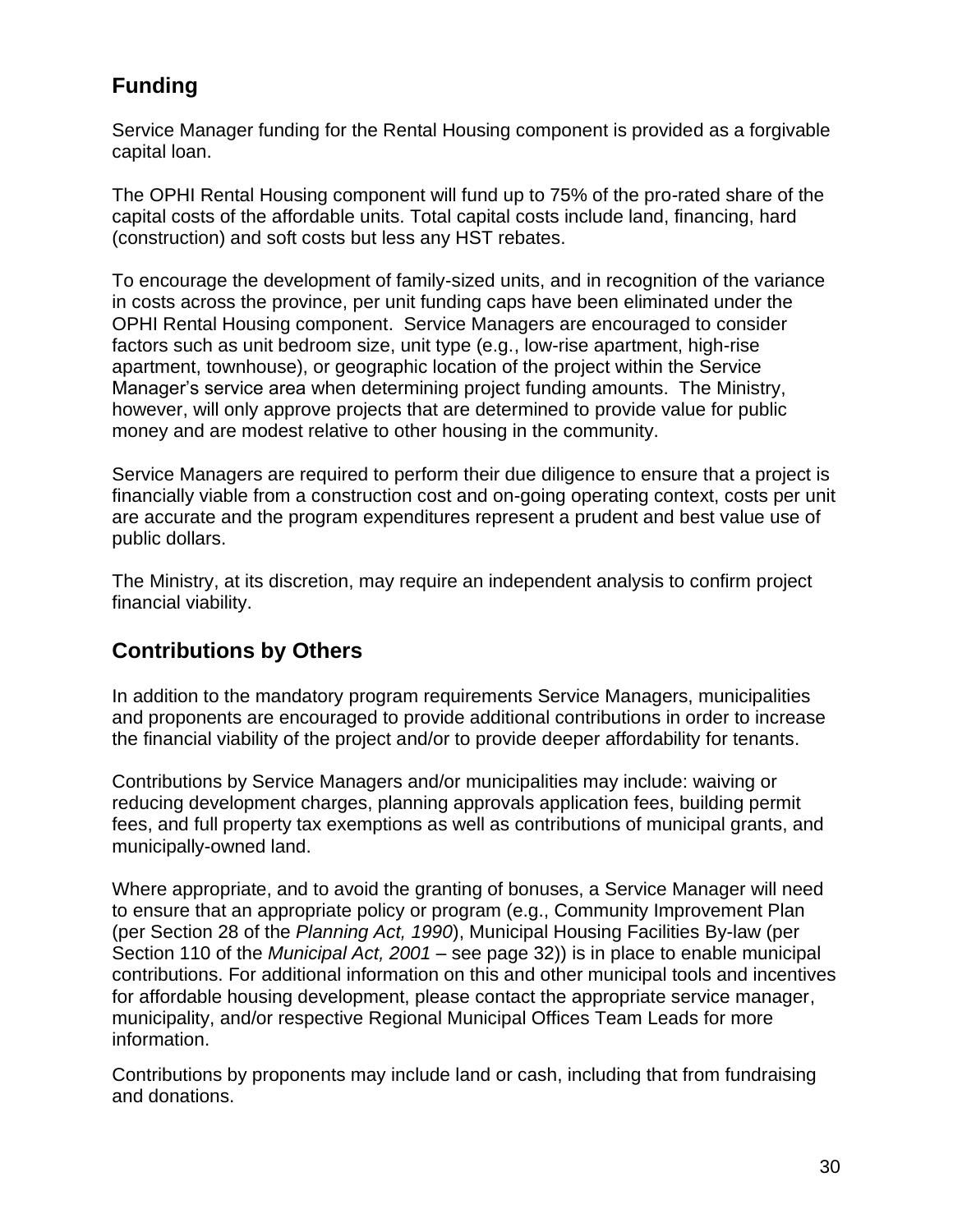### **Payment Process**

The Ministry will advance funding directly to Service Managers, who will be responsible for making project payments to housing proponents. Service Managers will advance funds to proponents based on the completion of construction milestones and compliance with the program requirements.

Funding will be advanced to Service Managers based on the following instalments:

- 1. 50% at signing of the Contribution Agreement and confirmation of registration of security.
- 2. 40% at confirmation of structural framing.
- 3. 10% at confirmation of occupancy, submission of Initial Occupancy Report and submission of an updated capital cost statement in a form acceptable to the Ministry.

The Ministry may consider accelerated payments for projects sponsored by non-profit proponents or acquisition/rehabilitation projects on a case-by-case basis.

All final payments are required to be made within four years of signing the Contribution Agreement. Service Managers are required to ensure that all projects are completed and request the final payment prior to this deadline.

#### **Eligible Target Groups**

The Rental Housing component aims to create affordable rental housing for households that are on, or eligible to be on, social housing waitlists. This includes, but is not limited to:

- Seniors
- Persons with disabilities
- Indigenous peoples
- People with mental health or addictions issues
- Survivors of domestic violence
- Those who are homeless or at risk of homelessness
- Recent immigrants
- Working poor
- Veterans
- Racialized groups

#### **Income Verification**

Service Managers are required to establish maximum income levels for OPHI-funded Rental Housing units at the time of initial tenancy; however, all households must be on, or eligible to be on, the waiting list for social housing. Service Managers must establish an approach for income verification to ensure that households in need are targeted. Annual income verification is at the Service Manager's discretion.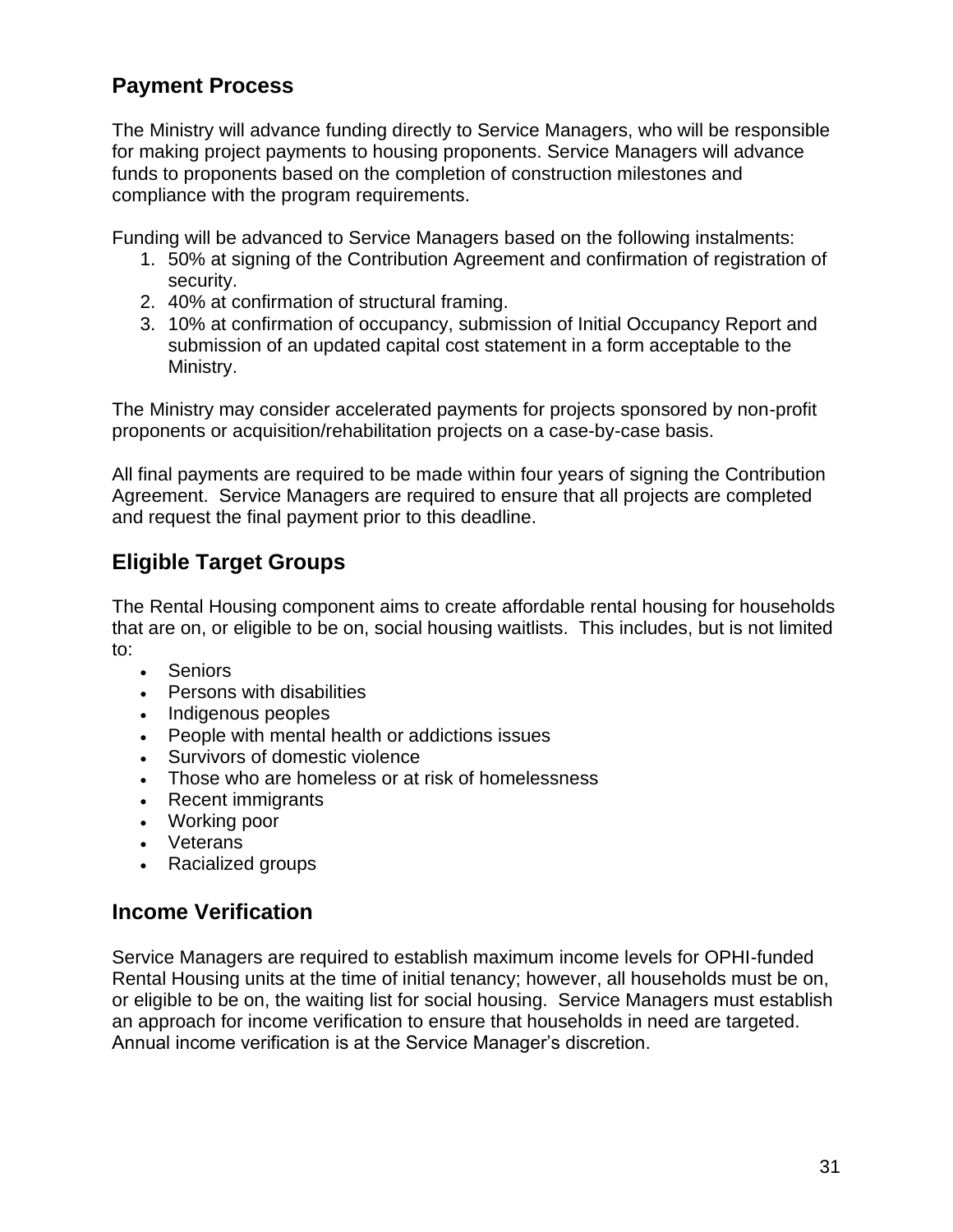### **Affordability Criteria and Rents**

Projects approved under the Rental Housing component must remain affordable for a minimum period of 20 years. Affordability is defined as having rents for the project that are at or below 80% of Canada Mortgage and Housing Corporation Average Market Rent at the time of occupancy. Average rent is calculated using actual rents paid by tenants and any rent supplements provided by the Service Manager.

While individual unit rents may be set above or below the 80% threshold, in no instance shall an OPHI-funded Rental Housing unit have a rent that is greater than the Canada Mortgage and Housing Corporation Average Market Rent for the area.

If Canada Mortgage and Housing Corporation Average Market Rents are not available for certain communities, or in instances where in the opinion of the Service Manager the Canada Mortgage and Housing Corporation Average Market Rents do not reflect the actual average market rents in the local market area, a Service Manager may request an alternate average market rent by submitting a business case for a project including a local market rent survey for the Ministry's consideration.

Projects may include both OPHI Rental Housing and market units, but only units with rents that meet affordability requirements will receive OPHI funding.

If rent supplements are used for OPHI-funded units to provide deeper affordability for tenants, the Service Manager shall ensure total rent received by a Proponent, including rent from the tenant and any rental supplements from the Service Manager or other party shall not exceed 100% of Canada Mortgage and Housing Corporation Average Market Rent. In addition, the total of the rent paid by the tenant and any federal and/or provincially funded rent supplements paid to the proponent must be used to calculate the weighted average rent in a project.

Rent increases after initial occupancy must be made in accordance with rules established in the *Residential Tenancies Act, 2006*. New rental buildings (no part of which was occupied for residential purposes on or before November 15, 2018) are technically exempt from the *Residential Tenancies Act, 2006* rent increase guidelines but are subject to terms and conditions in the Transfer Payment Agreement. The Transfer Payment Agreement states that rent increases follow the *Residential Tenancies Act, 2006* rent increase guidelines but must still remain at or below 100% of Canada Mortgage and Housing Corporation Average Market Rent and that average rents for the project must not exceed 80% of Canada Mortgage and Housing Corporation Average Market Rent.

#### **General Requirements**

The following general program requirements apply to projects approved under the Rental Housing component:

#### *Municipal Housing Facility By-law*

• Where appropriate a Service Manager will ensure that a Municipal Housing Facility By-law is available to enable municipal contributions in accordance with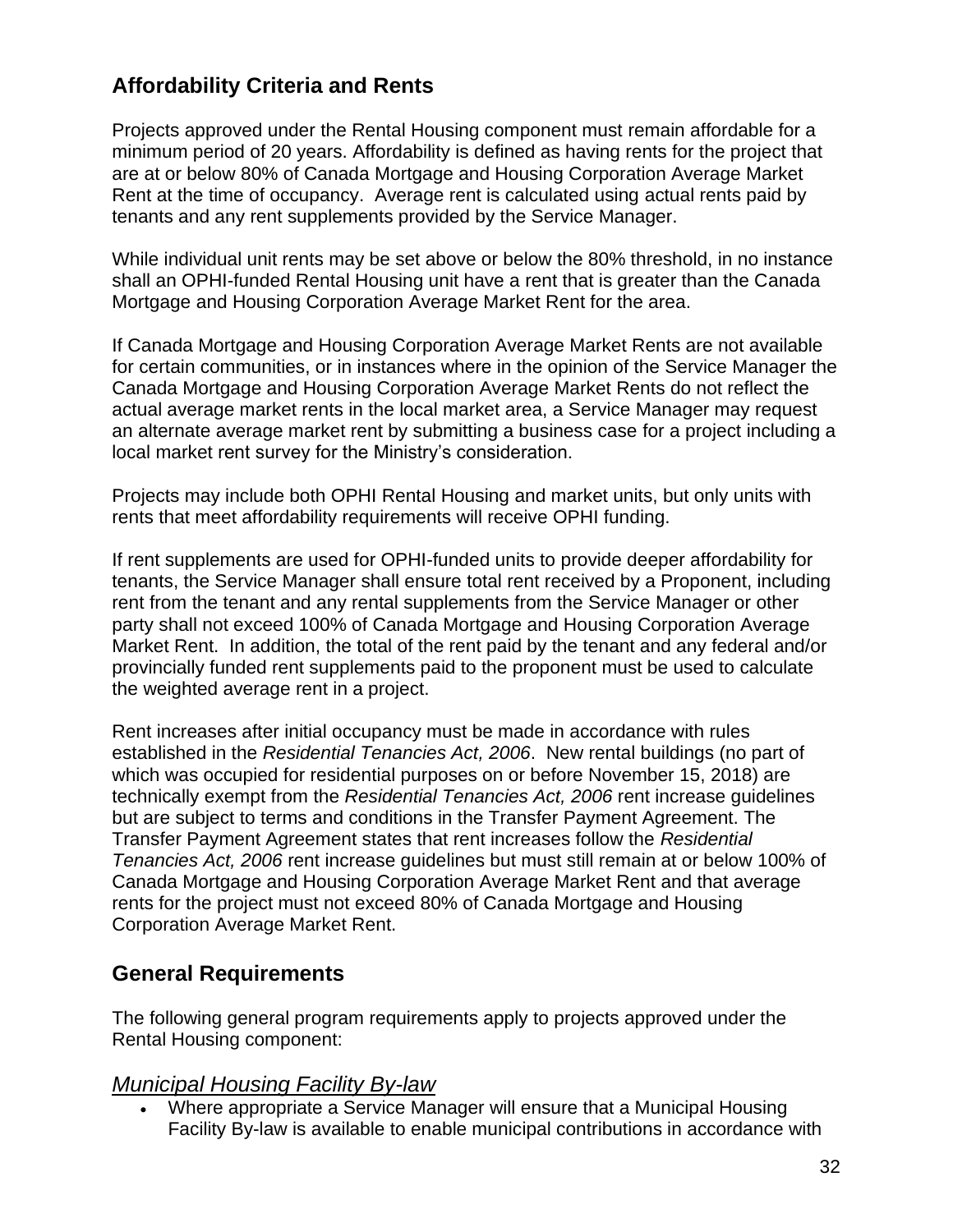the *Municipal Act, 2001* or the *City of Toronto Act, 2006* (applicable to the City of Toronto).

• Where a District Social Services Administration Board (DSSAB) is the Service Manager, collaboration with the appropriate local municipality will be required to ensure a Municipal Housing Facility By-law is available to proponents when deemed necessary.

Note: A Municipal Housing Facilities By-law and Agreements are a tool available under *Section 110 of the Municipal Act, 2001 and O. Reg 603/06* (among many other tools under the *Municipal Act, 2001* and *Planning Act, 1990*) that may help facilitate municipal contributions and incentives for housing development. It may not always be appropriate and/or required for all housing developments. For more information contact the appropriate Service Manager, municipality, and/or respective Regional Municipal Offices Team Leads.

#### *Municipal Capital Facilities Agreement*

Municipal Capital Facilities Agreements per O. Reg 603/06 may be used by municipalities to create relationships with other parties to deliver municipal facilities. An example of this may involve an agreement between a municipality and a not-for-profit organization in which the municipality provides financial assistance for affordable housing facilities.

Under these agreements, assistance provided by a municipality may include: giving or lending money; giving, leasing or lending property; guaranteeing borrowing; providing the services of employees of the municipality; and/or providing tax exemptions or reductions.

#### *Construction*

- Projects must start construction within 120 days of signing a Contribution Agreement.
- Projects that do not start construction within 120 days of signing a Contribution Agreement may, at the Ministry's discretion, have program funding withdrawn and reallocated to another Service Manager.
- Written confirmation of construction start must be provided to the Ministry.
- Site inspections will be conducted at the discretion of the Ministry.
- Projects must complete construction within four years of signing a Contribution Agreement.

### *Equity*

- Minimum four percent equity must be provided for projects sponsored by partnerships between private companies and non-profit organizations.
- No equity contribution is required for projects sponsored by non-profit or cooperative housing organizations to encourage participation by these groups in the program.
- Please note that private lenders may have additional equity requirements.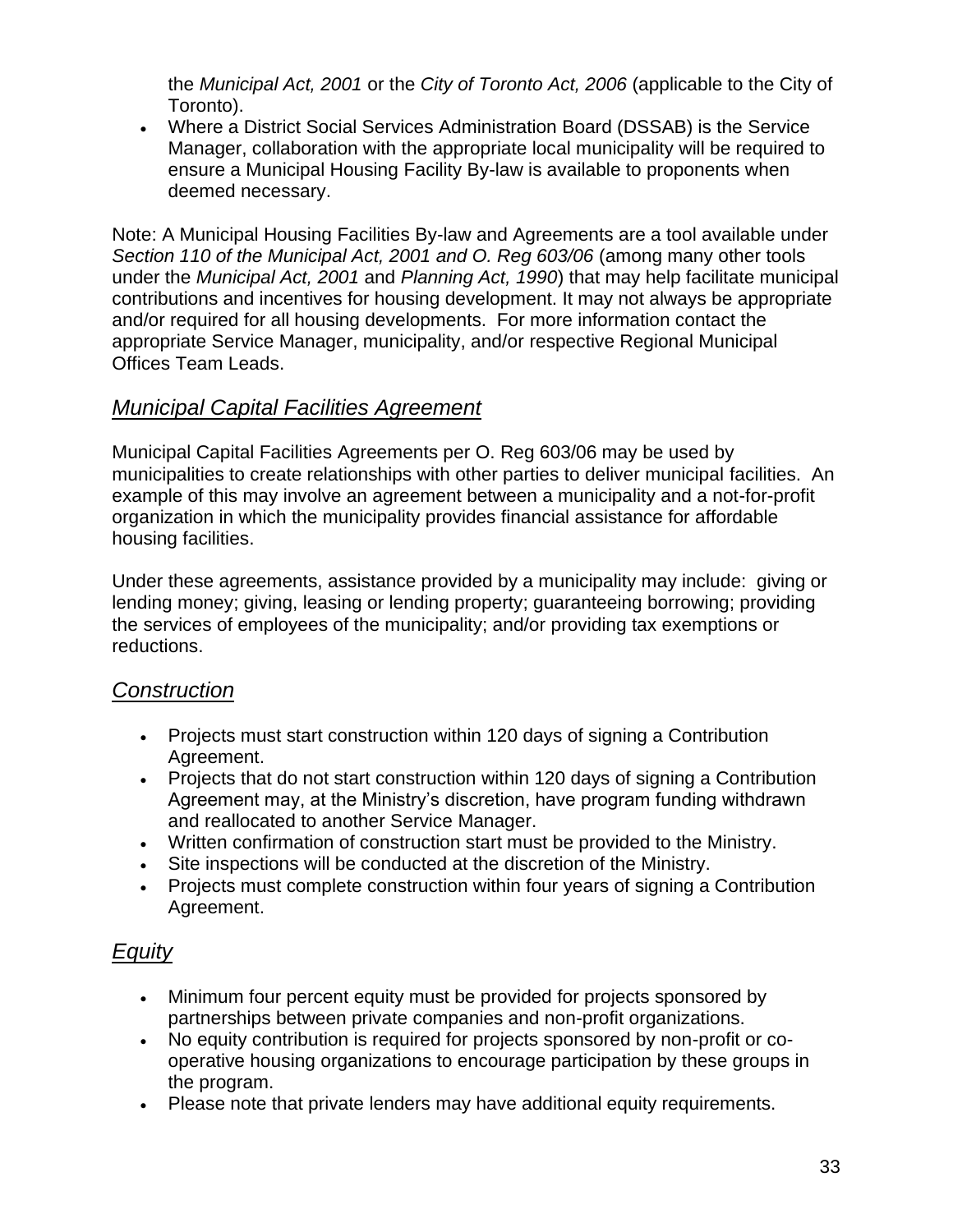#### *Municipal Property Tax*

- Service Managers/Municipalities are required during the first 20-year affordability period of projects more than seven units to either:
	- Reduce property taxes for Rental Housing projects by setting it at a rate equivalent to, or lower than, the single residential rate for the area; or
	- Provide a grant in lieu of this property tax reduction.

#### **Indemnification and Repayment**

There are obligations for all OPHI parties with regard to the indemnification and recovery of government funding. Specific obligations and provisions are included in the Transfer Payment Agreement.

#### **Reporting**

In addition to individual project submission through the TPON, Service Managers are required to update their Investment Plans with their funding commitment projections under the Rental Housing component on a quarterly basis. Please refer to Page 7 for reporting requirements and due dates. Proponents will be required to report accordingly to their Service Manager.

Quarterly updates to the Investment Plan will be supplemented by regular milestone updates through TPON along with progress reports to the Ministry contacts describing project progress and potential issues of concern that might delay or jeopardize the project.

Service Managers will be required to submit signed project checklists and documentation in TPON as follows:

- Within 120 days after signed Contribution Agreement: first available Building Permit, Confirmation of Construction Start.
- At completion of structural framing: confirmation of structural framing.
- An audited capital cost statement within six months following the initial occupancy date, or such additional time acceptable to the Ministry.

Service Managers are also required to complete and file with the Ministry an Initial Occupancy Report once projects are completed and occupied, and Annual Occupancy Reports for the first three years after project completion. After the first three years, filing of the Annual Occupancy Report is not required although the Service Manager is still required to complete the Annual Occupancy Report and may be requested to submit the report periodically.

This reporting ensures compliance with the provisions of the CMHC-Ontario Bilateral Agreement under the National Housing Strategy and other established program requirements. All reports and updates are to be submitted through TPON, where possible.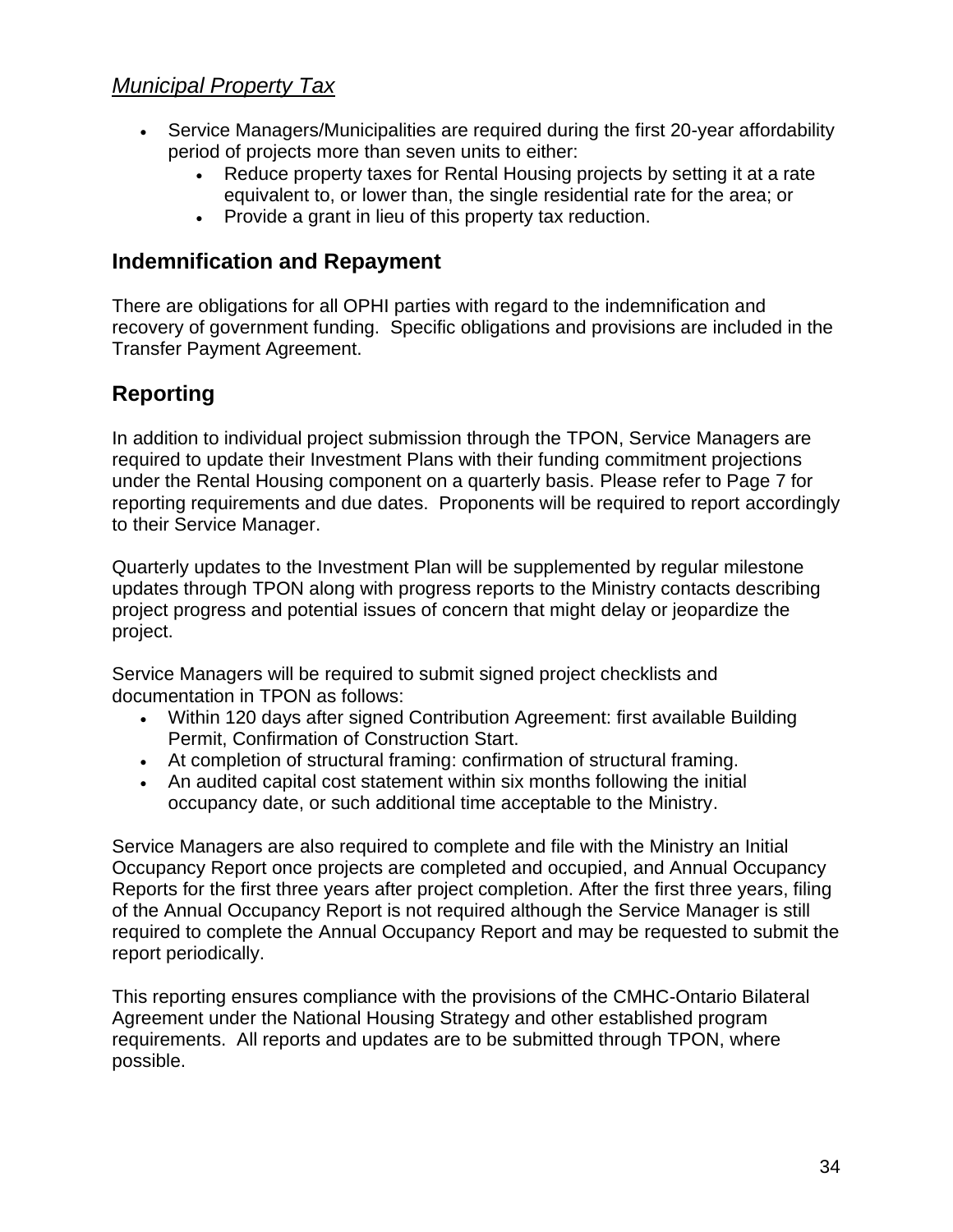## **Homeownership Component**

The Homeownership component aims to assist low to moderate income renter households to purchase affordable homes by providing down payment assistance in the form of a forgivable loan.

Specific objectives are:

- To provide renter households with an opportunity to move into homeownership.
- To ease the demand for rental housing by assisting renter households to purchase affordable homes.
- To encourage non-profit affordable homeownership developers to build affordable ownership units.

#### **NEW FOR OPHI**

Homeownership component funding may be provided to non-profit affordable home ownership providers during the construction phase of affordable ownership units to help providers secure and reduce the cost of construction financing. Funding is limited to \$50,000 per unit and must be secured on title to the lands. Similar to the Rental Housing component, Service Managers would enter into contribution/funding agreements with the proponent to commit the funding.

The associated per unit funding would then be provided to home buyers as down payment assistance at the time of closing of the purchase of the unit. The requirements of the Homeownership component (e.g., eligibility criteria, loan and repayment provisions) outlined below will apply to the down payment assistance.

### **Eligibility Criteria**

To be eligible for down payment assistance, prospective purchasers must:

- Be a renter household buying a sole and principal residence in a participating Service Manager area.
- Have household income at or below the 60th percentile income level for the Service Manager area or the province, whichever is lower (see Appendix D).
- Meet any additional criteria as established and communicated by the Service Manager.

Household income verification is the responsibility of the Service Manager.

Purchasers must be selected and approved through a fair and open process developed by the Service Manager based on local criteria and defined needs specified in the Service Manager's Investment Plan.

### **Purchase Price**

The purchase price of a home must not exceed the average resale price in the Service Manager's area. Service Managers may establish their own maximum house prices,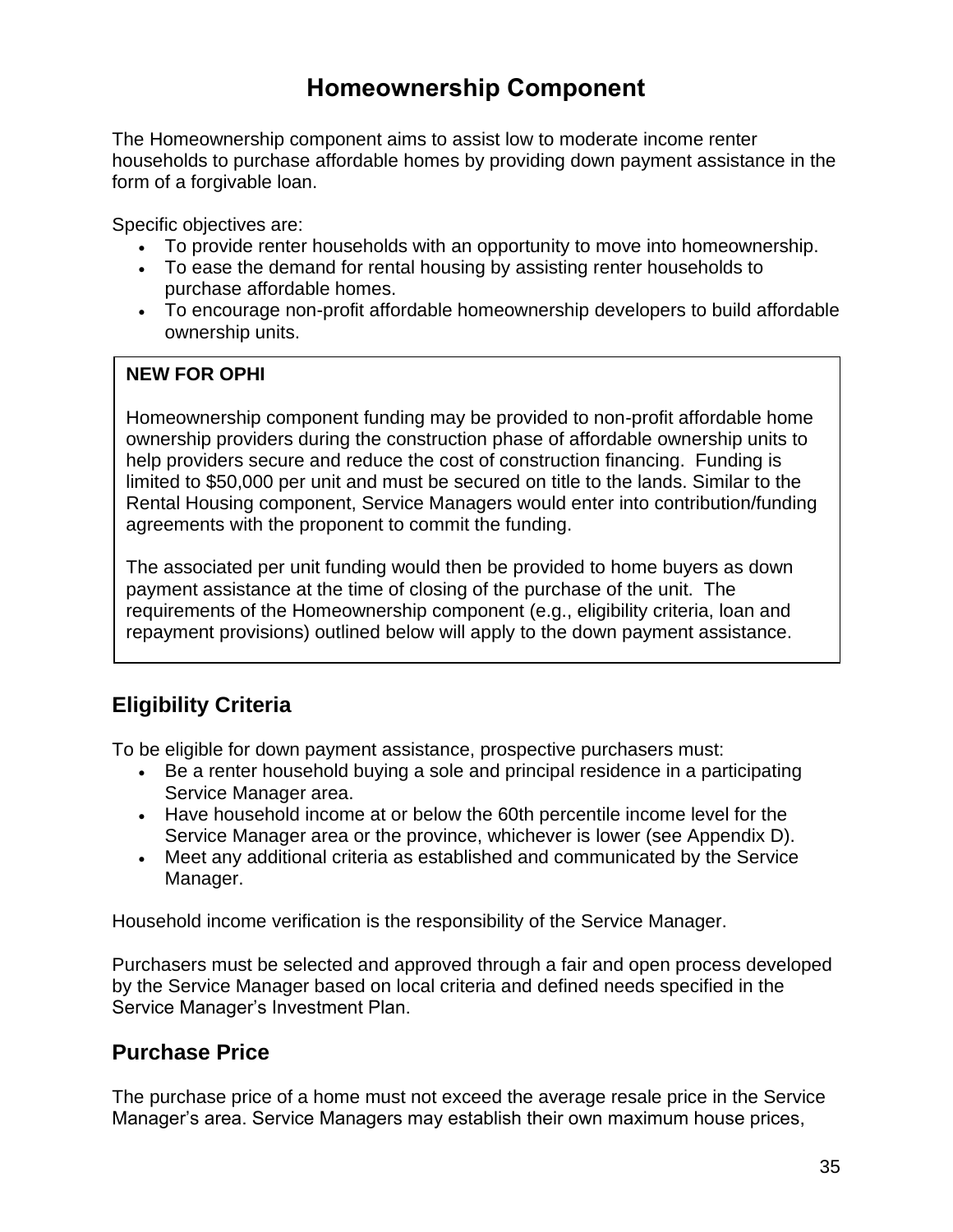provided they are lower than the average resale price in the Service Manager area. Maximum house prices will be updated on an annual basis and provided by the Ministry.

### **Eligible Unit Types**

Resale or new homes (including conversions from non-residential use that include a new home warranty) are eligible unit types under the Homeownership component.

Homes may be detached, semi-detached, town (condo and freehold), stacked homes, row houses, apartments or other similar built forms approved by the Ministry. Service Managers may also choose to include duplexes as eligible units.

Homes must be modest in size, relative to community norms, in terms of floor area and amenities, as determined by the Province and/or the Service Manager.

Home inspections are required for all resale homes and are strongly recommended for new homes.

### **Eligible Target Groups**

Service Managers are encouraged to address groups identified through their local Housing and Homelessness Plan and give consideration to households residing in social housing but whose incomes have increased and are paying market rent.

### **Education and Training**

Service Managers must ensure education and training on the home buying experience – including financial guidance around the up-front and on-going costs of homeownership – and on the obligations and benefits of being a homeowner are offered to purchasers approved under the Homeownership component.

The Canada Mortgage and Housing Corporation website has a number of tools, worksheets, calculators and guides to assist and inform interested home buyers. This information can be found at [https://www.cmhc-schl.gc.ca/en/buying.](https://www.cmhc-schl.gc.ca/en/buying)

### **Service Manager Revolving Loan Fund (RLF)**

Creation and maintenance of a dedicated account / revolving fund is a prerequisite of program participation. Service Managers with an already-established Revolving Loan Fund of 20 years are eligible to receive OPHI Homeownership component funding.

Service Managers that do not have a Revolving Loan Fund established will need to ensure that one is created and maintained for at least a 20-year period with the option of phasing out after 15 years.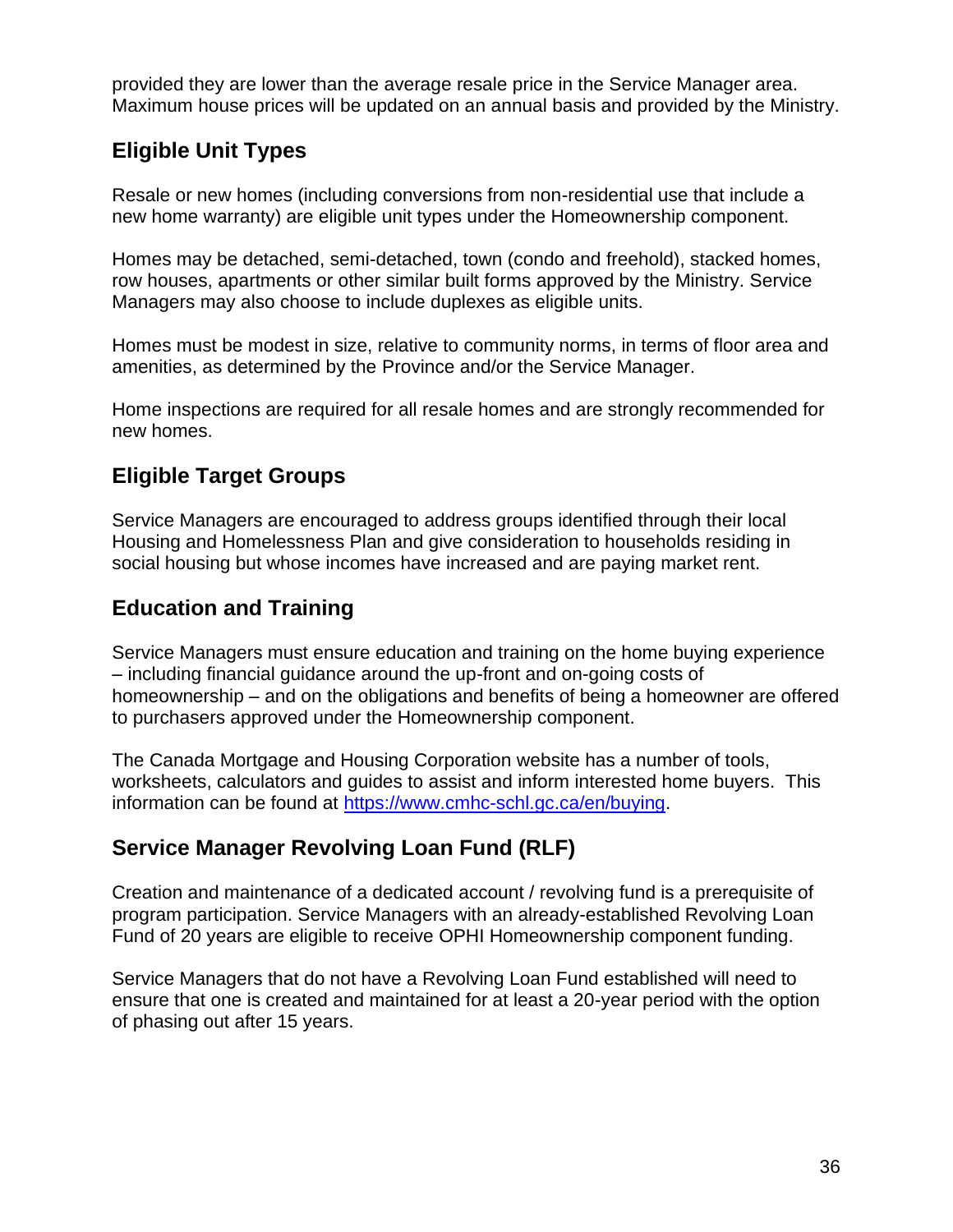### **Funding**

Funding is provided as a down payment assistance loan for eligible purchasers. Assistance is forgiven after a minimum of 20 years – the affordability period for the Homeownership component. Service Managers may choose to require a forgiveness period of more than 20 years.

The amount of down payment assistance for each eligible purchaser will be determined by the Service Manager, to a maximum of \$50,000 per eligible unit.

Total funding advanced by each Service Manager must not exceed 10% of the sum of purchase prices for all units acquired by eligible purchasers – other than units acquired from non-profit homeownership providers as they are exempt from this calculation.

If a Service Manager elects to provide less than five percent down payment assistance, the primary lending institution and/or insurance provider may require additional equity to be contributed by the purchaser.

#### **Partnerships**

Service Managers may wish to partner with non-profit affordable homeownership providers (such as Habitat for Humanity) in the delivery of the Homeownership component.

#### **Funding Commitment**

A minimum of 90% of the annual Homeownership component funding allocation must be committed to eligible purchasers of eligible units by December 31, 2022. If a Service Manager has not met this threshold, the Ministry may reallocate funds to another Service Manager to ensure full commitment of program funding. Any funding remaining to be committed after January 30, 2023 may be reallocated to another Service Manager.

### **Payment Process**

Service Managers are to provide down payment assistance to eligible purchasers at the time of closing on the purchase of the home; when a mortgage can be registered on title. Please note that OPHI Homeownership component funding may not be used for deposits toward eligible units.

Once an eligible purchaser has been approved by the Service Manager, the required project information – along with a copy of the Agreement of Purchase and Sale – must be submitted to the Ministry through TPON.

Payments to Service Managers will be made within 15 business days of project approval, or within seven days of the closing date of the sale of the unit, whichever is later. All payments must be made to approved home purchasers within four years of the date of commitment.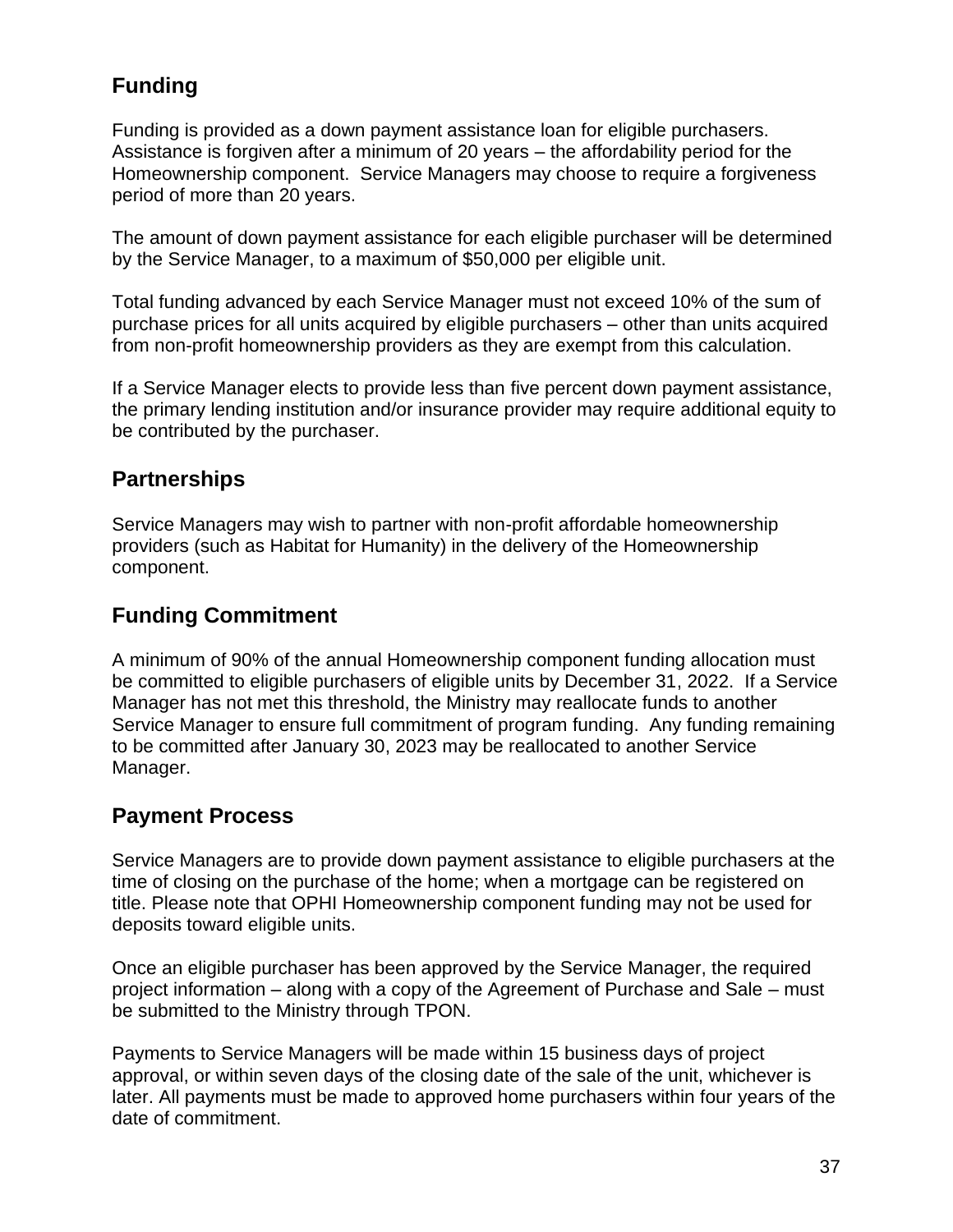#### **NEW FOR OPHI – NON-PROFIT AFFORDABLE HOMEOWNERSHIP DEVELOPERS**

Funding will be advanced to Service Managers in three instalments:

- 1. 50% at signing of the Contribution Agreement and confirmation of registration of security.
- 2. 40% at confirmation of structural framing.
- 3. 10% at confirmation of construction completion.

#### **Conditions for Repayment by Homeowner**

Repayment of the original down payment contribution must be made if the following situations occur while the OPHI Homeownership loan is outstanding:

- The unit is sold or leased.
- The unit is no longer the sole and principal residence of the loan recipient.
- The loan recipient becomes bankrupt or insolvent.
- The loan recipient misrepresented their eligibility for the program.
- The loan recipient used the proceeds of the loan for a purpose other than the acquisition of the unit.
- The death of the loan recipient.

Traditional interest will not be charged on the assistance. The original loan amount and the percentage share of the realized capital gains proportionate to the down payment assistance must be repaid in the above cases. For example, if the purchaser was assisted with five percent of the purchase price, the loan amount plus five percent of any capital gains/appreciation would have to be repaid.

If a unit is sold for less than the original purchase price, the difference between the down payment assistance and the depreciated amount will be repayable.

• Amount payable  $=$  Loan  $-$  (original purchase price  $-$  resale price)

For example, if the down payment assistance was \$10,000 for a home originally purchased at \$100,000 and then sold for \$92,000:

- Amount payable =  $$10,000 ($100,000 $92,000) = $2,000$
- If the same home is sold for \$85,000, the principal shall be forgiven.

The Service Manager must be satisfied that the sale was at fair market value.

If a purchaser chooses to repay the down payment assistance without selling the home within the affordability period, the purchaser is still required to repay the proportionate percentage of any notional capital gain\* as of the date of repayment.

Only the principal amount would have to be repaid in the event of the death of a homeowner prior to the expiry of the affordability period.

Repayments are to be made into the Revolving Loan Fund and redistributed under the Homeownership component in the Service Manager's area.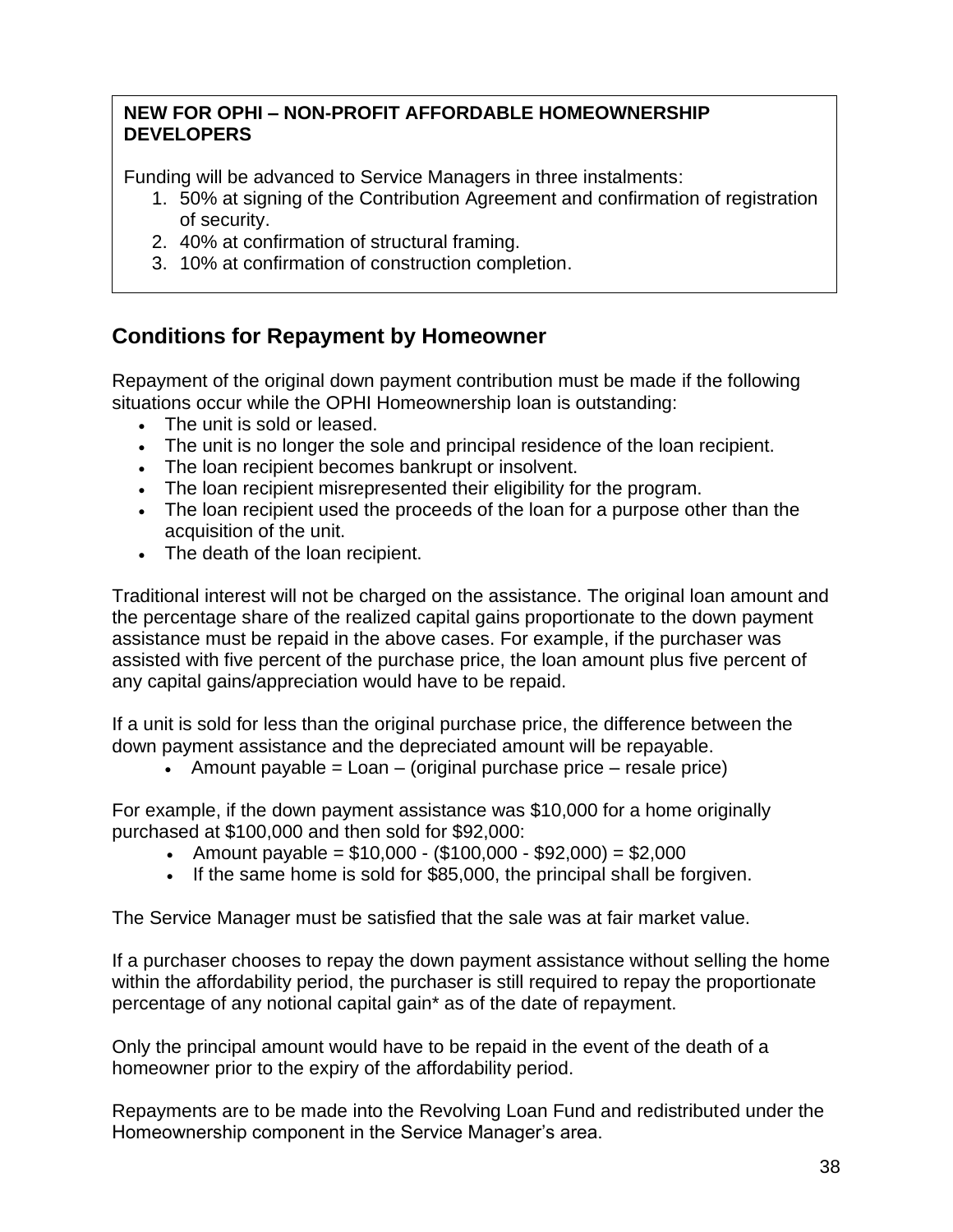*\*Notional capital gains will be calculated based on the current fair market value of the home at the time of repayment of the loan. Fair market value shall be based on an independent appraisal acceptable to the Service Manager.*

#### **Canada Mortgage and Housing Corporation**

In support of the Homeownership component, the Canada Mortgage and Housing Corporation will recognize down payment assistance as owner's equity in its underwriting evaluation.

### **Reporting**

Service Managers are required to update their Investment Plan with their approved progress under the Homeownership component on a quarterly basis. Please see Page 7 for reporting requirements and due dates.

In addition, as part of the project submission process, the Service Manager must provide the following information on a per project basis:

- Number of households assisted through the program
- Number of occupants
- Price of unit
- Actual occupancy and closing dates
- Amount of OPHI subsidy

Service Managers are also required to report annually on loan repayments to, and loans funded from, the Revolving Loan Fund.

This reporting ensures compliance with the provisions of the CMHC-Ontario Bilateral Agreement under the National Housing Strategy and other established program requirements. All reports and updates are to be submitted TPON, where possible.

#### **Documentation Required for Records**

Service Managers are responsible for retaining the following documents over the life of the program:

Eligibility information:

- The signed application form, including a declaration that all information is accurate
- The Notice of Assessment for all members of the household
- Copies of photo identification
- Unit eligibility information

Loan information:

- Agreements of Purchase and Sale
- OPHI Homeownership loan agreement
- Mortgage registration documentation
- Title search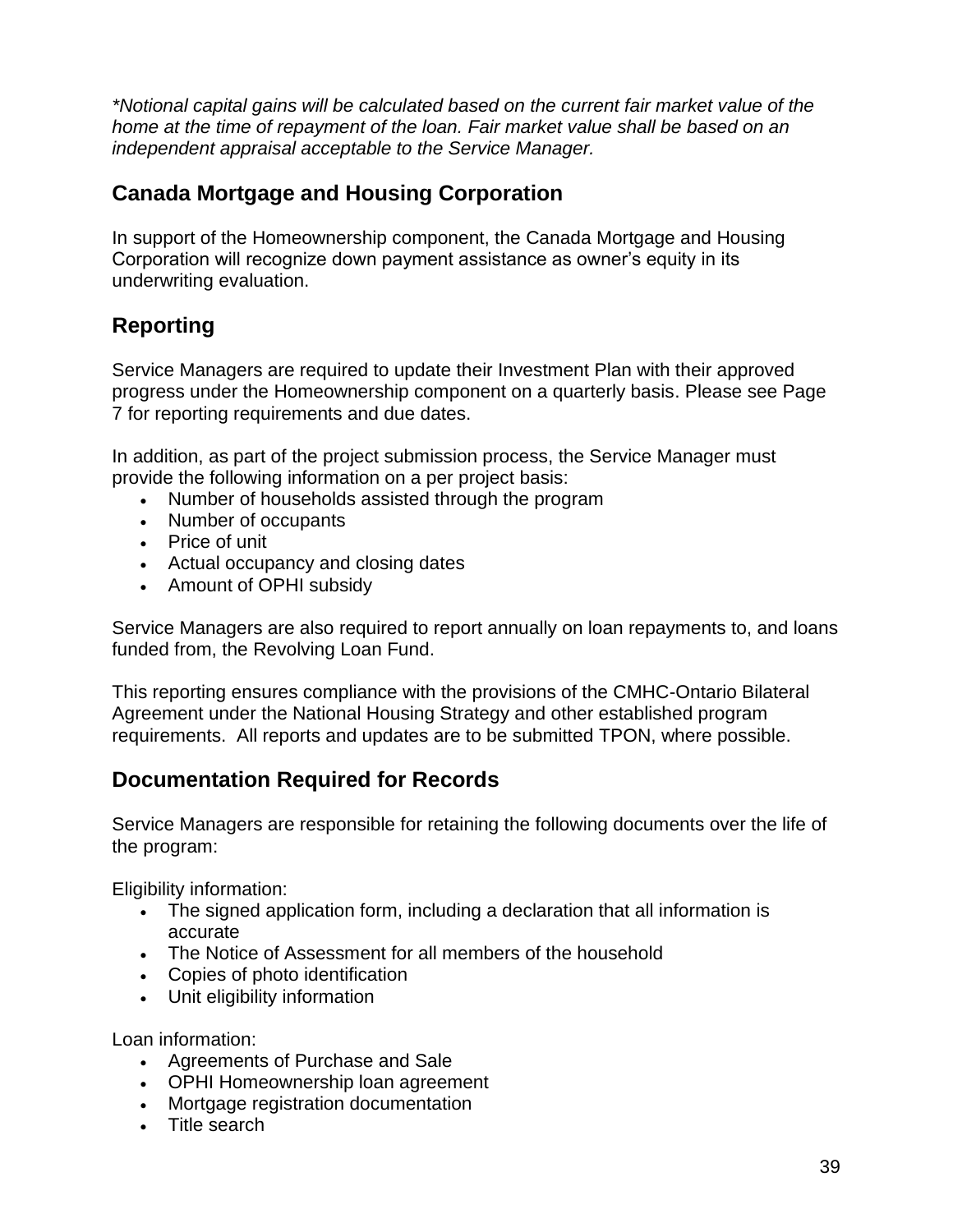Payment documents and default actions:

- Records of all payments and defaults
- Confirmation of compliance with the terms of the Loan Agreement (e.g., letter confirming that the unit remains the sole and principal residence of the eligible purchaser)
- Record of actions taken by the Service Manager and the participant on any defaults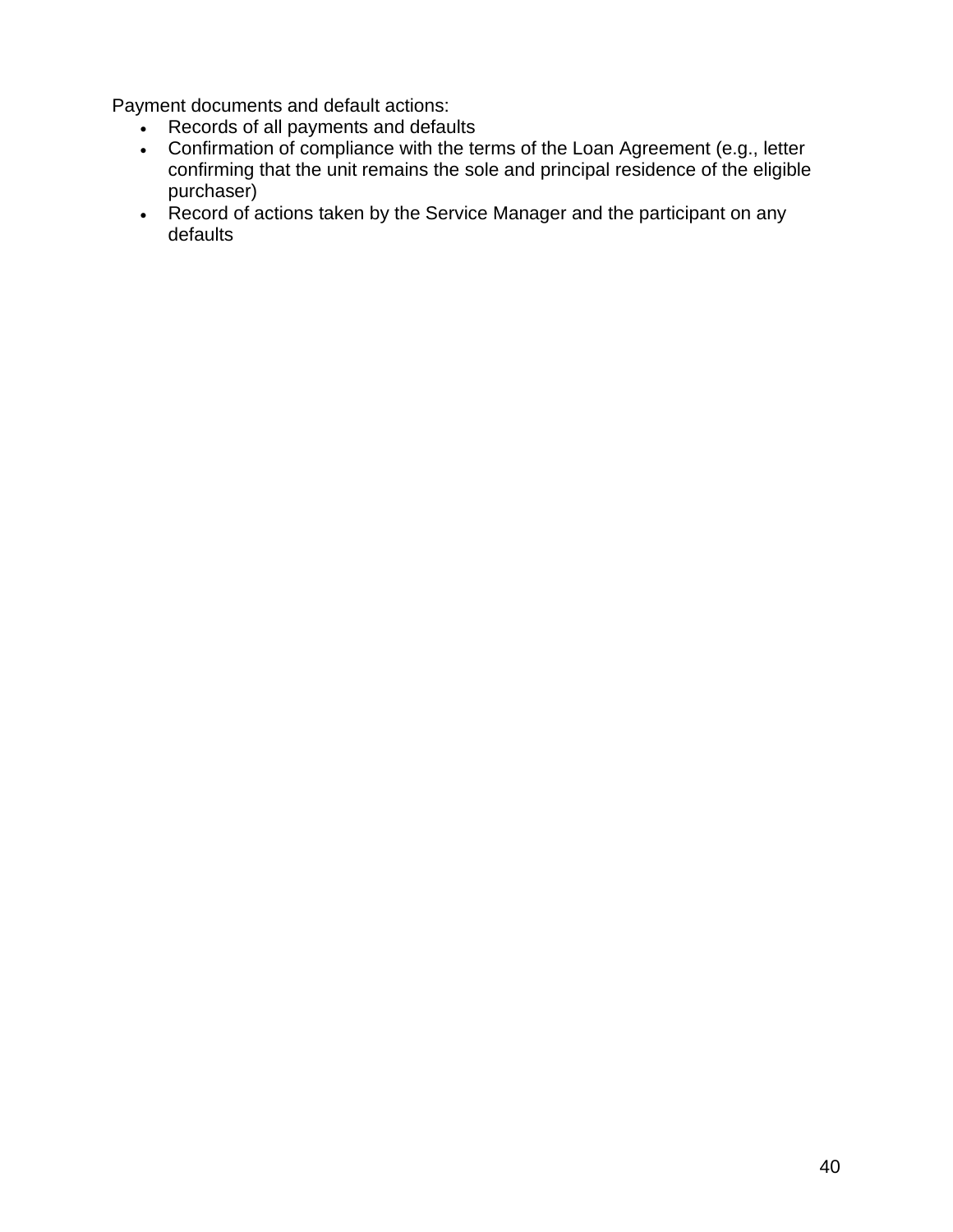# **Ontario Renovates Component**

The Ontario Renovates component provides financial assistance to renovate and/or rehabilitate affordable ownership and rental properties including community housing.

The objectives of Ontario Renovates are**:**

- To improve the living conditions of households in need through financial assistance to repair deficiencies in affordable ownership and rental properties including community housing.
- To foster independent living of seniors and persons with disabilities by providing financial assistance to support modifications and renovations to increase accessibility of affordable rental and ownership properties.
- To increase the supply of affordable rental housing by providing assistance to create secondary suites in existing single-family homes.

The Ontario Renovates component consists of two sub-components:

a) *Home Repair* to assist low to moderate income homeowner households:

- Repair their home to bring to acceptable standards while improving the energyefficiency of the unit.
- Increase accessibility of their unit through modifications and adaptations.
- b) *Multi-Unit Rehabilitation* to assist:
	- Landlords of eligible affordable rental buildings and community housing providers to rehabilitate units that require essential repairs and/or modify units to increase accessibility.
	- Low to moderate income homeowners to create a new affordable rental unit in an existing single-family home.
	- In repairing, rehabilitating and improving existing shelters.

### **General Eligible Activities and Costs**

Eligible repairs for Ontario Renovates may include the following activities:

- Repairs and rehabilitation required to bring a home/unit to an acceptable standard while improving energy efficiency. Examples include, but are not limited to:
	- Heating systems
	- Chimneys
	- Doors and windows
	- Foundations
	- Roofs, walls, floors and ceilings
	- Vents, louvers
	- Electrical systems
	- Plumbing
	- Septic systems, well water, and well drilling
	- Fire safety
	- Other repairs may be considered, with supporting documentation, at the discretion of the Service Manager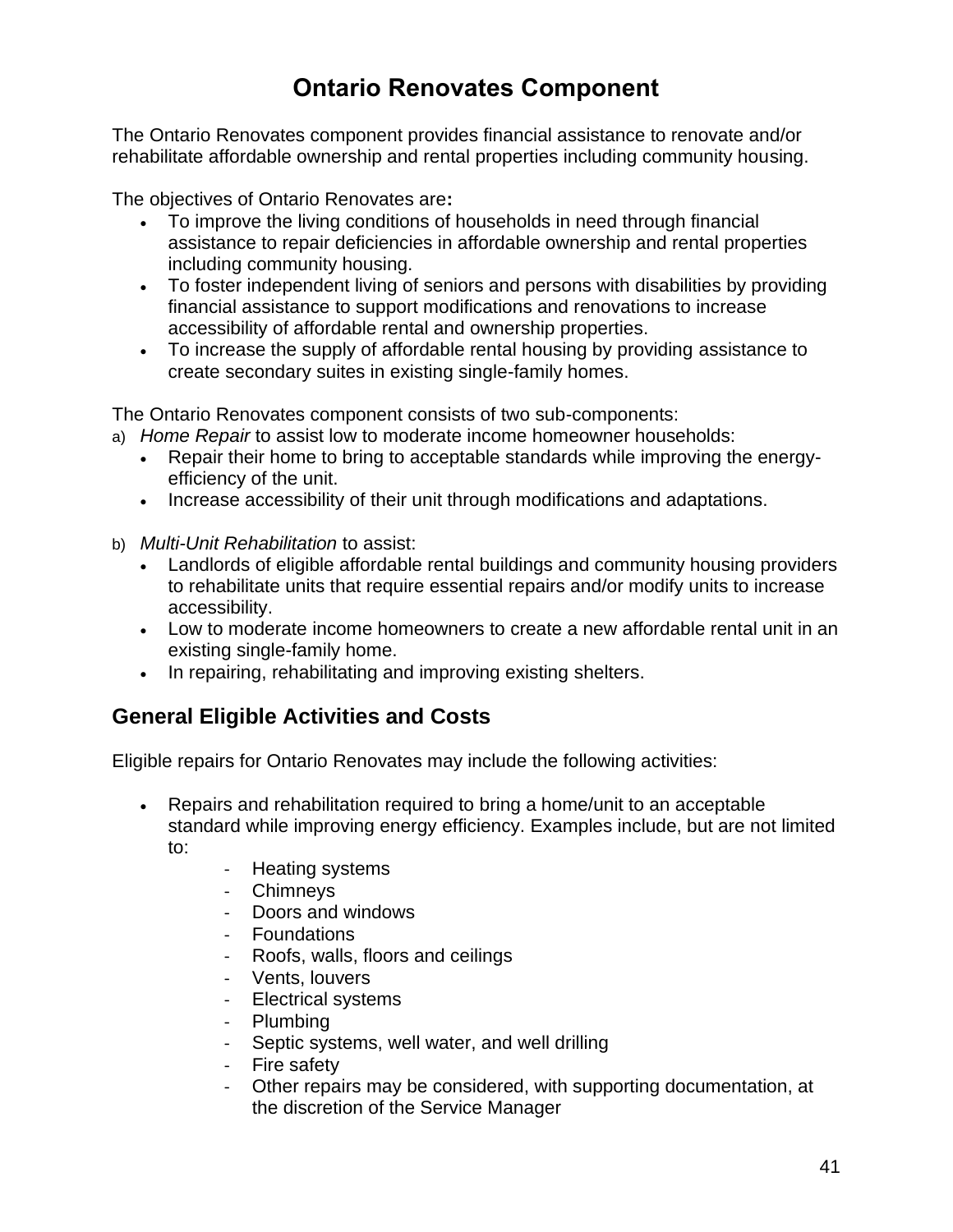- Remediation for an overcrowded dwelling through the addition of habitable living space.
- Modifications to reduce physical barriers related to housing and reasonably related to the occupant's disability. Examples include, but are not limited to:
	- Ramps
	- Handrails
	- Chair and bath lifts
	- Height adjustments to countertops
	- Cues for doorbells/fire alarms
	- Other modifications may be considered, with supporting documentation, at the discretion of the Service Manager
- Creation of self-contained secondary suites and garden suites for affordable rental purposes.

Other eligible costs may include labour and applicable taxes, building permits, legal fees, certificates, appraisal fees, inspection fees, drawing and specification and any other costs that the Service Manager deems reasonable and that are agreed to by the Ministry.

Repairs must commence within 120 days of the date of the funding agreement/letter of agreement. Copies of all financial invoices must be kept for reporting and audit purposes.

### **Energy Efficiency**

The Ministry strongly encourages the use of energy-saving products or systems for the required repairs to housing under the Ontario Renovates component such as ENERGY STAR certified products

### **Ineligible Projects**

The following projects are not eligible for Ontario Renovates funding:

- Retirement Homes, Long-Term Care Homes (including nursing homes), and crisis care facilities.
- Units not subject to the *Residential Tenancies Act, 2006* (except shelters and transitional housing).
- Creation of new rental units (except secondary suites in a single-family home and garden suites on the property lot of a primary residence).

### **Project Submission Process**

The Service Manager is responsible for selecting and approving all eligible Ontario Renovates projects, monitoring progress and completion of projects, quality of work and for the advancement of funds.

Once an eligible project has been approved by the Service Manager, completed project information along with proof of loan security (promissory note or mortgage registration)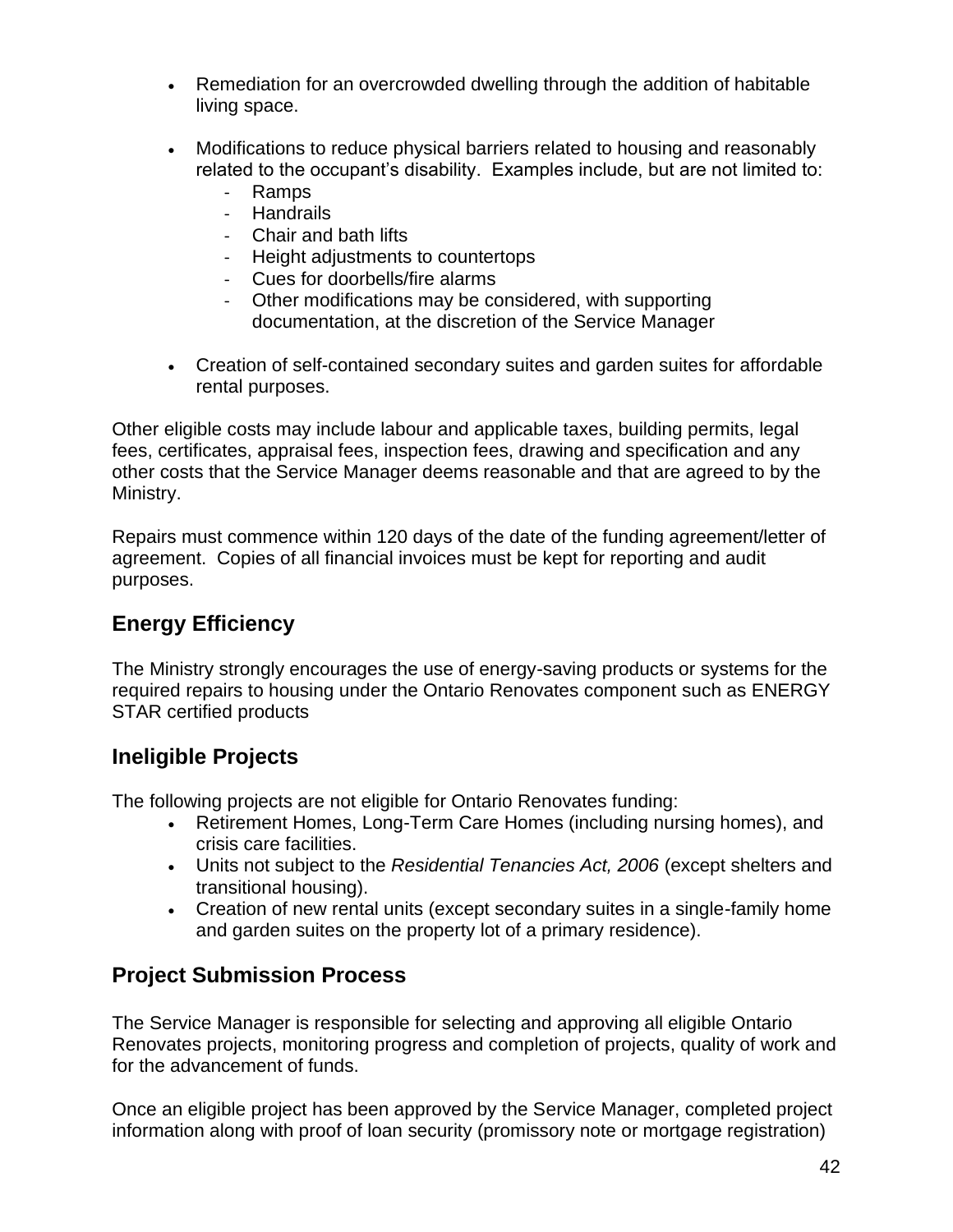if required must be entered and approved in TPON to confirm program take-up. The Ministry reserves the right to return an Ontario Renovates project application for revision and resubmission if it is not consistent with the Program Guidelines.

Loans may be secured by promissory notes. If funding exceeds \$25,000, a mortgage registered on title is required upon project completion. Loan security is not required for social housing projects.

Service Managers must confirm that property taxes and mortgage payments are up-todate. Insurance coverage should be in place for the full value of the home or project.

For *Home Repair* projects, Service Managers must provide a sign-back letter of agreement to each homeowner outlining the scope of work, funding commitment and roles and responsibilities of both the homeowners and the Service Manager.

For *Multi-Unit Rehabilitation* projects, the Service Manager must verify the following additional conditions:

- Certificate of insurance is provided, as appropriate.
- For affordable rental housing projects, the Service Manager and the proponent or homeowner have signed a Funding Agreement, which confirms that:
	- Rental projects must remain affordable for a minimum of 15 years (maintain rent levels at or below Canada Mortgage and Housing Corporation Average Market Rents, and
	- Forgiveness of funding is earned at an equal rate per year for the minimum 15-year period.
- For projects under the *Housing Services Act, 2011*, please refer to COCHI section of the Program Guidelines (Page 14) for program requirements.

Service Managers must ensure project status is updated and documents are posted in TPON on an on-going basis.

### **Funding Commitment**

A minimum of 90% of the annual Ontario Renovates component funding allocation must be committed to eligible homeowners or landlords by December 31, 2022. If a Service Manager has not met this threshold, the Ministry reserves the right to reallocate funds to another Service Manager to ensure full commitment of program funding. Any funding remaining to be committed after January 30, 2023 may be reallocated to another Service Manager.

### **Affordability Criteria**

#### *Home Repair*

Under the Ontario Renovates *Home Repair* subcomponent, eligible households must:

Have a household income at or below the  $60<sup>th</sup>$  income percentile for the Service Manager area or province, whichever is lower. Service Managers are responsible for household income verification. (See Appendix D)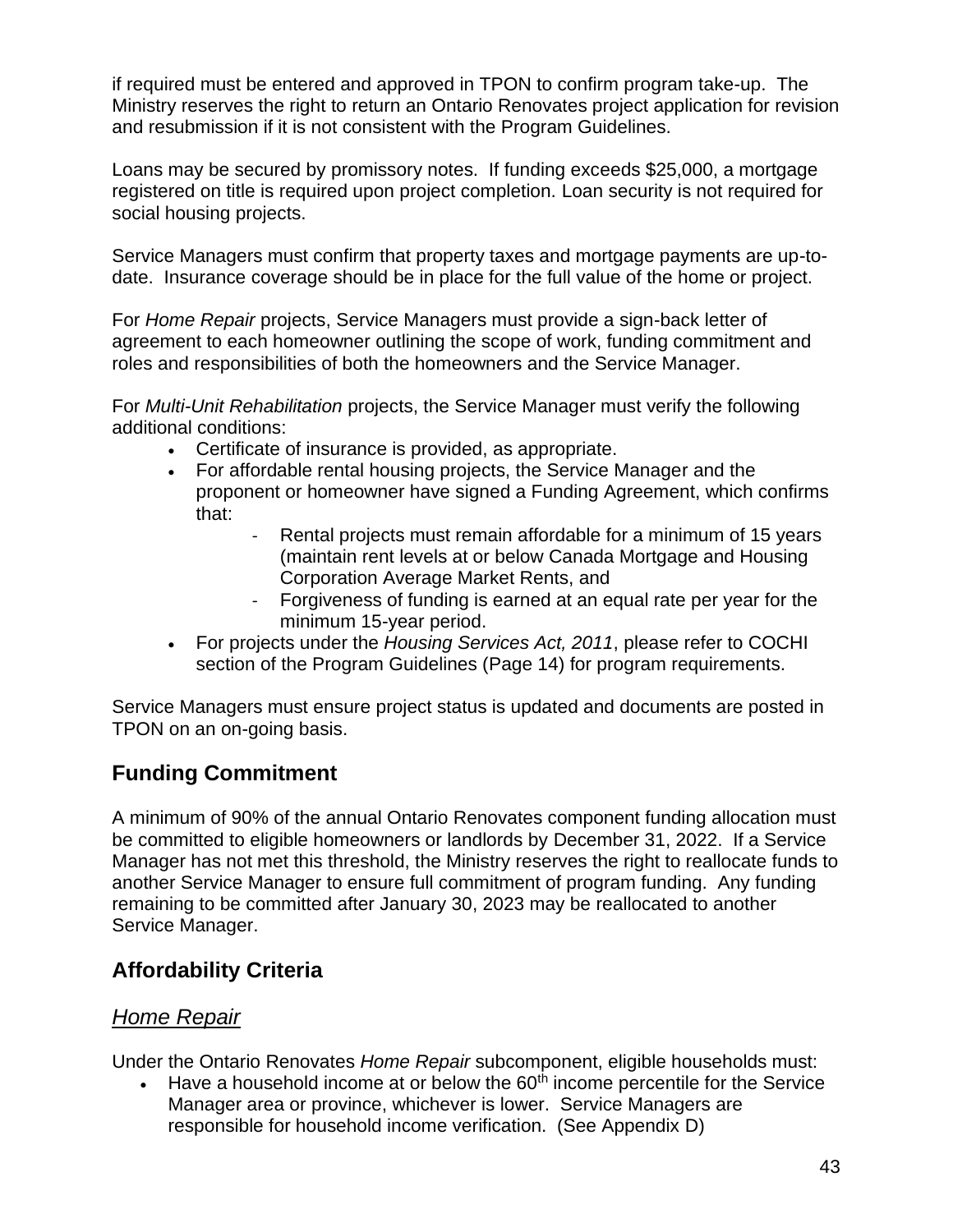• Own a home that is their sole and principal residence with a market value at or below the average resale price for the Service Manager area as updated annually by the Ministry. In communities where data is non-existent, market values may be determined by the Service Manager.

The Province will supply annual updates to the 60<sup>th</sup> percentile income figures. Service Managers may use these or more restrictive ceilings or figures, such as Household Income Limits (HILs).

#### *Multi-Unit Rehabilitation*

Under the Ontario Renovates *Multi-Unit Rehabilitation* subcomponent, units must be modest relative to community norms in terms of floor space and amenities, with rents at or below the Canada Mortgage and Housing Corporation Average Market Rent for the Service Manager area for the entire loan forgiveness period.

Repairs and upgrades to social housing are eligible. Depending on local needs, Service Managers may wish to complement COCHI Repair funding with OPHI Ontario Renovates funding. Please refer to the COCHI section of the Program Guidelines (Page 13).

Renovations to rooming houses are eligible activities for funding under the *Multi-Unit Rehabilitation* subcomponent. Rooming house units must have rents at or below 60 percent of Average Market Rent levels for 1-bedroom units in the Service Manager area.

Renovations and upgrades to existing shelters are eligible under the *Multi-Unit Rehabilitation* subcomponent.

The creation of affordable secondary suites in existing single-family homes or garden suites on the property lot of a single-family home are also eligible activities under the *Multi-Unit Rehabilitation* subcomponent. The household income of the incoming tenant must be at or below the 60<sup>th</sup> income percentile for the Service Manager area or province, whichever is lower; however, Service Managers may establish more restrictive income limits. Service Managers must establish an approach for income verification to ensure that households in need are targeted. House value and income limits of the homeowner household may be set by, and are at the discretion of, the Service Manager.

### **Funding**

Funding is provided in the form of a forgivable loan to the proponent / homeowner based on the cost of the work items approved by the Service Manager. Service Managers may vary the amount of funding per unit in order to address local priorities, to a maximum of \$50,000. The average funding across a Service Manager's area must not exceed \$25,000 per unit. Funding for projects must not be greater than the cost of repairs net any HST rebates.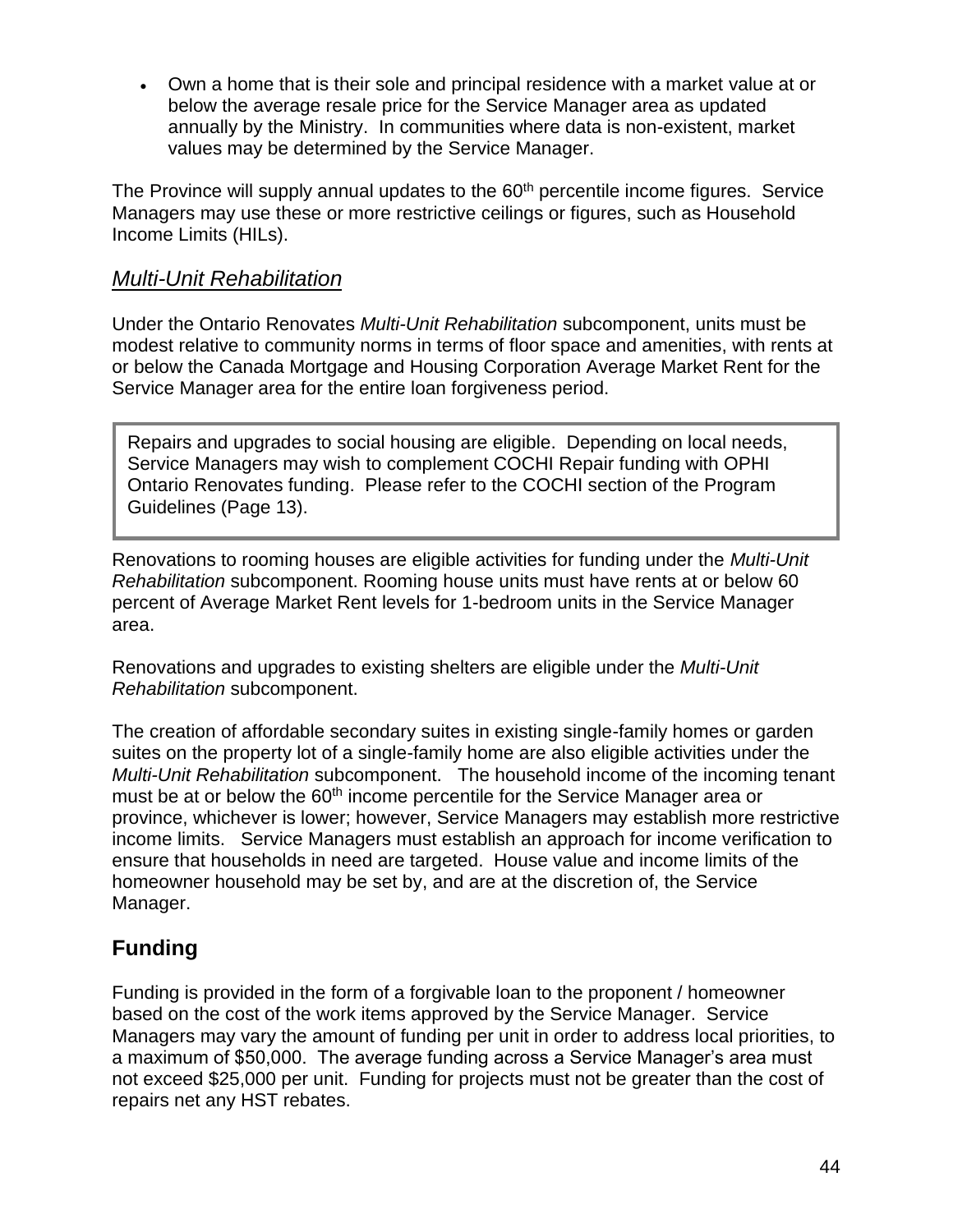The period of forgiveness for *Home Repair* projects is a minimum of 10 years and for *Multi-Unit Rehabilitation* projects it is a minimum of 15 years, with the exception of social housing projects. Forgiveness is earned at an equal rate per year over the affordability period beginning on the date of repair completion.

Funding for accessibility repairs made to a home and/or unit, up to a maximum of \$5,000 is in the form of a contribution without an affordability period and does not require repayment provided the funds are used for their intended purpose.

The applicant is considered to be in default and any outstanding loan amount must be repaid if the following situations occur:

- The unit or project is sold.
- Rent levels are increased beyond allowable limits.
- Homeowners cease to occupy the unit as sole and principal residence.

If any of the following situations occur, the applicant is considered to be in default and the original loan amount must be repaid:

- Misrepresentation occurs related to eligibility for the program.
- Funding is used for other purposes.

Repayments made to the Service Manager are to be reinvested into Ontario Renovates projects unless otherwise directed by the Ministry.

#### **Payment Process**

For social housing repair projects, please refer to the COCHI section of the Program Guidelines (Page 21) for the payment process for these projects.

The Ministry will transfer funds electronically on a quarterly basis to Service Managers based on their projected planned commitments in the Investment Plan

Once an eligible project has been approved by the Service Manager, a completed project information form along with a promissory note or mortgage registration and funding agreement/letter of agreement must be entered and approved in TPON to confirm program take-up. Repair activities must start within 120 days of the date of the funding agreement/letter of agreement.

Service Managers are responsible for project selection and approval, monitoring progress and completion of projects, quality of work and for the advancement of funds. Repair activities must be completed by the end of the subsequent Fiscal Year, i.e. March 31, 2024 for the 2022-23 funding year. Service Managers must ensure project status is updated in TPON. Should project details – for example, completion dates – not be updated as required, payments to Service Managers may be reduced.

The Ministry will monitor Service Managers' progress under the Ontario Renovates component in TPON throughout the year. In particular, the Ministry will review progress at the end of the third quarter of each program year. Service Managers that have not demonstrated take-up of 90% or more of their yearly Ontario Renovates allocation by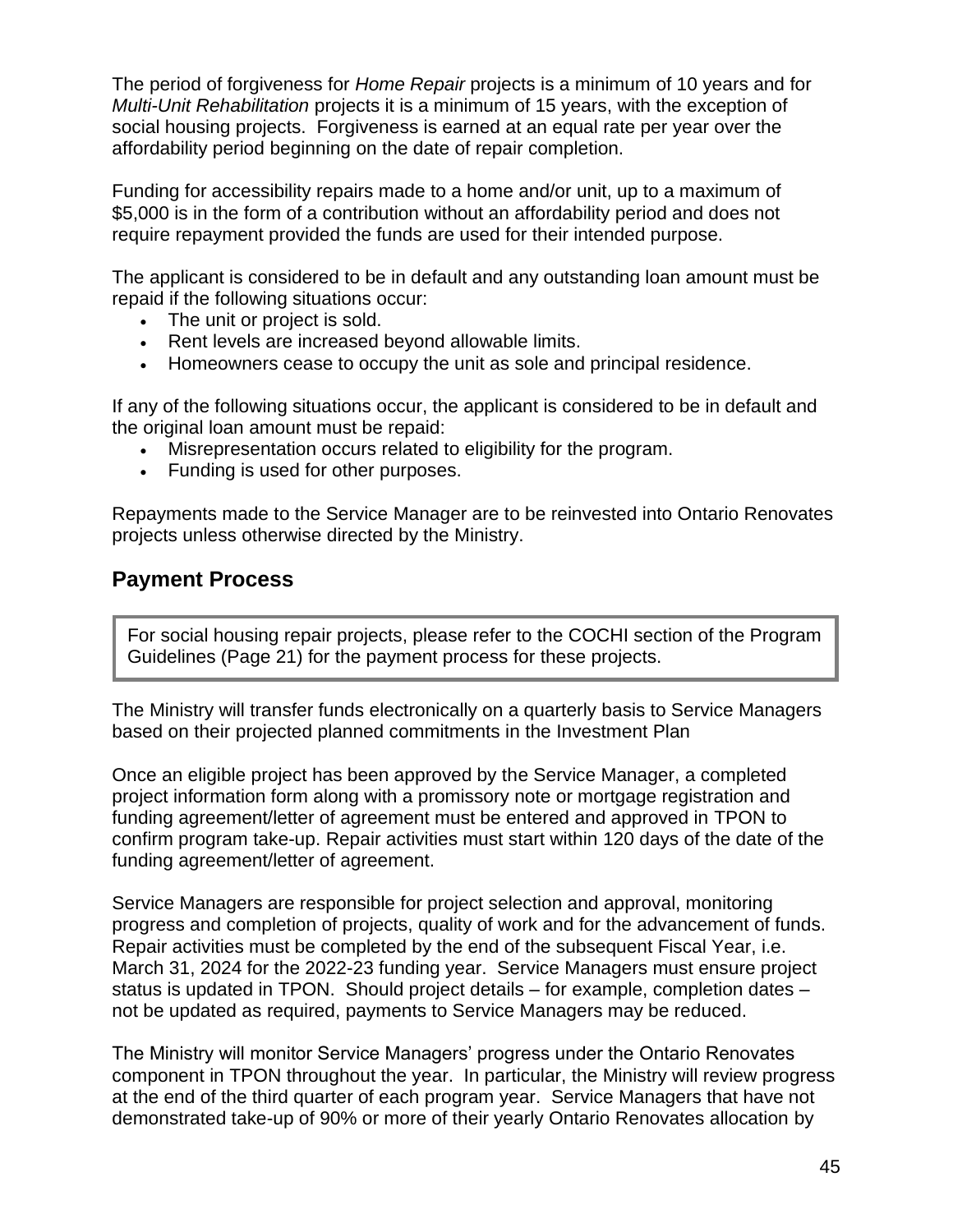December 31, 2022 may risk losing their funds. Any funding remaining to be committed after January 30, 2023 will be reallocated to another Service Manager.

### **Reporting**

For social housing repairs, please refer to the COCHI section of the Program Guidelines (Page 22) for details on reporting requirements for these repairs.

Service Managers are required to update and submit their Investment Plans with their progress under the Ontario Renovates component on a quarterly basis. Please see Page 7 for reporting requirements and due dates.

Service Managers will also be required to prepare and file with the Ministry the following reports:

- Post-Repair Occupancy Report upon the completion of *Multi-Unit Rehabilitation* projects
- Annual Report (includes Annual Occupancy Reports for *Multi-Unit Rehabilitation*  projects throughout the affordability period of all Ontario Renovates projects) for the first three years after project completion. After the first three years, filing of the Annual Report is not required although the Service Manager is still required to complete the Annual Report and may be requested to submit the report periodically.

Service Managers are required to create and submit reports through TPON and ensure that Project Information Form and rents are updated on an ongoing basis.

This reporting ensures compliance with the provisions of the CMHC-Ontario Bilateral Agreement under the National Housing Strategy and other established program requirements. All reports and updates are to be submitted through TPON, where possible.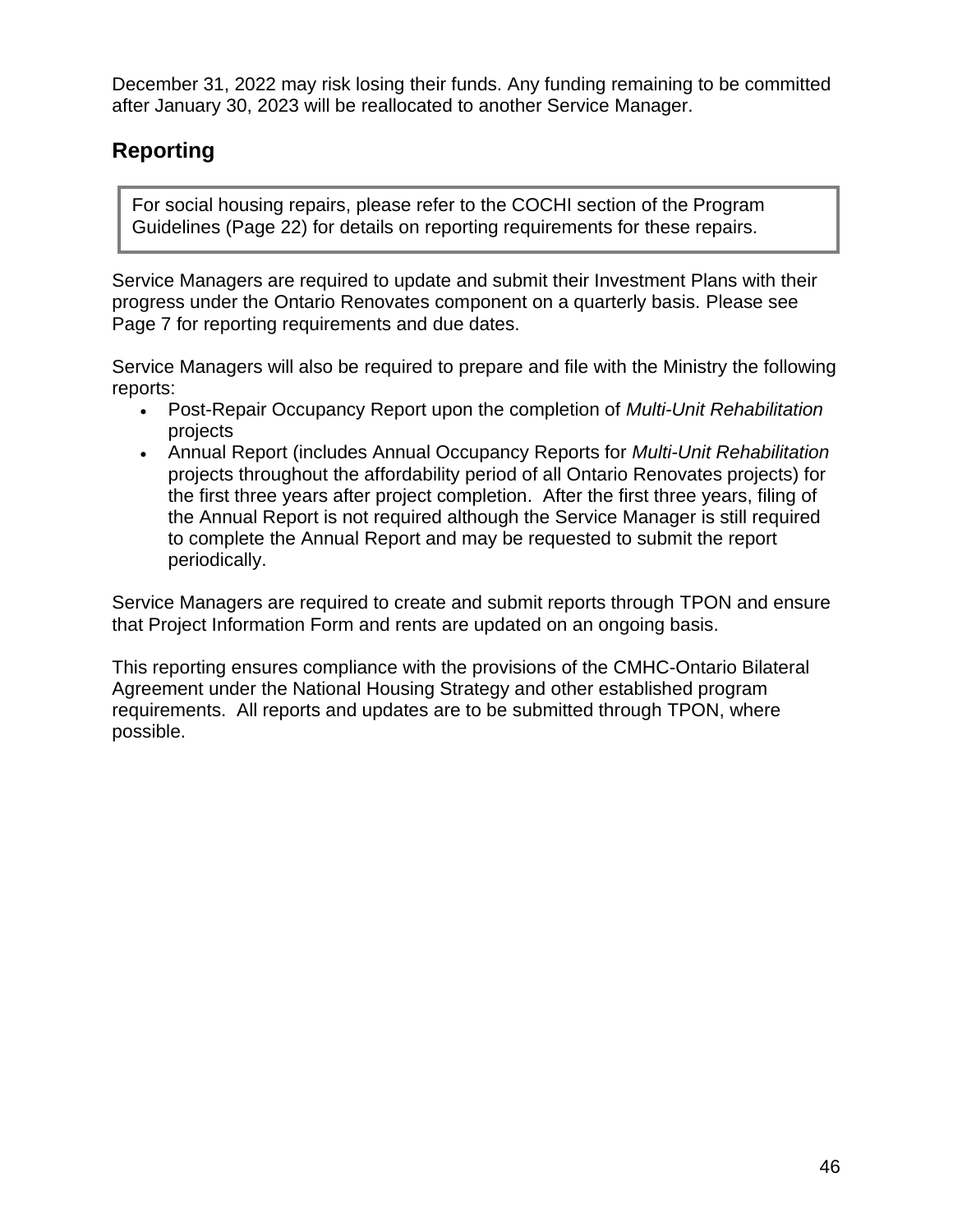## **Rental Assistance Component**

The objective of the Rental Assistance component is to address affordability issues of households in rental units across the province.

The Rental Assistance component consists of three streams:

- Rent Supplement
- Housing Allowance Direct Delivery
- Housing Allowance Shared Delivery.

A Rent Supplement is a subsidy paid to the landlord on behalf of a household in need of rental assistance. A Housing Allowance is a subsidy paid directly to a household in need of rental assistance. Housing Allowance payments may be made directly to landlords where the recipient has chosen this approach and provided written direction and consent.

Service Managers may deliver the Rental Assistance component locally (Rent Supplement or Housing Allowance Direct Delivery) or in partnership with the Province (Housing Allowance Shared Delivery). Under Housing Allowance Shared Delivery, the Ministry of Finance (MOF) provides certain administrative functions that include providing the portable monthly payments directly to eligible households.

Service Managers are allocated funding for the Rental Assistance component at the beginning of each year of the program, based on the commitments for each stream identified in their Council-approved Investment Plans.

• Note: Some Service Managers will continue to have separate concurrent Operating (Rent Supplement and/or Housing Allowance) funding commitments under various initiatives of the Investment in Affordable Housing (IAH) program.

### **Eligible Target Groups**

Service Managers should give priority to households affected by expiring programs (e.g., those living in social housing transitioning out of rent-geared-to-income subsidy, recipients of operating funding under the various iterations of the Investment in Affordable Housing program). Households who are homeless or at risk of homelessness should also be prioritized. Providing housing allowances or rent supplements is intended to promote housing stability for tenants who would otherwise face affordability challenges and potential homelessness.

Service Managers must report on any targeted groups in their Investment Plan updates.

### **Funding Allocations**

Allocations will be committed at the beginning of each program year through a letter from the Ministry based on the planned commitments identified in the Investment Plan. Service Managers may also contribute their own funding to the Rental Assistance component.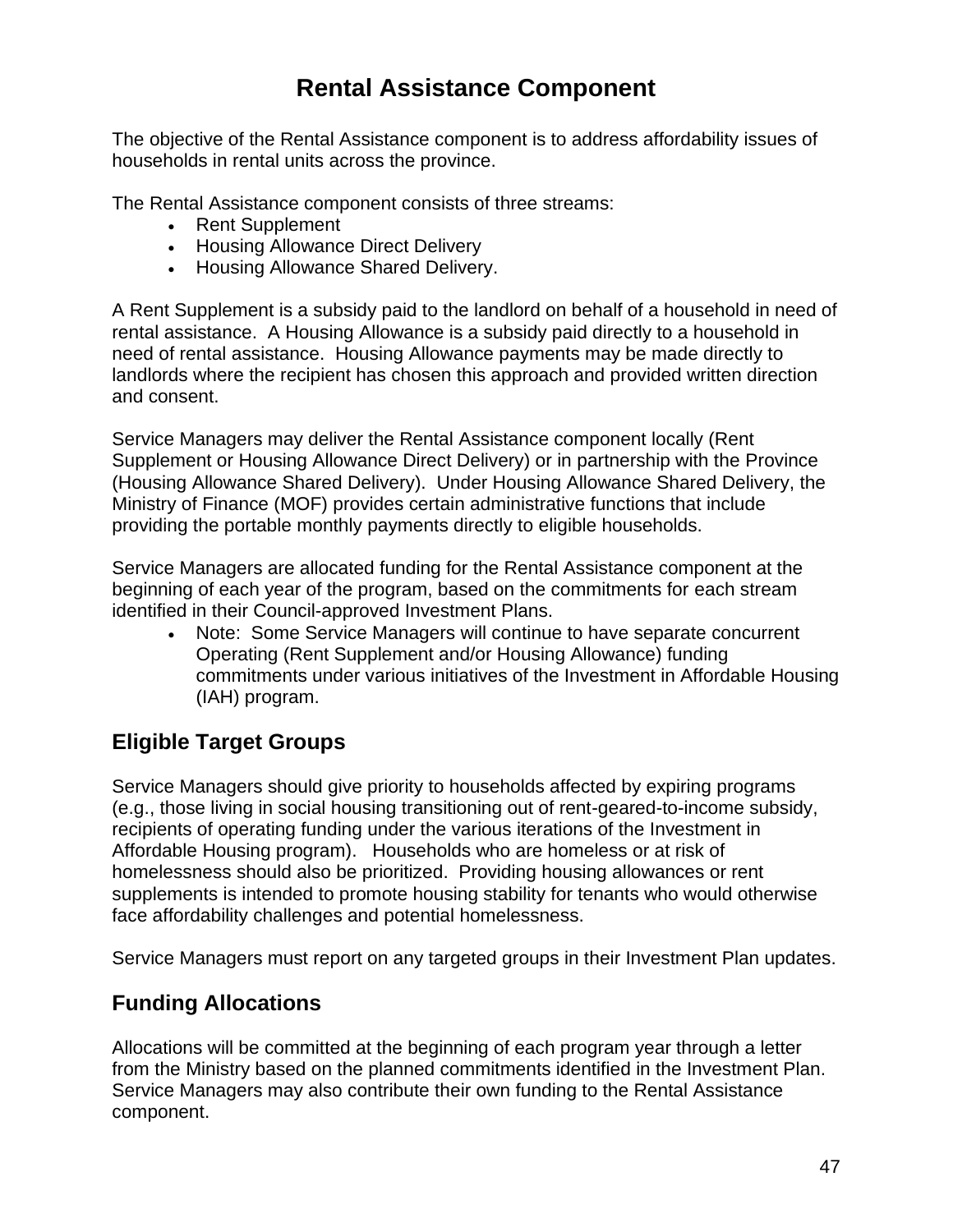Funding allocations are provided on a "use it or lose it" basis, since funding from one year cannot be allocated by the Province to future years. Therefore, unlike the Operating component of the IAH program, Rental Assistance funding must be fully disbursed to recipients in the program year in which the funding was committed. Funding cannot be extended beyond the program year.

### **Monthly Subsidy Amounts**

Service Managers must determine amounts to be paid to households (Housing Allowance streams) or landlords on behalf of each household (Rent Supplement stream). To ensure program alignment, Service Managers are encouraged to consider a benefit calculation similar to the calculation under the provincial Portable Housing Benefit Framework.

### **Reporting**

In the initial Investment Plan, Service Managers are required to break down their Rental Assistance component funding by streams and indicate the subsidy levels and estimated number of units/households to be assisted. Please see Page 7 for reporting requirements and due dates.

#### *Direct Delivery Streams*

Service Managers who participate in the direct delivery streams are required to provide quarterly projected disbursements on the initial Investment Plan and demonstrate program take-up by updating their actual disbursements through their quarterly Investment Plan updates.

Rental Assistance funding must be fully disbursed to recipients in the program year in which the funding was committed. Funding cannot be extended beyond the program year.

OPHI reporting consists of updating and submitting the Investment Plan with Service Manager progress on a quarterly basis. Reports will be completed and submitted through TPON.

For quarterly updates, Service Managers are required to track disbursements and recipient numbers separately for each stream. Quarterly Investment Plan updates must include, in the case of the Rent Supplement stream, the number of occupied units, and in the case of the Housing Allowance stream, the number of eligible households.

Service Managers are also required to track and report on the following information:

- Landlord agreements and agreements with third-party delivery agencies
- Approved applications
- Target groups assisted.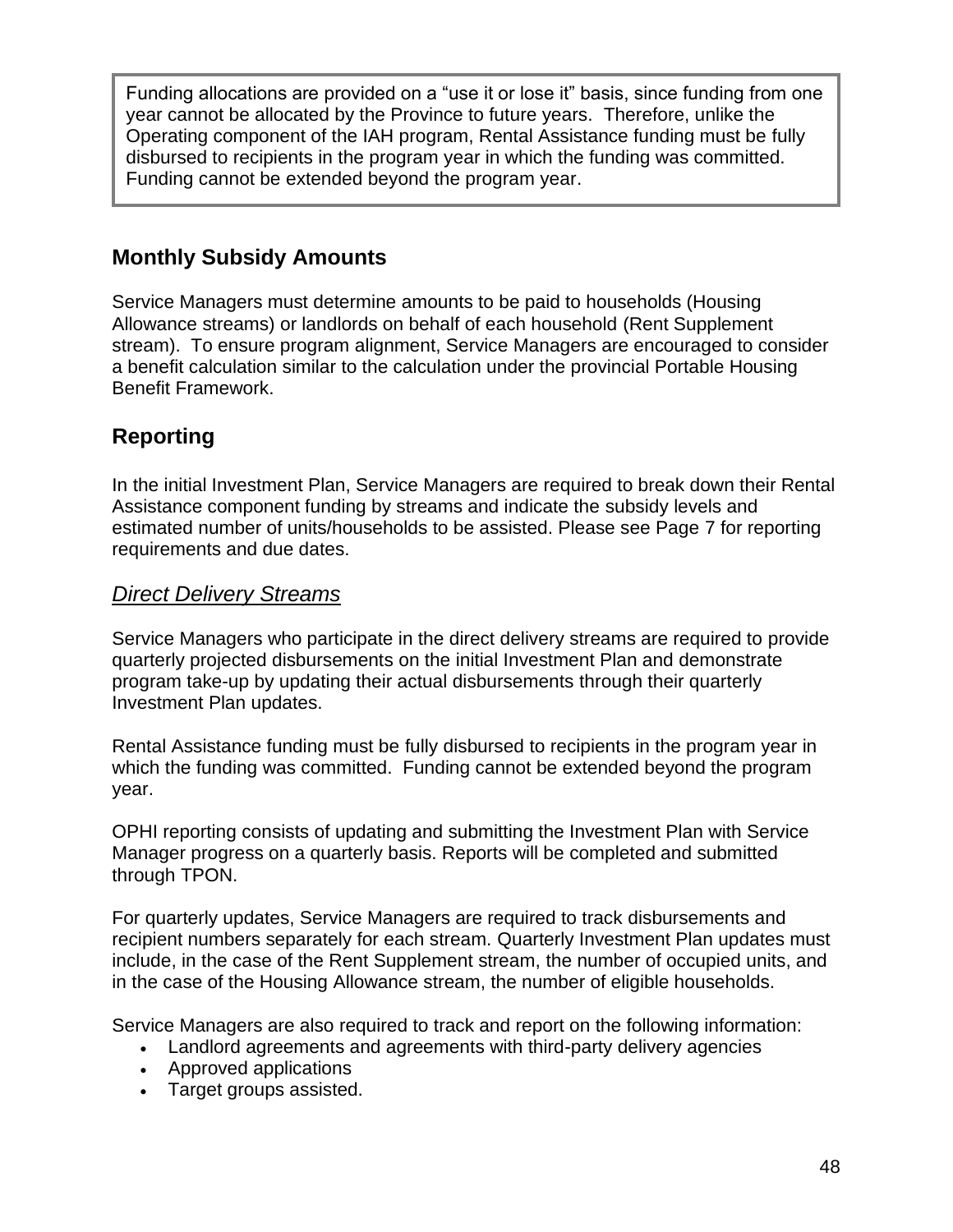This reporting ensures compliance with the provisions of the CMHC-Ontario Bilateral Agreement under the National Housing Strategy, the Service Manager Transfer Payment Agreement, and other established program parameters.

#### *Shared Delivery Stream*

No quarterly updates are required from Service Managers through their Investment Plan updates for the Shared Delivery stream. Service Managers are provided access to the Ministry of Finance ONT-TAXS Online system to access client information and request reports as required.

#### **Payment Process**

#### *Direct Delivery Streams*

The Ministry will provide quarterly payments based on quarterly projected disbursements.

Funds are transferred electronically to Service Managers. Service Managers must ensure that the Ministry has their latest banking information to receive these funds.

Service Managers advance monthly payments to landlords upon the signing of landlord agreements and updated unit occupancy figures. Under the Housing Allowance Direct Delivery stream, Service Managers pay households directly.

#### *Shared Delivery Stream*

The Ministry of Finance administers the Shared Delivery stream on behalf of Service Managers and pays eligible households directly. No funds are transferred to Service Managers. Rather, the Ministry holds back funds from each Service Manager's OPHI allocation as per the Investment Plan, Housing Allowance Shared Delivery stream, for use by the Ministry of Finance to pay recipients.

#### **Household Eligibility**

For the purposes of the Rental Assistance component, "household" is defined as any family unit or single individual renting either a self-contained unit or a room in shared accommodation. Households in receipt of social housing rent-geared-to-income subsidy or payments under any other rent support programs are not eligible.

To be eligible for funding under the Rental Assistance component, households must be on, or be eligible to be on, social housing waiting lists and have household incomes that do not exceed the applicable Household Income Limits in the annually amended Ontario Regulation 370/11 under the *Housing Services Act, 2011*.

Service Managers must establish a clear set of rules to determine whether the applicant's household income is at, or below, Household Income Limits. These rules must be in writing and available to the general public.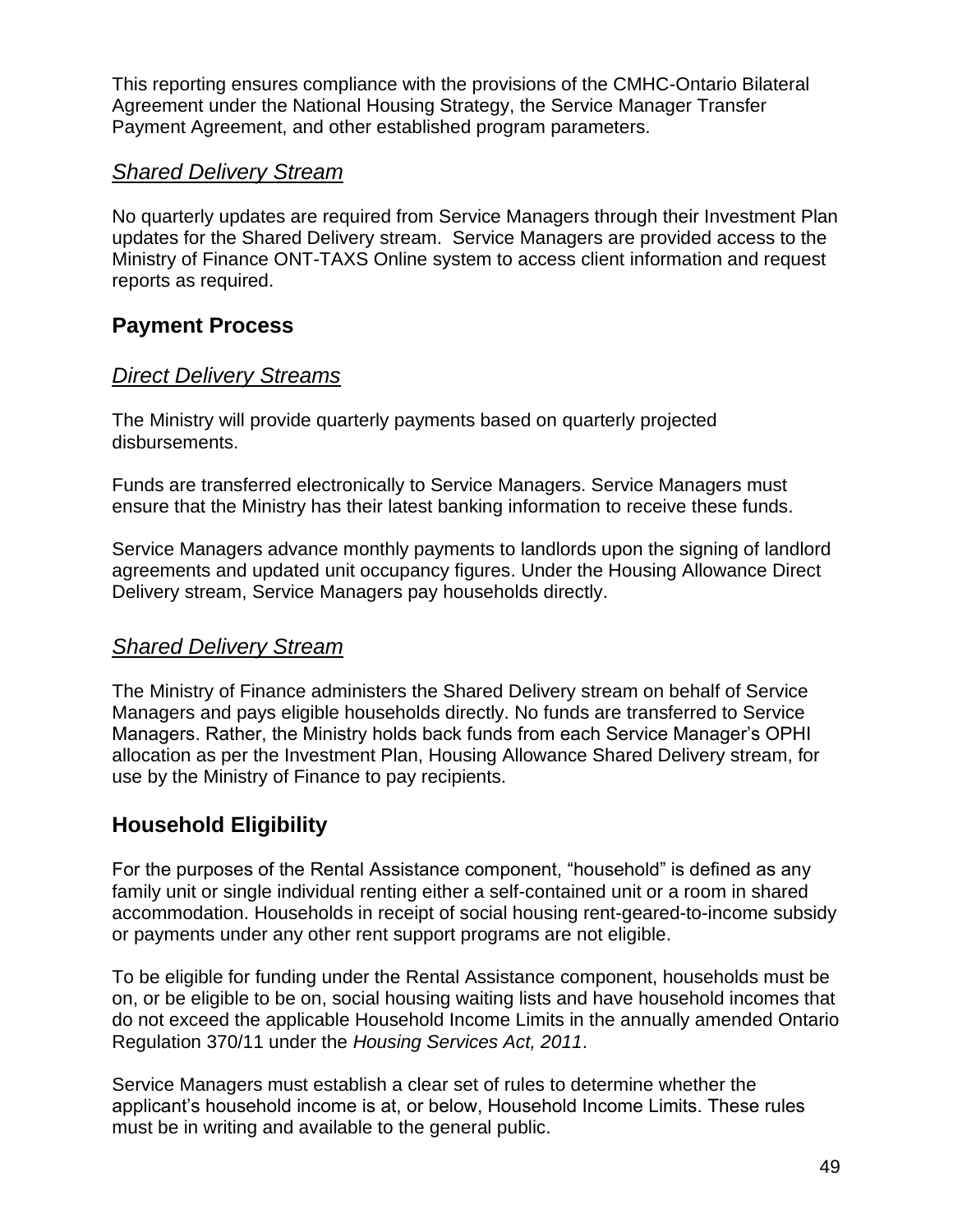Service Managers must conduct annual income testing of households to ensure continued eligibility for the Rental Assistance component, but may exempt specific types of households (e.g., seniors with fixed incomes). Service Managers are solely responsible for establishing the necessary rules, forms and procedures to meet this requirement.

### **Unit Eligibility**

Units may be in private buildings or in non-profit and co-operative projects. However, only market rent units in social housing developments are eligible, as program funding cannot be combined with rent-geared-to-income assistance.

#### *Rent Supplement*

Rent Supplement units must be modest as determined by the Service Manager. Selfcontained units and congregate living arrangements are both eligible for funding.

Rent supplement units must meet local occupancy standards. Service Managers must establish local occupancy standards and include them in program information available to the general public.

### **Household Income Limits**

If a Service Manager is of the opinion that Household Income Limits in the annually amended Ontario Regulation 370/11 under the *Housing Services Act, 2011* are too low and do not correlate with Canada Mortgage and Housing Corporation's Average Market Rents for their area, they can request in writing modifications to their Household Income Limits by emailing to their respective Regional Housing team Leads.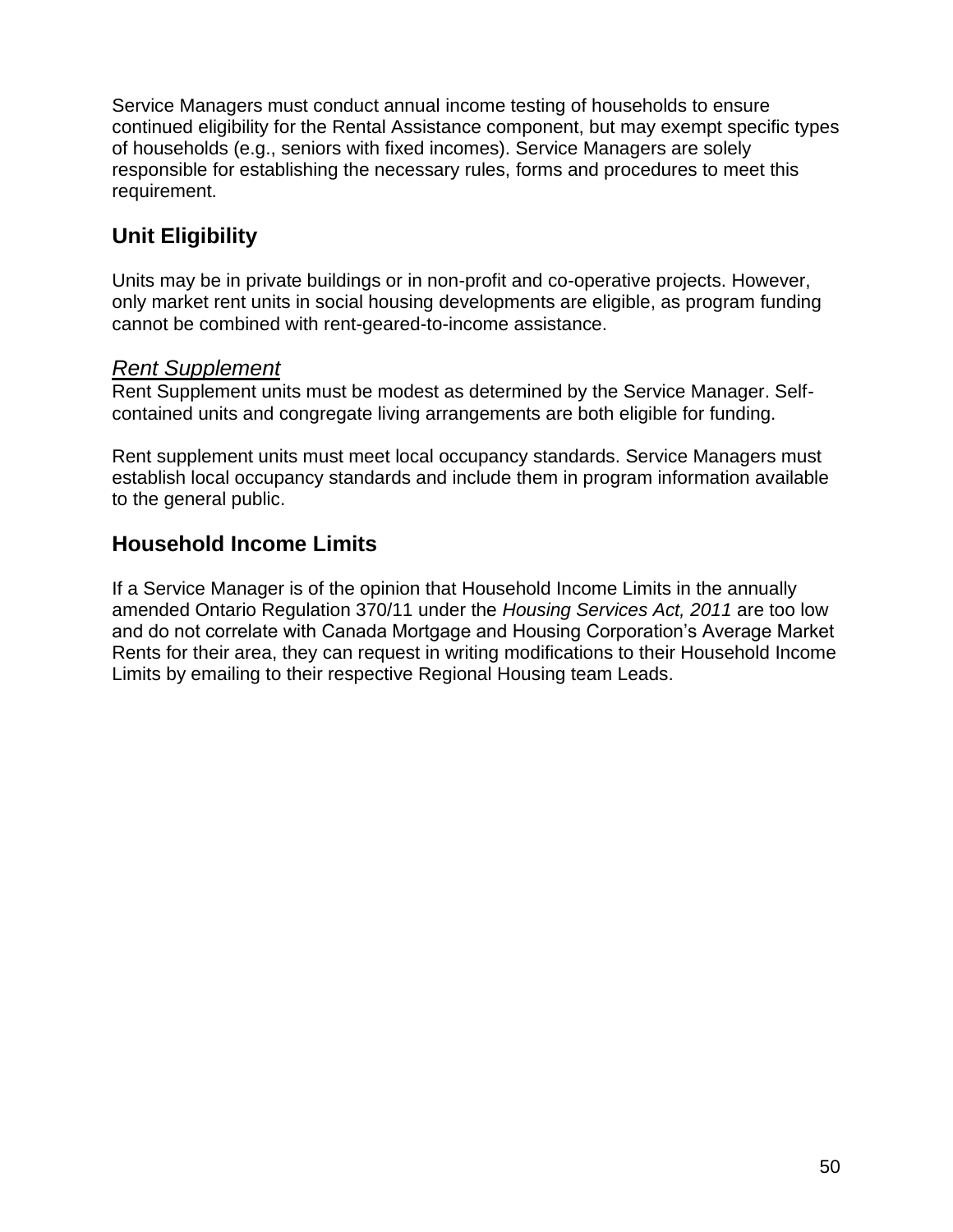## **Housing Support Services Component**

Support services are beneficial to tenants who may need extra support – either temporary or permanent – to achieve housing stability. Housing stability results in improved health outcomes, less reliance on other emergency services, while promoting social inclusion. Funding for support services is more cost-effective for Service Managers and the system as a whole.

The objective of the Housing Support Services component is to ensure housing retention, greater self-reliance and social inclusion for tenants.

Service Managers may not exceed ten percent of the funding allocation for the Housing Support Services component.

### **Eligibility Criteria**

Housing Support Services component funding can only be used to provide housing support services to eligible tenants in existing social housing, affordable housing units created under previous federal and/or provincial programs, as well as to those tenants in units established through OPHI & COCHI.

Service Managers may provide a variety of support services (see Appendix "E" for a sample list of eligible services) to recipients either directly, or through partnerships with external community agencies. Supports funded should help ensure housing retention, greater self-reliance, and social inclusion for tenants. Service Managers are encouraged to work with providers that have familiarity with the addiction and mental health system and, where appropriate, with Ministry of Children, Community and Social Services (MCCSS) regional offices, the Ministry of Health and Long-Term Care and local community agencies that provide supportive housing and homelessness-related services.

### **Funding Allocations**

Service Managers are required to fully disburse their annual allocation – as outlined in their Investment Plans – within the program year. The Ministry may reallocate funds to another Service Manager in instances where allocations are at risk of not being fully disbursed within the relevant fiscal year. Service Managers are required to demonstrate program take-up by updating their actual disbursements through their quarterly updates to their Investment Plans.

### **Reporting**

#### *Initial Investment Plan*

In the initial Investment Plan, Service Managers are required to provide projected disbursements for Housing Support Services on a quarterly basis along with the number of households to be assisted.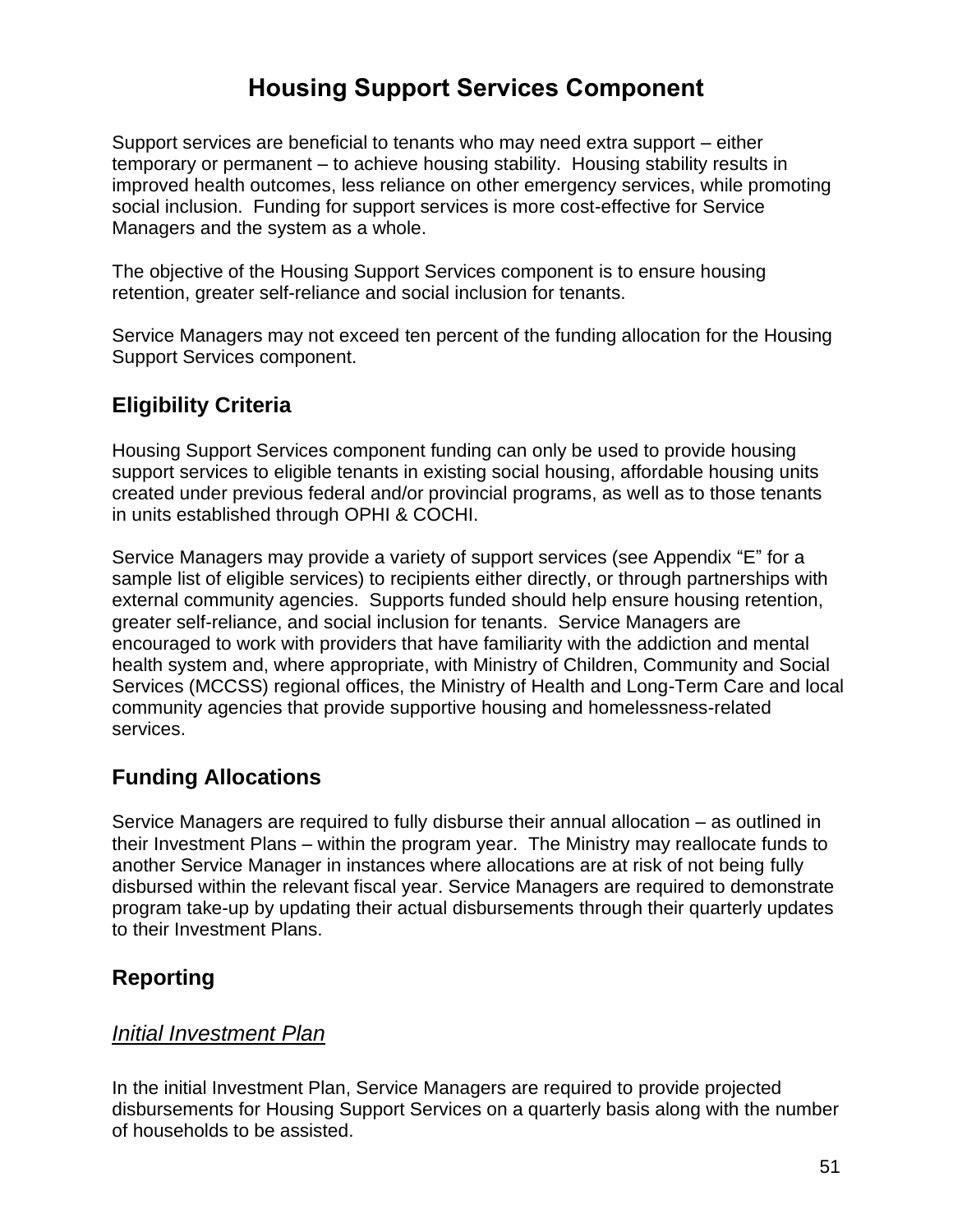#### *Investment Plan Updates*

On-going Housing Support Services component reporting consists of updating and submitting quarterly updates to the Investment Plan indicating actual disbursements by Service Manager along with number of households assisted. Reports will be completed and submitted through TPON. Please see Page 7 for reporting requirements and due dates.

Service Managers are also required to provide copies of services agreements with community agencies, where applicable, to support the expenditure information included in the quarterly updates. Service Managers may enter into multi-year services agreement with community agencies, however, the agreements must clearly identify the funding requirements for each fiscal year.

This reporting ensures compliance with the provisions of the CMHC-Ontario Bilateral Agreement under the National Housing Strategy and other established program requirements.

#### **Payment Process**

The Ministry will provide quarterly payments based on initial quarterly projected disbursements. Funds are transferred electronically to Service Managers. Service Managers must ensure that the Ministry has their latest banking information to receive these funds.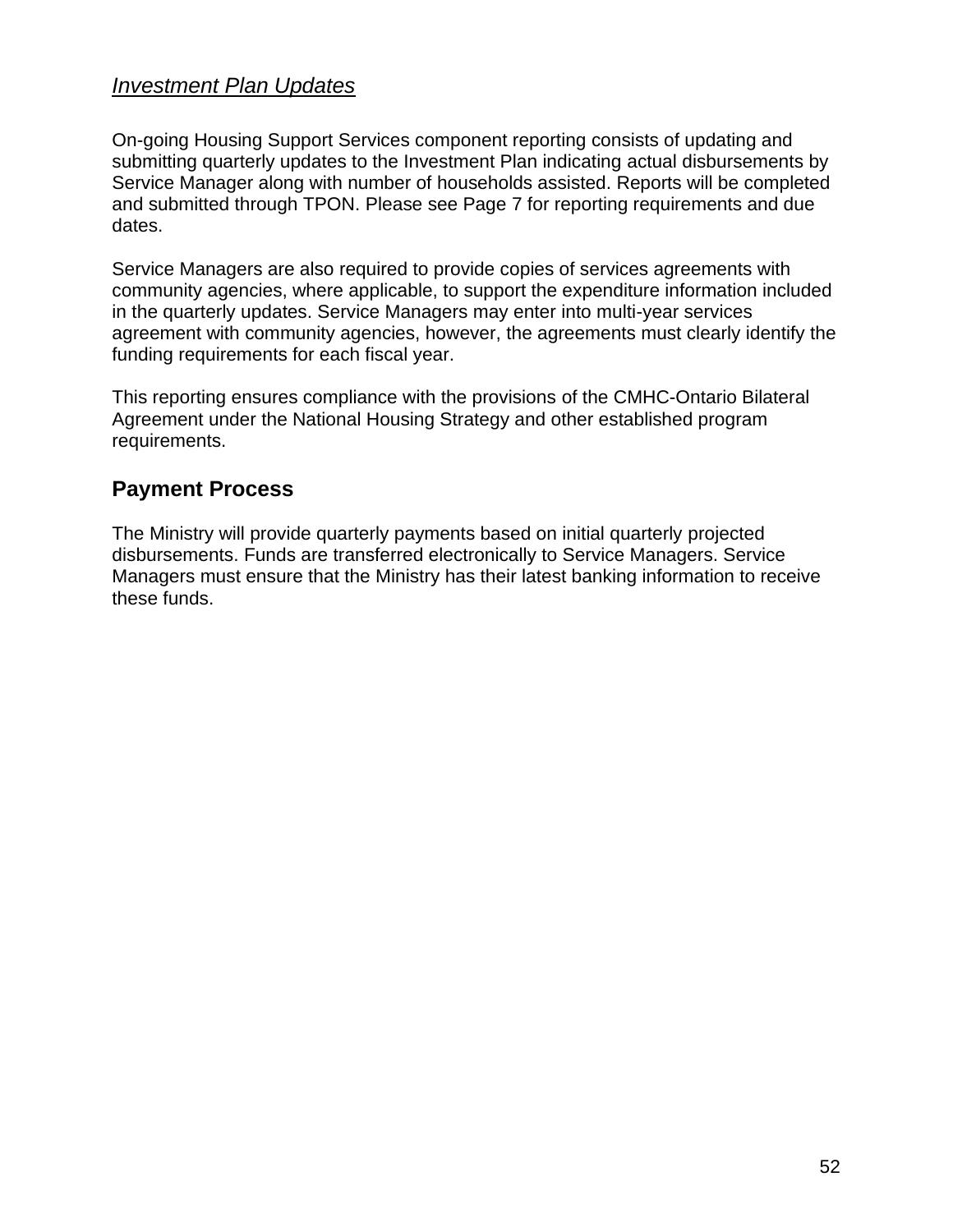#### *Appendix A: Regional Municipal Services Office*

#### *Municipal Services Office – Central*

777 Bay Street 13th Floor Toronto, ON, M5G 2E5 General Inquiry: 416-585-6226 Toll Free: 1-800-668-0230 Fax: 416-585-6882

Contact: Ian Russell, Team Lead, Regional Housing Services Tel: 416-585-6965 Email: ian.russell@ontario.ca

Serving: Durham, Halton, Muskoka, Niagara, Peel, Simcoe, York

#### *Municipal Services Office – Eastern*

8 Estate Lane, Rockwood House Kingston, ON, K7M 9A8 General Inquiry: 613-545-2100 Toll Free: 1-800-267-9438 Fax: 613-548-6822

Contact: Mila Kolokolnikova, Team Lead, Regional Housing Services Tel: 613-545-2123 Email: mila.kolokolnikova@ontario.ca

Serving: Cornwall, Hastings, Kawartha Lakes, Kingston, Lanark, Leeds and Grenville, Lennox and Addington, Northumberland, Ottawa, Peterborough, Prescott and Russell, Renfrew

#### *Municipal Services Office – Western*

659 Exeter Road, 2nd Floor London, ON, N6E 1L3 General Inquiry: 519-873-4020 Toll Free: 1-800-265-4736 Fax: 519-873-4018

Contact: Cynthia Cabral, Team Lead, Regional Housing Services Tel: 519-873-4032 Email: cynthia.cabral@ontario.ca

Serving: Brantford, Bruce, Chatham-Kent, Dufferin, Grey, Hamilton, Huron, Lambton, London, Norfolk, Oxford, St. Thomas, Stratford, Waterloo, Wellington, Windsor

35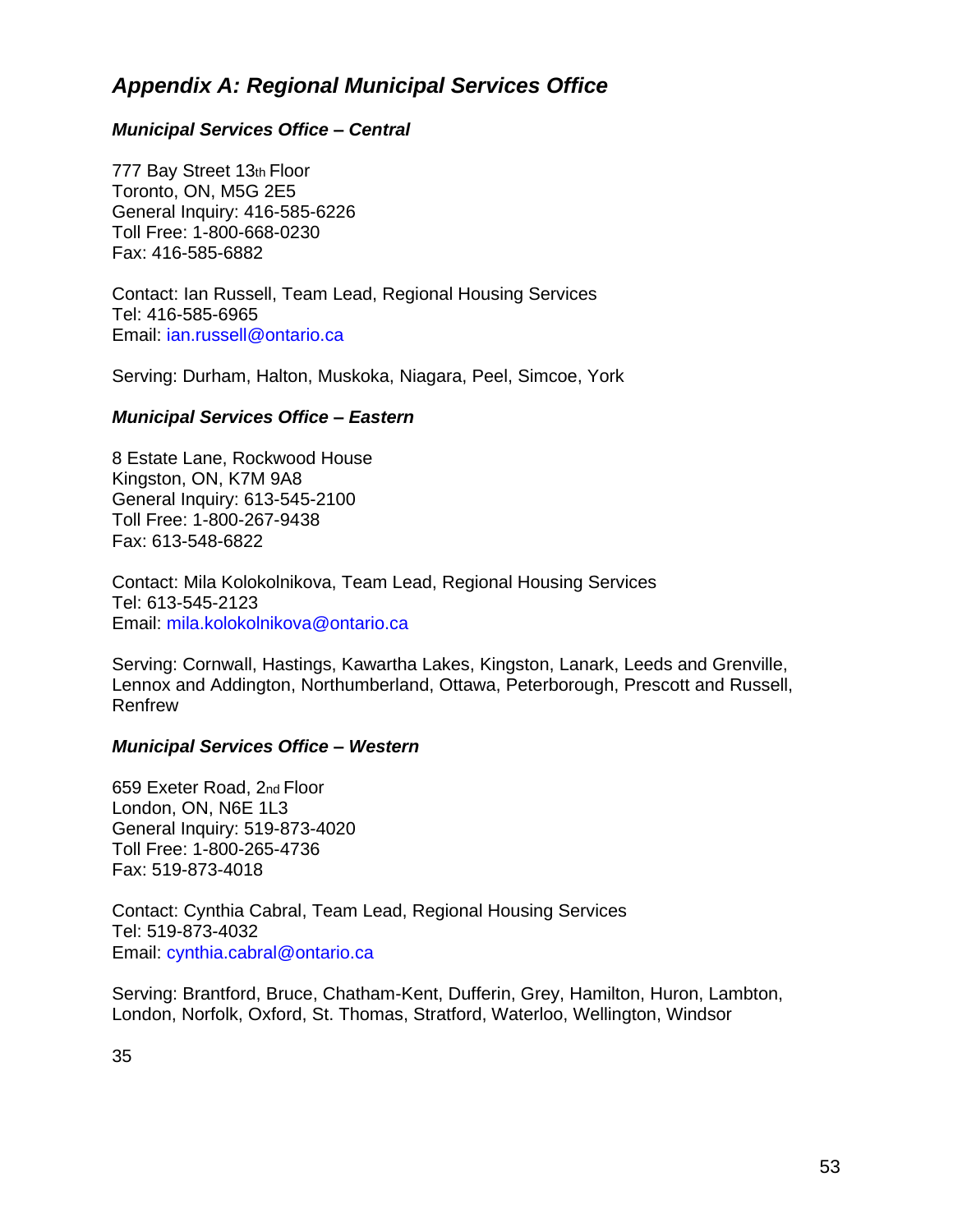#### *Municipal Services Office – Northeastern*

159 Cedar Street, Suite 401 Sudbury, ON, P3E 6A5 General Inquiry: 705-564-0120 Toll Free: 1-800-461-1193 Fax: 705-564-6863

Contact: Cindy Couillard, Team Lead, Regional Housing Services Tel: 705-564-6808 Email: cindy.couillard@ontario.ca Serving: Algoma, Cochrane, Greater Sudbury, Manitoulin-Sudbury, Nipissing, Parry Sound, Sault Ste. Marie, Timiskaming

#### *Municipal Services Office – Northwestern*

435 James Street, Suite 223 Thunder Bay, ON, P7E 6S7 General Inquiry: 807-475-1651 Toll Free: 1-800-465-5027 Fax: 807-475-1196

Contact: Jessica Vail, Team Lead, Regional Housing Services Tel: 807-475-1641 Email: jessica.vail@ontario.ca Serving: Kenora, Rainy River, Thunder Bay

#### *Housing Programs Branch - Toronto*

777 Bay Street, 14th Floor Toronto, ON, M5G 2E5

Contact: Melissa Grieco, Account Manager, Southern Regional Services Delivery Unit Tel: 416-414-7065 Email: melissa.grieco@ontario.ca Serving: Toronto

36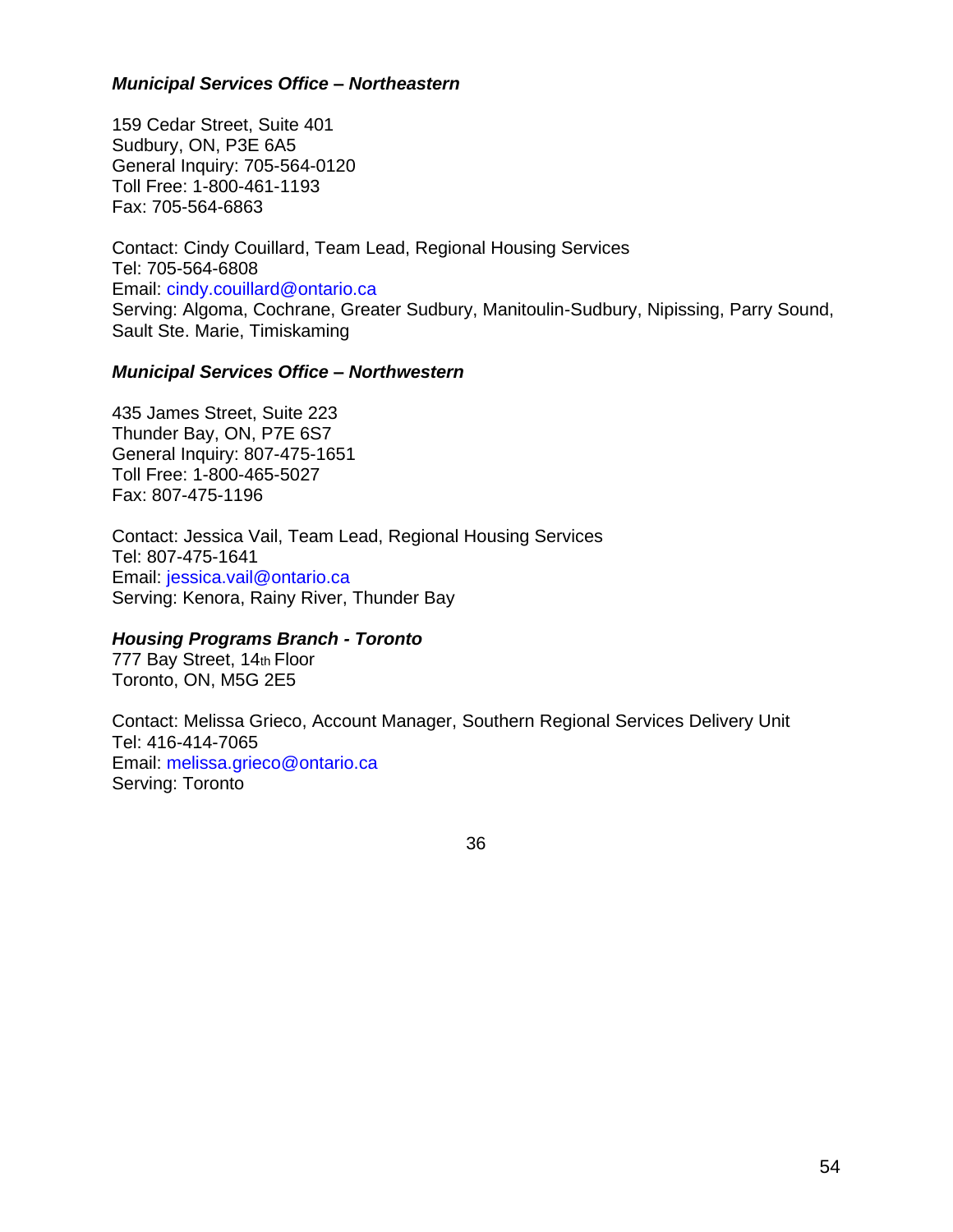## **Appendix B – List of Designated Areas under the French Language Services Act**

| <b>Service Manager</b>                                  | <b>Designated Area(s)</b>                                          |  |  |
|---------------------------------------------------------|--------------------------------------------------------------------|--|--|
| City of Toronto                                         | All                                                                |  |  |
| <b>Central Region</b>                                   |                                                                    |  |  |
| Regional Municipality of Peel                           | City of Mississauga; City of Brampton                              |  |  |
| Regional Municipality of York                           | City of Markham                                                    |  |  |
| County of Simcoe                                        | Town of Penetanguishene; Townships of Tiny and Essa                |  |  |
| <b>Eastern Region</b>                                   |                                                                    |  |  |
| City of Cornwall                                        | County of Glengarry; Township of Winchester; County of<br>Stormont |  |  |
| City of Kingston                                        | City of Kingston                                                   |  |  |
| City of Ottawa                                          | All                                                                |  |  |
| United Counties of Prescott and Russell                 | County of Prescott; County of Russell                              |  |  |
| County of Renfrew                                       | City of Pembroke; Townships of Stafford and Westmeath              |  |  |
| <b>Western Region</b>                                   |                                                                    |  |  |
| Municipality of Chatham-Kent                            | Town of Tilbury; Townships of Dover and Tilbury East               |  |  |
| City of Hamilton                                        | All of the City of Hamilton as it exists on December 31,<br>2000   |  |  |
| City of London                                          | City of London                                                     |  |  |
| Regional Municipality of Niagara                        | City of Port Colborne; City of Welland                             |  |  |
| <b>City of Windsor</b>                                  | City of Windsor; Towns of Belle River and Tecumseh;                |  |  |
|                                                         | Townships of Anderdon, Colchester North, Maidstone,                |  |  |
|                                                         | Sandwich South, Sandwich West, Tilbury North, Tilbury              |  |  |
|                                                         | West and Rochester                                                 |  |  |
| <b>Northeast Region</b>                                 |                                                                    |  |  |
| Algoma District Services Administration Board           | District of Algoma                                                 |  |  |
| <b>Cochrane District Social Services Administration</b> | All                                                                |  |  |
| Board                                                   |                                                                    |  |  |
| <b>City of Greater Sudbury</b>                          | All                                                                |  |  |
| Manitoulin-Sudbury District Services Board              | District of Sudbury                                                |  |  |
| District of Nipissing Social Services Administration    | <b>District of Nipissing</b>                                       |  |  |
| <b>Board</b>                                            |                                                                    |  |  |
| District of Parry Sound Social Services Administration  | Municipality of Callander                                          |  |  |
| <b>Board</b>                                            |                                                                    |  |  |
| District of Sault Ste. Marie Social Services            | The part of the District of Algoma that is part of the district    |  |  |
| <b>Administration Board</b>                             | for the District of Sault Ste. Marie Social Services               |  |  |
|                                                         | <b>Administration Board</b>                                        |  |  |
| District of Timiskaming Social Services Administration  | All                                                                |  |  |
| <b>Board</b>                                            |                                                                    |  |  |
| <b>Northwest Region</b>                                 |                                                                    |  |  |
| Kenora District Services Board                          | Township of Ignace                                                 |  |  |
| District of Thunder Bay Social Services Administration  | Towns of Geraldton, Longlac and Marathon; Townships of             |  |  |
| Board                                                   | Manitouwadge, Beardmore, Nakina and Terrace Bay                    |  |  |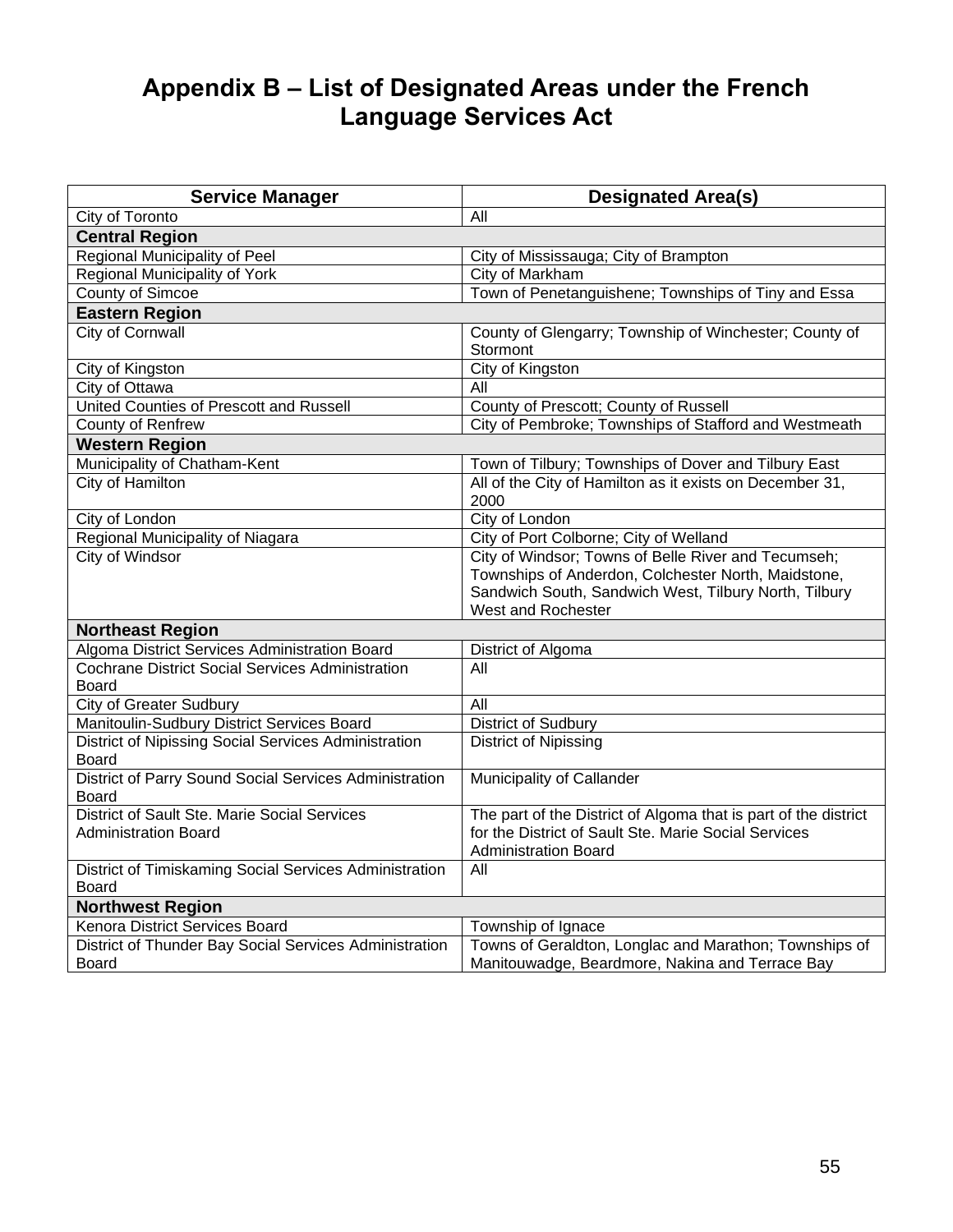## **Appendix C: Canadian Environmental Assessment Act (CEAA)**

### **Pre-screening Guidelines**

The *Canadian Environmental Assessment Act, 2012* (the "CEAA 2012") has replaced the *Canadian Environmental Assessment Act, 1992*. Under CEAA 2012, housingrelated activities do not currently constitute physical activities as described in the *Regulations Designating Physical Activities*. Accordingly, the Pre-Screening Guideline (the "Guideline") has been simplified and updated to reflect the provisions of the CEAA 2012 and replaces all previous versions of the Guideline.

Service Managers are required to consider this checklist when recommending project proposals to the Ministry for funding approval. Service Managers must confirm to the Ministry that the proposed project complies with the CEAA 2012, as per Canada Mortgage and Housing Corporation requirements. The answers to the two questions must be "NO" for the CEAA 2012 to be complied with.

- Is the project carried out on federal lands\*?
- Has the project been specifically identified by the Minister of the Environment in an Order Designating Physical Activities?

\*NOTE: "federal lands" includes lands that belong to, or that may be disposed of by, Her Majesty in right of Canada, but does not include lands under the administration and control of the Commissioner of Yukon, the Northwest Territories, or Nunavut.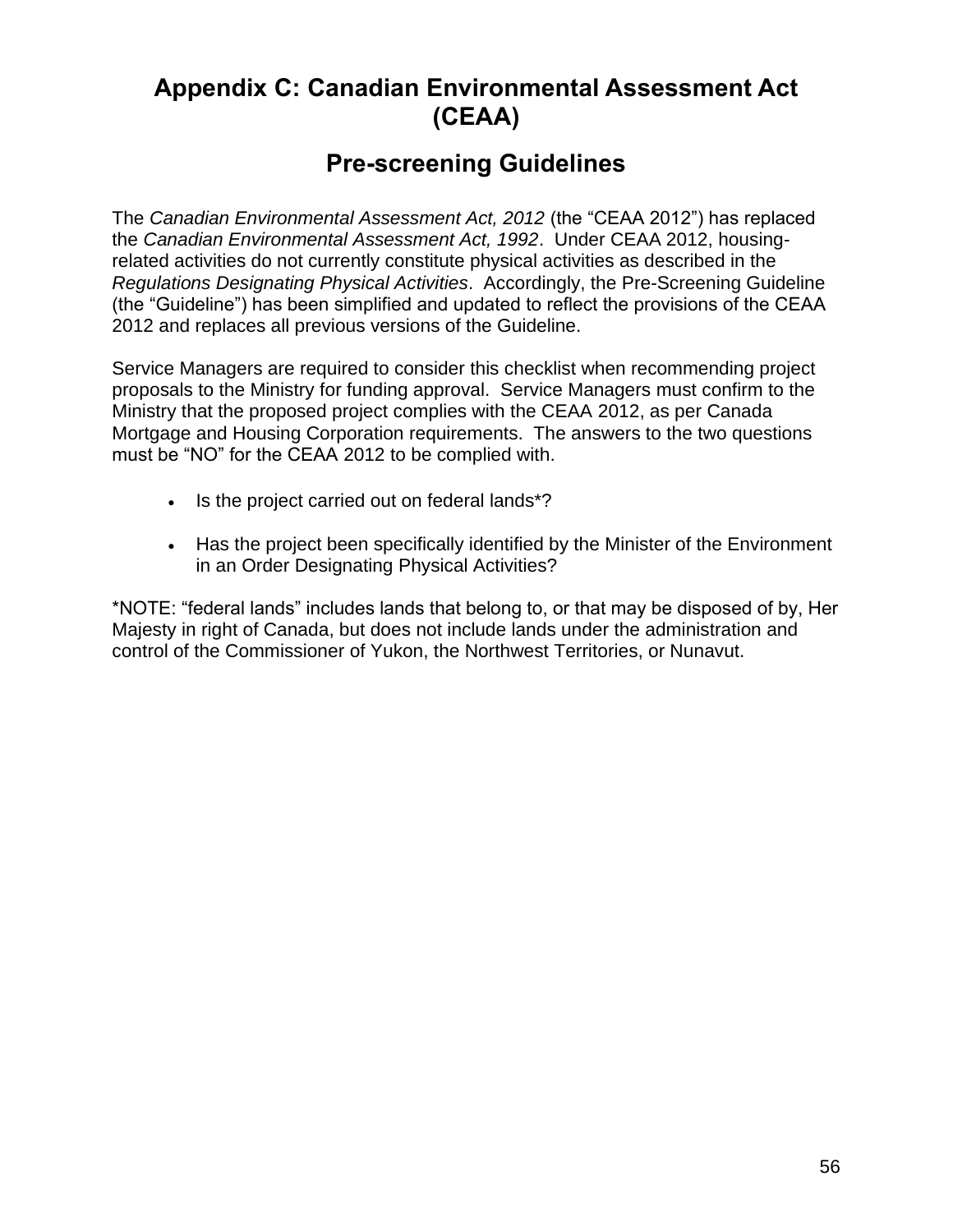# **Appendix D: Maximum Household Income Level, 2022\***

| <b>Service Managers</b>                 | Income at<br>60 <sup>th</sup> |
|-----------------------------------------|-------------------------------|
|                                         | <b>Percentile</b>             |
| Greater Toronto Area**                  | \$98,500                      |
| City of Toronto                         |                               |
| Regional Municipality of Durham         |                               |
| Regional Municipality of Halton         |                               |
| Regional Municipality of Peel           |                               |
| Regional Municipality of York           |                               |
| City of Brantford                       | \$90,600                      |
| City of Cornwall                        | \$79,100                      |
| City of Greater Sudbury                 | \$96,200                      |
| City of Hamilton                        | \$92,600                      |
| City of Kawartha Lakes                  | \$86,800                      |
| City of Kingston                        | \$91,500                      |
| City of London                          | \$86,600                      |
| City of Ottawa**                        | \$98,500                      |
| City of Peterborough                    | \$85,000                      |
| City of St. Thomas                      | \$85,700                      |
| City of Stratford                       | \$90,700                      |
| City of Windsor                         | \$88,800                      |
| County of Bruce                         | \$95,400                      |
| County of Dufferin**                    | \$98,500                      |
| County of Grey                          | \$82,300                      |
| County of Hastings                      | \$79,300                      |
| County of Huron                         | \$86,300                      |
| County of Lambton                       | \$93,900                      |
| County of Lanark                        | \$93,700                      |
| County of Lennox & Addington            | \$89,600                      |
| County of Norfolk                       | \$91,700                      |
| County of Northumberland                | \$90,900                      |
| County of Oxford                        | \$93,300                      |
| County of Renfrew                       | \$87,300                      |
| County of Simcoe**                      | $\overline{$}98,500$          |
| County of Wellington**                  | $\overline{$}98,500$          |
| District Municipality of Muskoka        | \$88,800                      |
| Municipality of Chatham Kent            | \$77,400                      |
| Regional Municipality of Waterloo**     | \$98,500                      |
| Regional Municipality of Niagara        | \$85,900                      |
| United Counties of Leeds & Grenville    | \$89,000                      |
| United Counties of Prescott & Russell** | \$98,500                      |
| Algoma DSSAB                            | \$74,600                      |
| Cochrane DSSAB                          | \$93,400                      |
| Kenora DSSAB**                          | \$98,500                      |
| Manitoulin-Sudbury DSSAB                | \$83,900                      |
| Nipissing DSSAB                         | \$81,200                      |
| Parry Sound DSSAB                       | \$79,700                      |
| Rainy River DSSAB                       | \$87,900                      |
| Sault Ste. Marie DSSAB                  | \$82,900                      |
| Thunder Bay DSSAB                       | \$91,500                      |
| Timiskaming DSSAB                       | \$80,600                      |
| ONTARIO**                               | \$98,500                      |

\* Based on Statistics Canada, 2016 Census of Population, indexed to 2020 based on CPI, released in 2020 PPS tables.

\*\* In areas where 60<sup>th</sup> income percentile is greater than the provincial level, the provincial level 60<sup>th</sup> income percentile is used. Hint: Next update to be based on 2021 Census Income data to be released in August/September 2022.